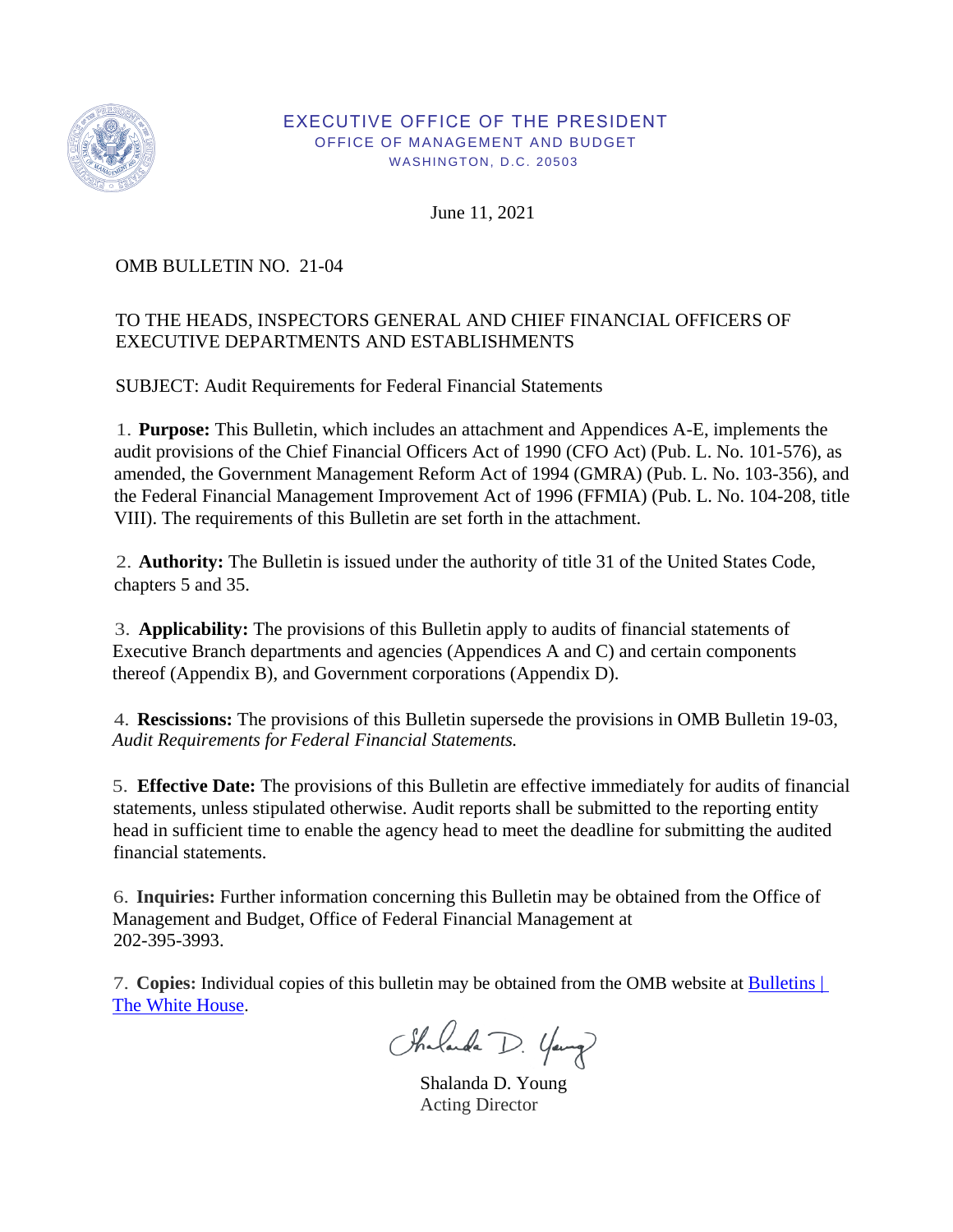# **Table of Contents**

| SECTION 11: AGREED-UPON PROCEDURES: RETIREMENT, HEALTH BENEFITS, AND LIFE INSURANCE<br>WITHHOLDINGS/CONTRIBUTIONS AND SUPPLEMENTAL SEMIANNUAL HEADCOUNT REPORT |  |
|----------------------------------------------------------------------------------------------------------------------------------------------------------------|--|
|                                                                                                                                                                |  |
| SECTION 13: SIGNIFICANT DUE DATES AND CONTACT INFORMATION FOR FINANCIAL STATEMENTS                                                                             |  |
|                                                                                                                                                                |  |
|                                                                                                                                                                |  |
|                                                                                                                                                                |  |
|                                                                                                                                                                |  |
|                                                                                                                                                                |  |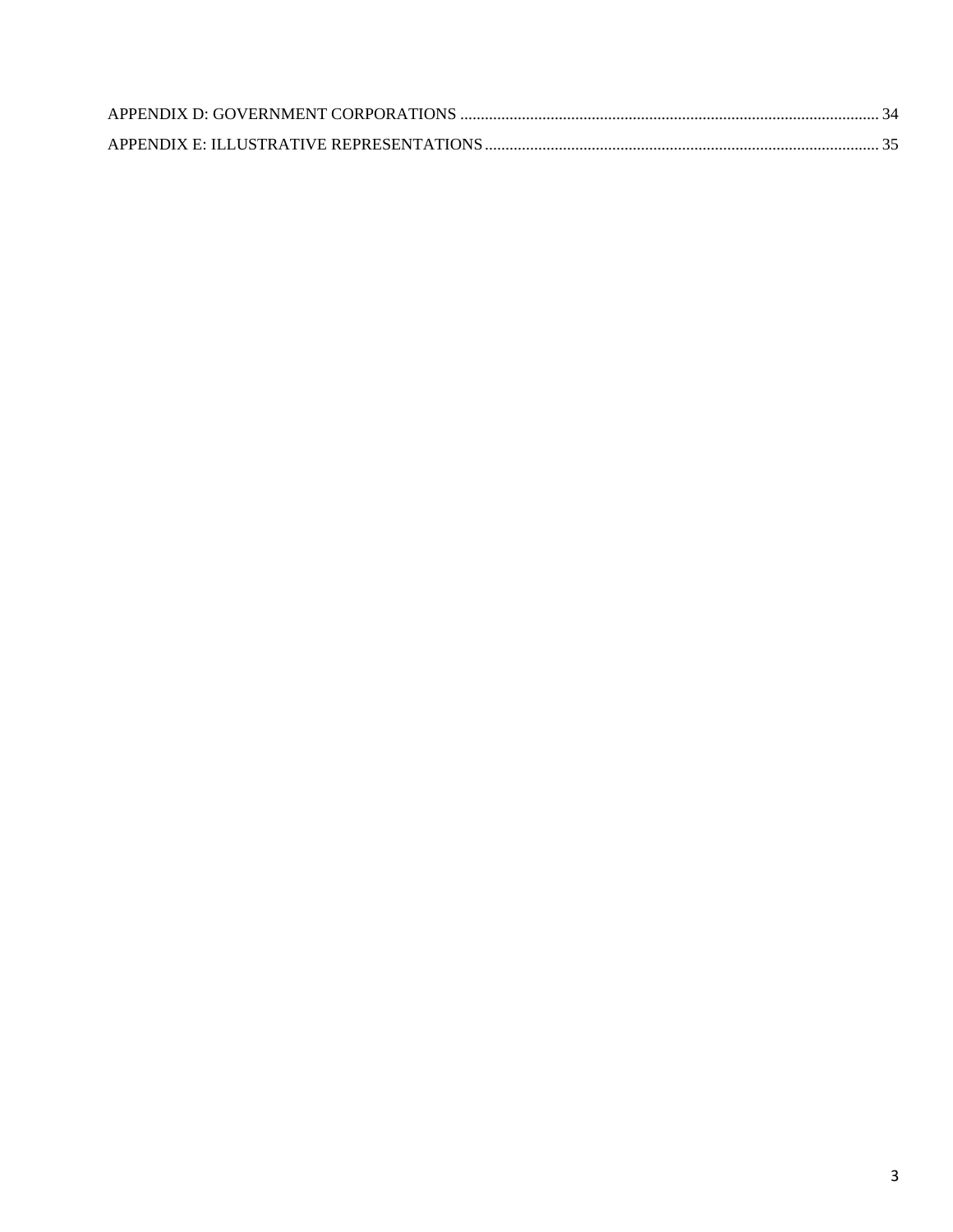# <span id="page-3-0"></span>**SUMMARY OF KEY CHANGES**

| <b>Section Title</b>                                                                                                                                                                   | Paragraph<br>Number(s) | <b>Changes</b>                                                                                             |
|----------------------------------------------------------------------------------------------------------------------------------------------------------------------------------------|------------------------|------------------------------------------------------------------------------------------------------------|
| Multiple                                                                                                                                                                               | Multiple               | Updated AU-C reference to reflect current<br>suffix "B," e.g., AU-C 600B                                   |
| Section 2, Definitions                                                                                                                                                                 | 2.1                    | Deleted reference to RSSI pursuant to<br>SFFAS 57, Omnibus Amendments 2019.                                |
| Section 2, Definitions                                                                                                                                                                 | 2.2                    | Added an explanation for the "B" suffix to<br>the AU-C citations.                                          |
| Section 2, Definitions                                                                                                                                                                 | 2.6                    | Added reference to A-136 to U.S. GAAP<br>definition.                                                       |
| Section 2, Definitions                                                                                                                                                                 | 2.9                    | Added reference to FAM Section 630.                                                                        |
| Section 2, Definitions                                                                                                                                                                 | 2.13                   | Modified definition of Management<br>Letter.                                                               |
| Section 5, Communication                                                                                                                                                               | 5.1                    | Updated to refer to AU-C Section 701.                                                                      |
| Section 5, Communication                                                                                                                                                               | 5.6                    | Added reference to "emphasis-of-matter"<br>paragraph.                                                      |
| Section 6, Scope of the<br>Audit                                                                                                                                                       | 6.6                    | Deleted reference to RSSI pursuant to<br>SFFAS 57, Omnibus Amendments 2019.                                |
| Section 6, Scope of the<br>Audit                                                                                                                                                       | 6.13                   | Added a reference to FAM sections.                                                                         |
| Section 6, Scope of Audit                                                                                                                                                              | 6.15                   | Streamlined paragraph for requirements<br>pertaining to Reclassification Note for<br>significant entities. |
| Section 6, Scope of Audit                                                                                                                                                              | 6.18                   | Added a reference to FAM section 630.                                                                      |
| Section 7, Reporting                                                                                                                                                                   | 7.8 and 7.10           | Deleted reference to RSSI pursuant to<br>SFFAS 57, Omnibus Amendments 2019.                                |
| Section 7, Reporting                                                                                                                                                                   | 7.19                   | Updated to reflect GAGAS 2018-6.41b.                                                                       |
| Section 7, Reporting                                                                                                                                                                   | 7.22                   | Updated text regarding the reporting of<br>views of responsible officials.                                 |
| Section 8, Written<br>Representations                                                                                                                                                  | 8.4                    | Modified to explain potential ADA<br>violation disclosures consistent with the<br>FAM.                     |
| Section 9, Legal<br><b>Representation Letter</b>                                                                                                                                       | 9.3                    | Added TFM reference for management<br>schedules.                                                           |
| Section 10, Communicating<br>Other Deficiencies                                                                                                                                        | 10.1                   | Clarified text.                                                                                            |
| Section 11, Agreed-Upon<br>Procedures: Retirement,<br>Health Benefits, and Life<br>Insurance<br>Withholdings/Contributions<br>and Supplemental Semi-<br><b>Annual Headcount Report</b> | 11.1                   | Added a reference to SSAE 19.                                                                              |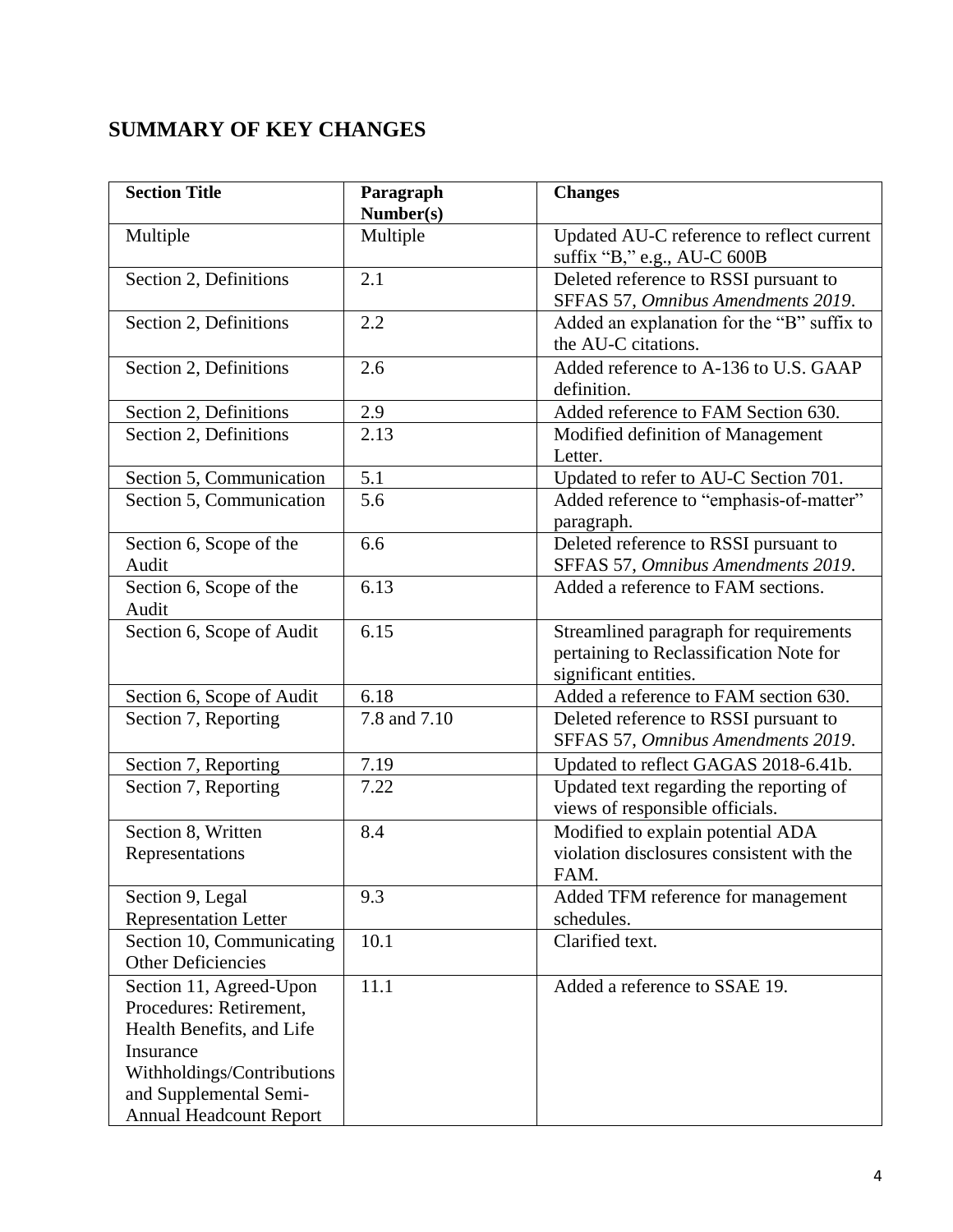| Submitted to OPM                                                                                                                                                                                           |                                             |                                                                                                                                                                                                                                                                                                                                                                                                                                      |
|------------------------------------------------------------------------------------------------------------------------------------------------------------------------------------------------------------|---------------------------------------------|--------------------------------------------------------------------------------------------------------------------------------------------------------------------------------------------------------------------------------------------------------------------------------------------------------------------------------------------------------------------------------------------------------------------------------------|
| Section 11, Agreed-Upon<br>Procedures: Retirement,<br>Health Benefits, and Life<br>Insurance<br>Withholdings/Contributions<br>and Supplemental Semi-<br><b>Annual Headcount Report</b><br>Submitted to OPM | 11.10                                       | Deleted OPM contact for hardcopies;<br>information should only be emailed to<br>OPM.                                                                                                                                                                                                                                                                                                                                                 |
| Appendix B                                                                                                                                                                                                 | N/A                                         | Deleted footnote for OI Payment Integrity<br>information to reflect changes made to<br>OMB Circular A-136. Deleted USDA's<br>Food and Nutrition Service in light of<br>audit results since 2005.                                                                                                                                                                                                                                     |
| Appendix D                                                                                                                                                                                                 | N/A                                         | Deleted the Overseas Private Investment<br>Corporation, which has been eliminated,<br>and added the recently created U.S.<br><b>International Development Finance</b><br>Corporation.                                                                                                                                                                                                                                                |
| Appendix E                                                                                                                                                                                                 | Representations 2, 6,<br>12, 13, 44, and 54 | <b>Updated Representation 6 to reflect</b><br>updates to the FAM. Clarified<br>Representations 12 and 13 pertaining to<br>related parties, disclosure entities, and<br>public-private partnerships. Updated<br>Representation 44 pertaining to potential<br>ADA violations to reflect updates to the<br>FAM. Updated various representations to<br>reflect the elimination of RSSI pursuant to<br>SFFAS 57, Omnibus Amendments 2019. |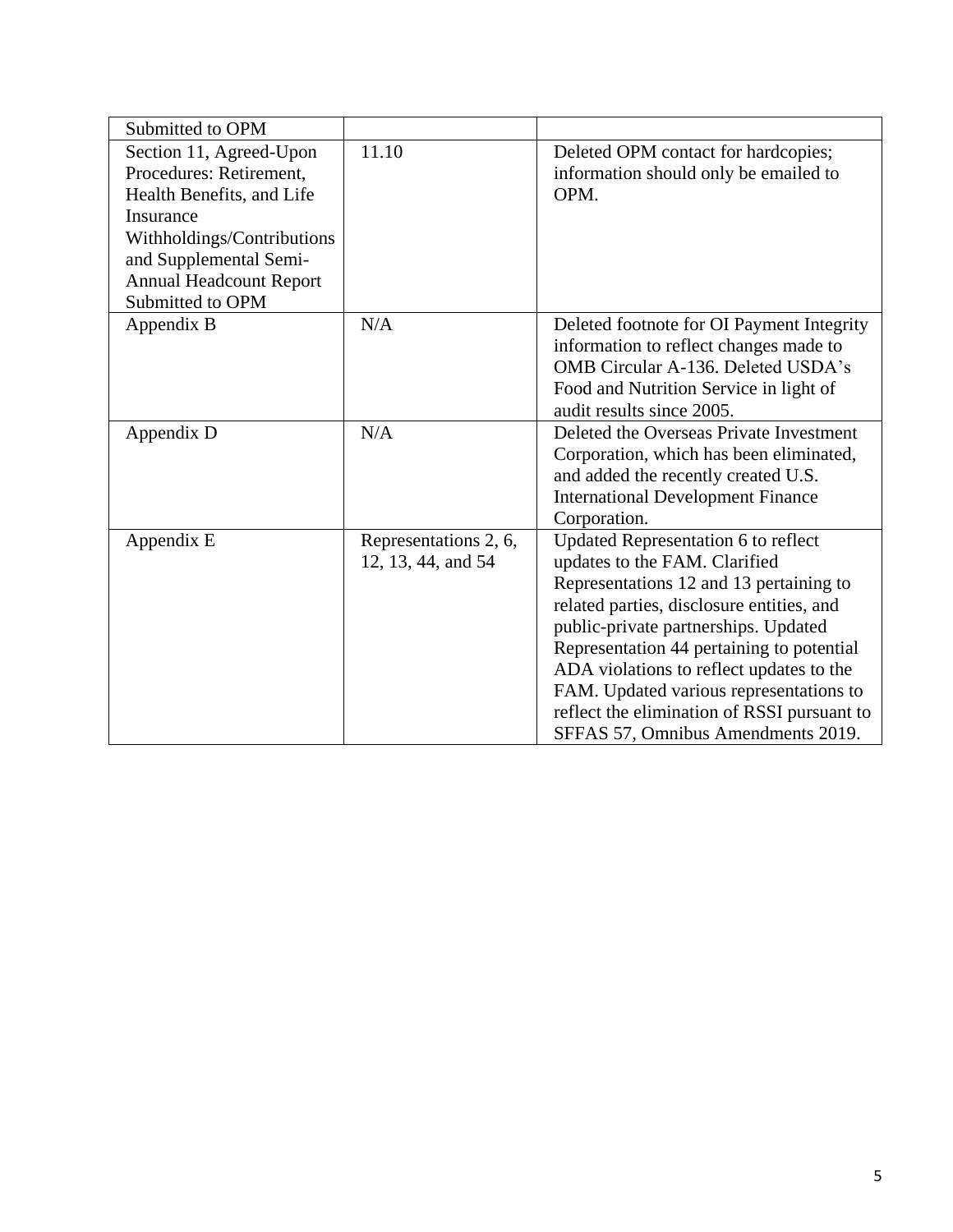# <span id="page-5-0"></span>**AUDIT REQUIREMENTS FOR FEDERAL FINANCIAL STATEMENTS**

# <span id="page-5-1"></span>**SECTION 1: BACKGROUND**

1.1 The Government Management Reform Act of 1994 (GMRA) (Pub. L. No. 103-356) expanded the Chief Financial Officers Act of 1990 (CFO Act) (Pub. L. No. 101-576) by requiring, among other things, the annual preparation and audit of organization-wide financial statements of the Executive Branch departments and certain Executive Branch independent agencies (CFO Act agencies, Appendix A). The GMRA also requires audited financial statements of components of Executive Branch departments and agencies designated by the Director of the Office of Management and Budget (OMB) (Appendix B).

1.2 The Accountability of Tax Dollars Act of 2002 (ATDA) (Pub. L. No. 107-289) expanded the CFO Act further and extends the requirements of the annual preparation and audit of organization-wide financial statements to the remainder of the Executive Branch independent agencies not already required to do so through another provision of Federal law (Appendix C).

1.3 Chapter 91 of title 31, United States Code, requires, among other things, the annual preparation and audit of organization-wide financial statements of "mixed-ownership" and "wholly owned" Government corporations (Appendix D).

# <span id="page-5-2"></span>**SECTION 2: DEFINITIONS**

For the purposes of this Bulletin, the following definitions apply:

2.1 **Annual Financial Statements** (financial statements) mean the financial statements of a reporting entity as described in 31 U.S.C. §3515 and OMB Circular A-136, *Financial Reporting Requirements*, as revised (A-136). The "Annual Financial Statements" consist of:

Management's Discussion and Analysis (part of Required Supplementary Information)

Basic Financial Statements, including:

Balance Sheet Statement of Net Cost Statement of Changes in Net Position Statement of Budgetary Resources Statement of Custodial Activity, if applicable Statement of Social Insurance, if applicable Statement of Changes in Social Insurance Amounts, if applicable Related Note Disclosures Required Supplementary Information (RSI), if applicable Other Information, if applicable

2.2 **Codification of Statements on Auditing Standards** is a codification of Statements on Auditing Standards (SASs) issued by the American Institute of Certified Public Accountants (AICPA). Generally Accepted Government Auditing Standards (GAGAS) incorporate by reference SASs issued by the AICPA. As a result, auditors performing audits of financial statements in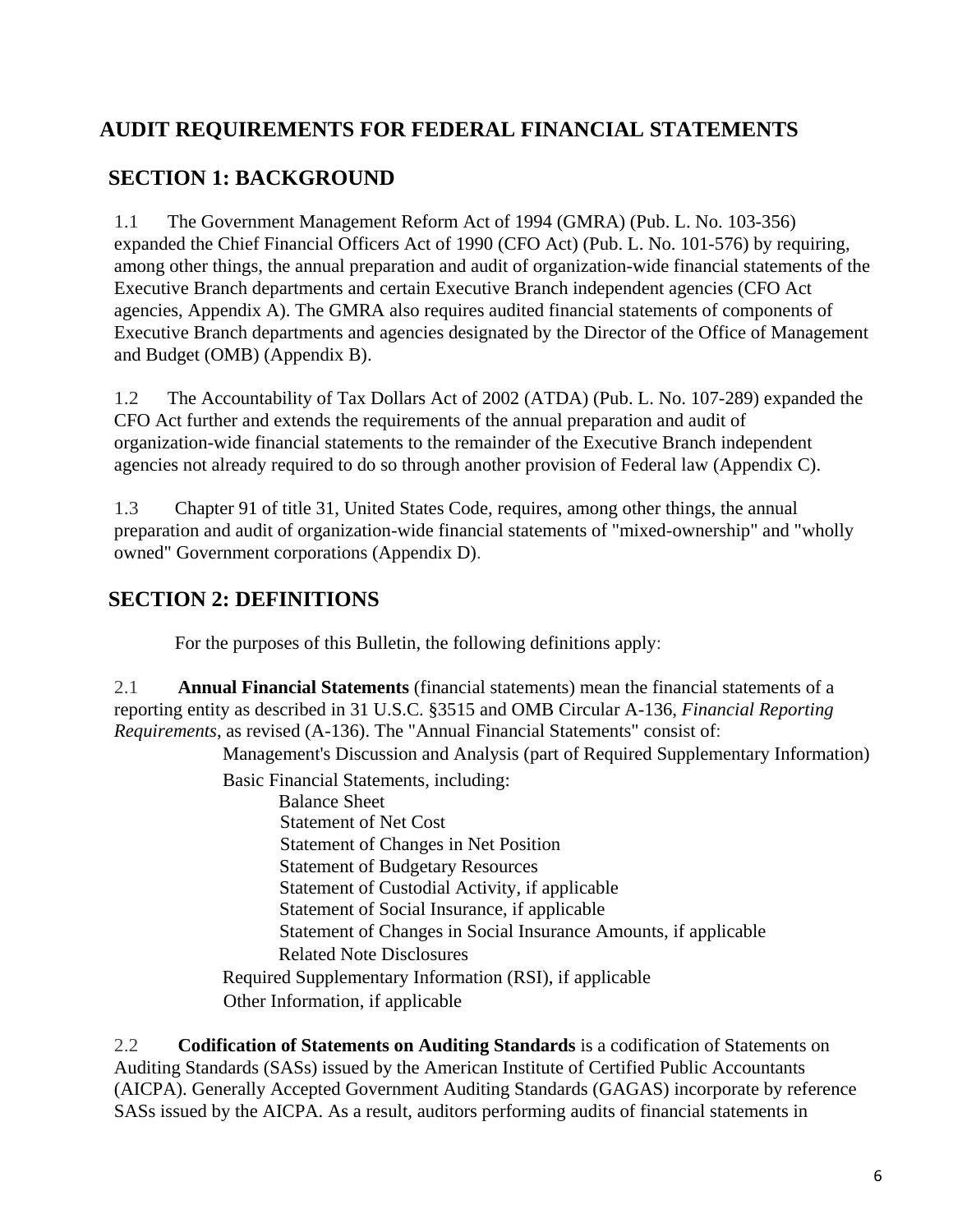accordance with GAGAS should comply with the incorporated SASs and the additional requirements of GAGAS. Auditors should not implement SASs 134-140 early, as reflected by the addition of the "B" suffix to the affected auditing standards citations throughout this Bulletin.<sup>1</sup>

2.3 **Deficiency in Internal Control** exists when the design or operation of a control does not allow management or employees, in the normal course of performing their assigned functions, to prevent, or detect and correct, misstatements on a timely basis.

2.4 **Federal Financial Management Improvement Act of 1996 (FFMIA)** (Pub. L. No. 104- 208, Title VIII) Section 803(a) requires CFO Act agencies to establish and maintain financial management systems that comply substantially with Federal financial management systems requirements, applicable Federal accounting standards, and the United States Government Standard General Ledger at the transaction level.

2.5 **Federal Managers' Financial Integrity Act (FMFIA)** (Pub. L. No. 97-255, codified at 31 U.S.C. §3512(c), (d)) requires Executive Branch agencies to establish and maintain effective internal control. The heads of agencies must annually evaluate and report on the effectiveness of the internal control (Section 2) and financial management systems (Section 4) that protect the integrity of Federal programs.

2.6 **U.S. Generally Accepted Accounting Principles (U.S. GAAP)** for Federal Government entities are promulgated by the Federal Accounting Standards Advisory Board (FASAB). Statement of Federal Financial Accounting Standards (SFFAS) 34, *The Hierarchy of Generally Accepted Accounting Principles, Including the Application of Standards Issued by the Financial Accounting Standards Board* prescribes the U.S. GAAP hierarchy, which consists of the sources of accounting principles and the framework for selecting the principles used in the preparation of financial statements of Federal reporting entities. Pursuant to SFFAS 34, paragraph 5, the hierarchy of U.S. GAAP may include source implementation guidance such as A-136 to the extent it reflects "practices widely recognized and prevalent" in the Federal Government.

2.7 **Government Accountability Office/Council of the Inspectors General on Integrity and Efficiency Financial Audit Manual (GAO/CIGIE FAM)** provides methodology and guidance for conducting audits of Federal financial statements in accordance with relevant auditing standards and OMB guidance. References to the GAO/CIGIE FAM do not establish requirements for auditors.

2.8 **Government Auditing Standards** (also referred to as **U.S. Generally Accepted Government Auditing Standards** or **GAGAS**) are those auditing standards issued by the Comptroller General of the United States.<sup>2</sup>

 $\overline{a}$ 

<sup>&</sup>lt;sup>1</sup> To assist auditors and firms that do not implement SAS Nos. 134–140 prior to December 15, 2021, a "Pre-SAS No. 134" edition of the auditing standards (the AU-C sections) in AICPA Professional Standards is now available. This edition contains SAS Nos. 122–133, as amended, and remains effective through 2021 and should be followed when SAS Nos. 134- 140 have not been implemented. Each AU-C section in this edition is designated with a "B" suffix (for example, "AU-C section 200B") to denote content that does not reflect the codification of SAS Nos. 134-140 or the amendments to other SASs made by SAS Nos. 134-140. Upon implementation of SAS Nos. 134-140, auditors and firms should no longer use this edition.

<sup>2</sup>GAO, *Government Auditing Standards 2018 Revision*, GAO-18-568G (Washington, D.C., July 17, 2018).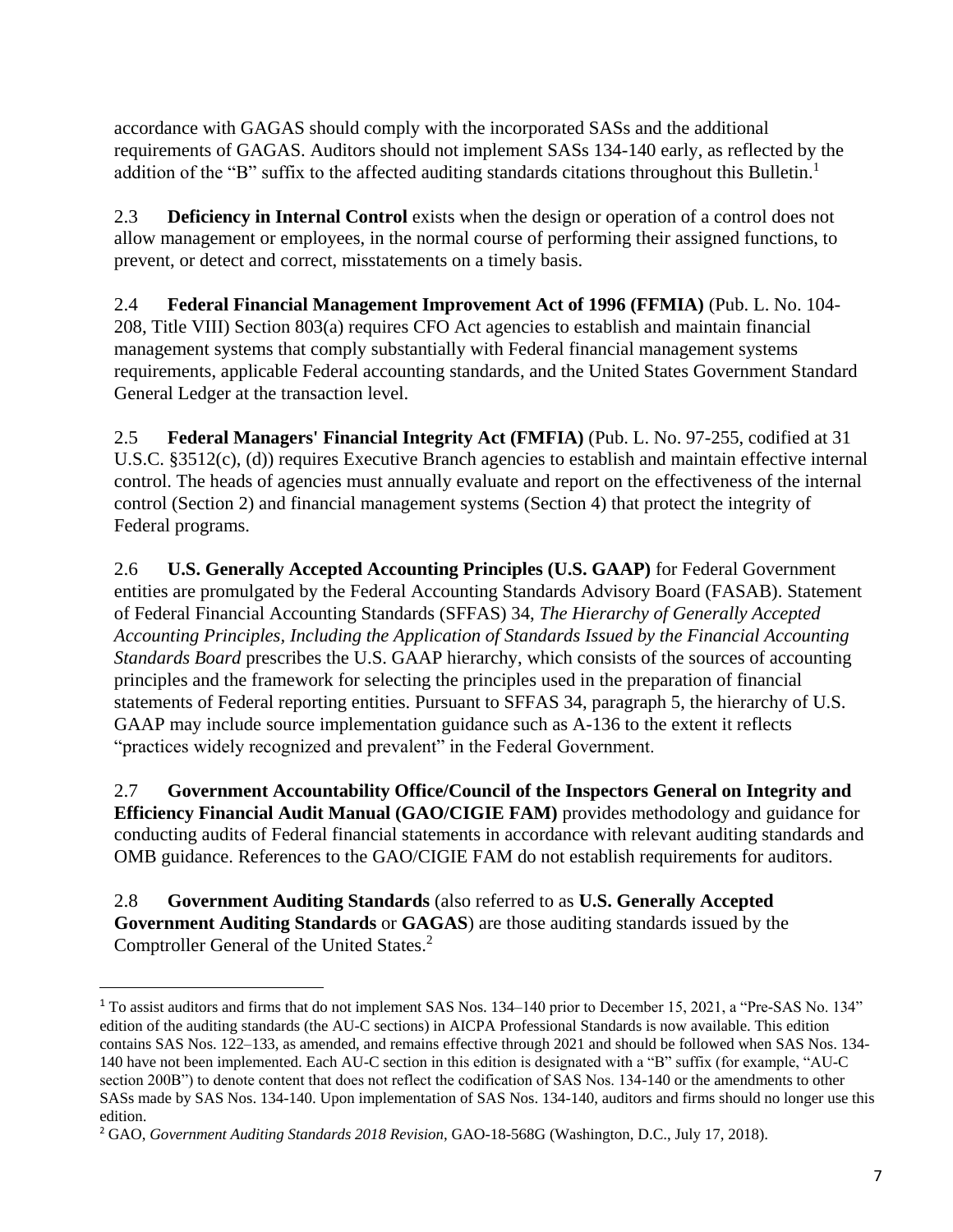2.9 **Group Financial Statements** include financial information of more than one component, or combined financial statements aggregating the financial information prepared by components that are under common control. Auditors should refer to AU-C 600B, *Audits of Group Financial Statements (Including the Work of Component Auditors)*, for additional guidance/requirements when performing an audit of group financial statements. See also GAO/CIGIE FAM Section 630, *Audits of Group Financial Statements.* 

2.10 **Independent Auditor** means an audit organization or individual auditor who meets the independence requirements under GAGAS. An independent auditor may include the GAO, an agency's Office of Inspector General (OIG), and/or an independent public accountant (IPA).

2.11 **Internal Control** is a process effected by those charged with governance, management, and other personnel that provides reasonable assurance that the objectives of the entity will be achieved. These objectives and related risks can be broadly classified into one or more of the following three categories: 1) operations – effectiveness and efficiency of operations, 2) reporting – reliability of reporting for internal and external use, and 3) compliance – compliance with applicable laws and regulations.<sup>3</sup> Internal control over safeguarding of assets against unauthorized acquisition, use, or disposition may include controls relating to financial reporting and operations objectives. Although most controls relevant to the audit are likely to relate to financial reporting, not all controls that relate to financial reporting are relevant to the audit. Consistent with the guidance set forth in OMB Circular A-123, *Management's Responsibility for Enterprise Risk Management and Internal Control*, and A-136, internal control over financial reporting is more narrowly defined and includes:

- Reliability of financial reporting transactions are properly recorded, processed, and summarized to permit the preparation of the Basic Financial Statements in accordance with U.S. GAAP, and assets are safeguarded against loss from unauthorized acquisition, use, or disposition.
- Compliance with laws, regulations, contracts, and grant agreements transactions are executed in accordance with provisions of applicable laws, including those governing the use of budget authority, regulations, contracts, and grant agreements, noncompliance with which could have a material effect on the Basic Financial Statements.

2.12 **Intragovernmental** means activity and balances occurring within a Federal entity (i.e., intraentity) and between Federal entities (i.e., inter-entity).

2.13 **Management Letter** is one means of communication prepared by the auditor that discusses findings and recommendations for improvements in internal control, which were identified during the audit (see Paragraph 5.4).

2.14 **Management's Discussion and Analysis (MD&A)** is a clear and concise description of the reporting entity's performance measures, financial statements, information systems and controls, compliance with laws and regulations, and actions taken or planned to address problems. 4 The

 $\overline{a}$ 

<sup>&</sup>lt;sup>3</sup> GAO, *Standards for Internal Control in the Federal Government*, GAO-14-704G (Washington, D.C., September 2014).

<sup>4</sup>Statement of Federal Financial Accounting Standards (SFFAS) 15, *Management's Discussion and Analysis.*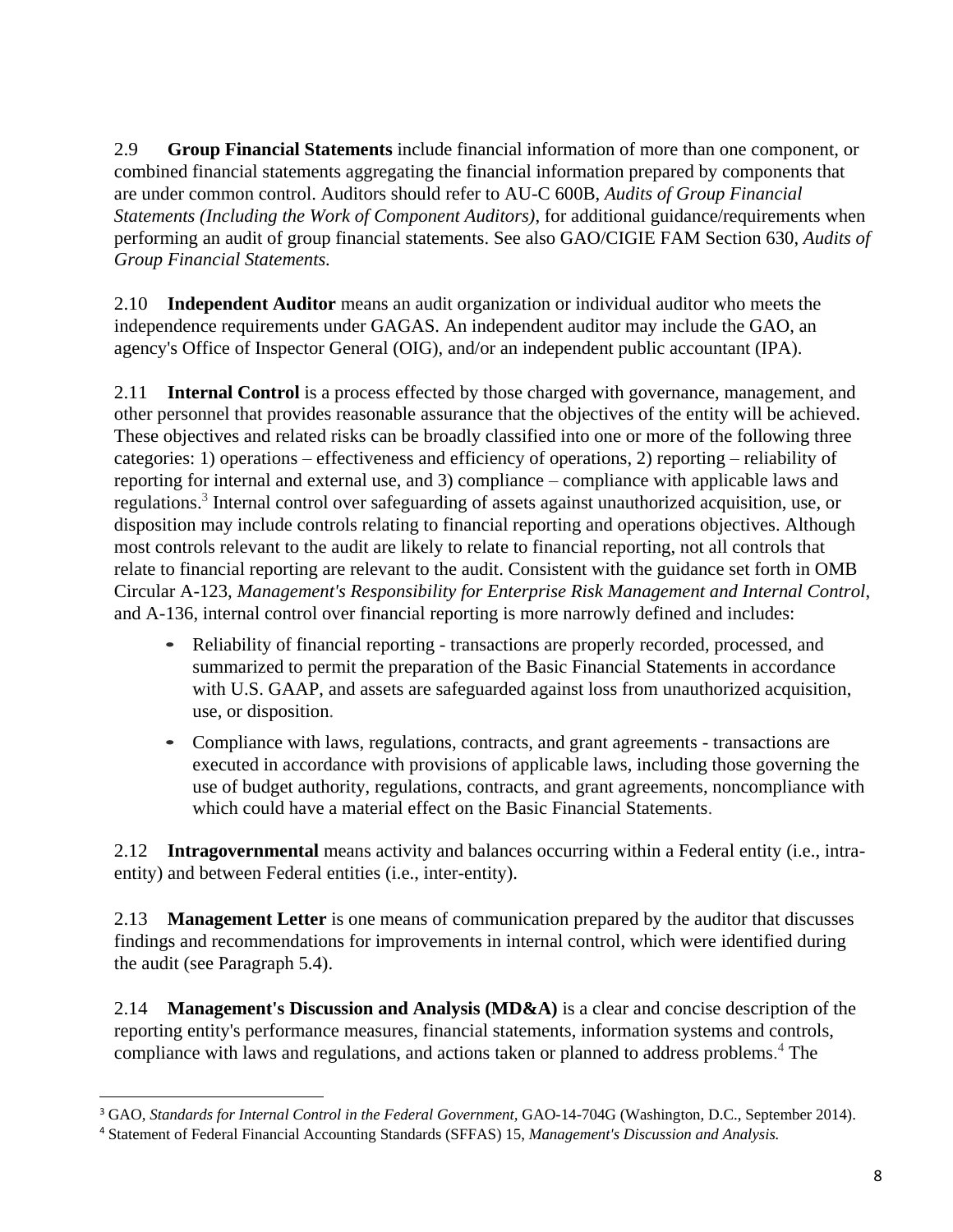MD&A is included in the Agency Financial Report (AFR) or Performance and Accountability Report (PAR) as RSI. A-136 provides additional guidance on the composition of the MD&A.

2.15 **Material Weakness** is a deficiency, or a combination of deficiencies, in internal control over financial reporting, such that there is a reasonable possibility<sup>5</sup> that a material misstatement of the entity's financial statements will not be prevented, or detected and corrected, on a timely basis. This material weakness definition aligns with the material weakness definition used by management to prepare a reporting entity's FMFIA Statement of Assurance on the effectiveness of internal control over financial reporting.

2.16 **Reporting Entity** means one of the executive departments, agencies, Government corporations and components of such departments and agencies listed in Appendices A-D, or an agency, bureau, or other organization that represents a meaningful unit for program management, for which financial statements are prepared because either there is a statutory or administrative requirement or management chose to prepare financial statements.

2.17 **Significant Deficiency** is a deficiency, or a combination of deficiencies, in internal control that is less severe than a material weakness yet important enough to merit attention by those charged with governance.<sup>6</sup>

2.18 **Significant Entities** refer to Federal entities deemed significant in the U.S. Government's most recent consolidated financial statements (CFS). The 24 Chief Financial Officers Act entities and additional entities are identified by the Department of the Treasury (Treasury) as significant entities in the *Treasury Financial Manual* (TFM) TFM 2-4700 appendix 1a.

2.19 **U.S. Standard General Ledger** (USSGL) means the uniform chart of accounts prescribed in the TFM.

# <span id="page-8-0"></span>**SECTION 3: FREQUENCY OF AUDIT**

3.1 Audits will be performed annually. To support the CFS audit, significant entities, as identified in TFM 2-4700, with a calendar year-end are required to obtain audit assurance on certain line items as of September 30. These entities are the Farm Credit System Insurance Corporation, Federal Deposit Insurance Corporation, and National Credit Union Administration. These entities may refer to TFM 2-4700 section 4705.40 for additional guidance.

# <span id="page-8-1"></span>**SECTION 4: RESPONSIBILITY FOR AUDIT**

 $\overline{a}$ 

For purposes of this Bulletin, the following responsibilities apply:

4.1 For the CFO Act agencies and selected components of such agencies (listed in Appendices A

 $5$  In this definition, a reasonable possibility exists when the likelihood of the event is reasonably possible or probable as those terms are used in AU-C 265B, *Communicating Internal Control Related Matters Identified* 

 those charged with governance as the person(s) or organization(s) with responsibility for overseeing the strategic direction <sup>6</sup> Consistent with AU-C 260B, *The Auditor's Communication With Those Charged With Governance*, GAGAS defines of the entity and the obligations related to the accountability of the entity. This includes overseeing the financial reporting process, subject matter, or program under audit including related internal controls.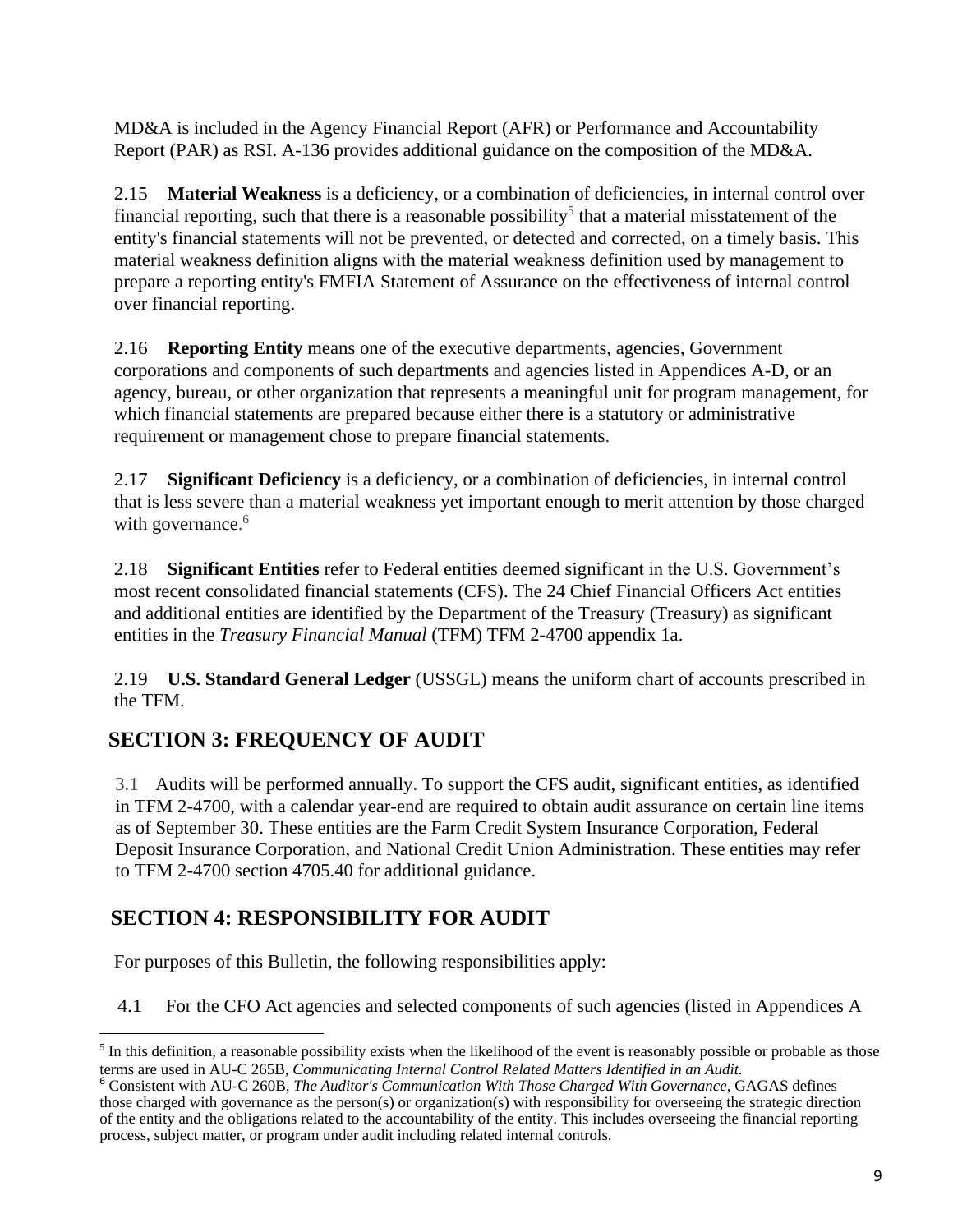and B), the audits of financial statements will be performed by the OIG of the executive department or agency or by an IPA as determined by the OIG.

4.2 For Government corporations and the executive agencies subject to the ATDA, the audits of financial statements will also be performed by the OIG of the executive entity or by an IPA as determined by the OIG. If the entity does not have an OIG, the financial statement audit will be performed by an IPA as determined by management.

4.3 The CFO Act, as amended, provides that, in lieu of an audit otherwise required, the Comptroller General of the United States may, following consultation with the OIG, perform the audit of the CFO Act executive departments and agencies, as well as Government corporations and ATDA entities.

### <span id="page-9-0"></span>**SECTION 5: COMMUNICATION**

 $\overline{a}$ 

5.1 The auditor should agree upon the terms of the audit engagement with management or those charged with governance, as appropriate. The agreed-upon terms of the audit engagement should be documented in an audit engagement letter or other suitable form of written agreement. Management's agreement should be in writing and may be incorporated as part of the audit engagement letter, as shown in the examples in GAO/CIGIE FAM Section 215 A (AU-C 210B.10 and .A42). In accordance with AU-C 701, *Communicating Key Audit Matters in the Independent Auditor's Report*, auditors are not required to communicate key audit matters in the auditor's report unless the auditor has been engaged to do so. For Federal reporting entities covered by reporting requirements in A-136, such engagement (as described in AU-C 701) is not required.<sup>7</sup>

5.2 Communications with the reporting entity, those charged with governance, and, if applicable, the individuals contracting for or requesting the audit are expected to be honest, candid, and constructive.8 Auditors should refer to AU-C 260B, *The Auditor's Communication With Those Charged With Governance*. Auditors should also refer to GAGAS 6.06 for additional requirements pertaining to auditor communication. Matters that may be communicated include, but are not limited to, the following:

- The financial statements preparation and **audit timetable and changes thereto**, including all changes that could cause the reporting entity to be unable to issue its AFR/PAR by the deadline set in A-136;
- Significant issues regarding the preparation and audit of the financial statements (including potential delays in the timely issuance of the auditor's report); and
- Potential audit findings as they are developed, including indications of material misstatements or unsupported amounts in the financial statements; significant deficiencies and material weaknesses in internal control; non-compliance with provisions of laws, regulations, contracts, and grant agreements; and any findings that could delay issuance of the audit report. For some matters, early communication to those charged with

<sup>&</sup>lt;sup>7</sup> AU-C 701 is applicable to audits of financial statements for periods ending on or after December 15, 2021. <sup>8</sup>GAGAS 3.09.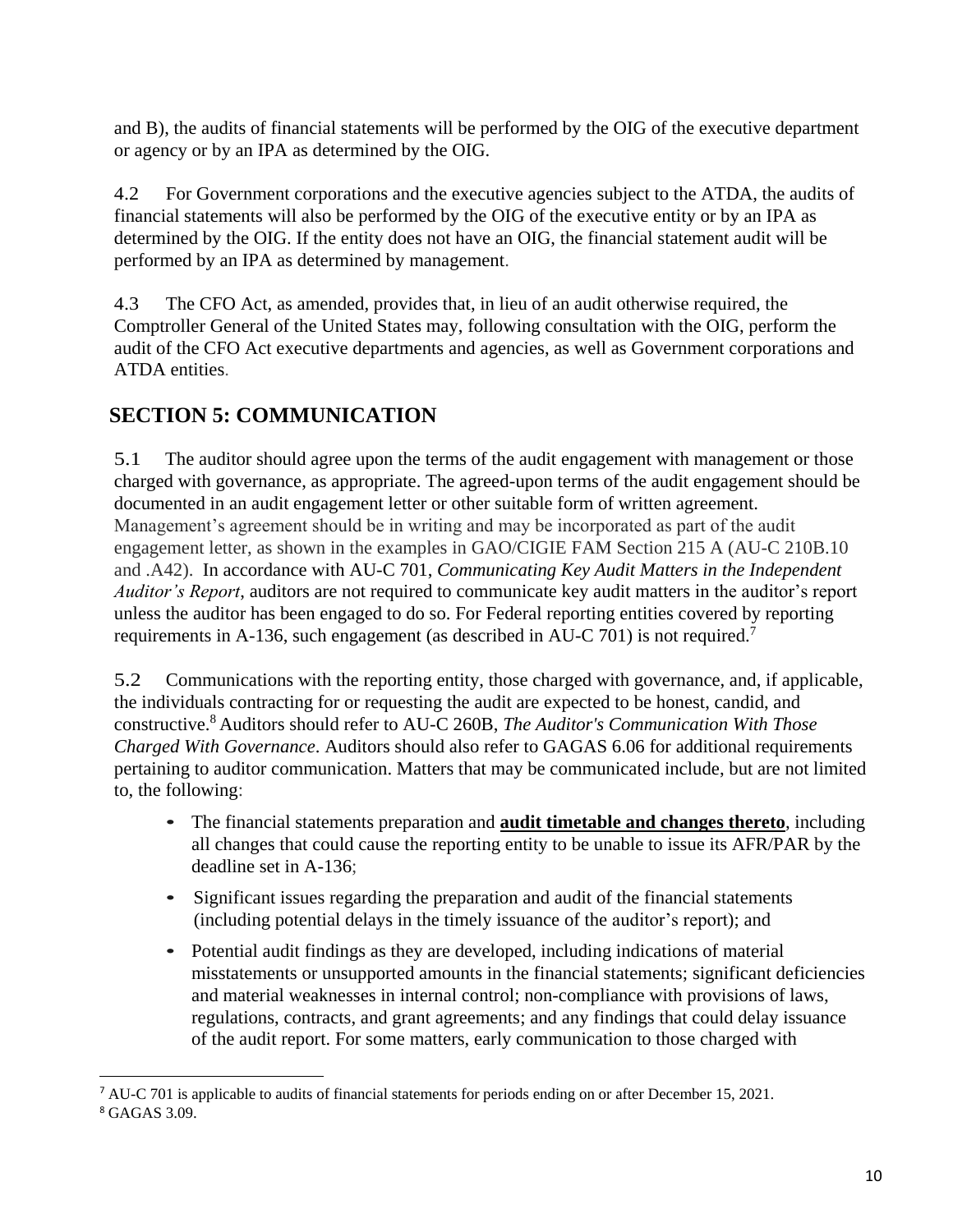governance or management may be important because of the relative significance and the urgency for corrective follow-up action. 9

5.3 Auditors should bring misstatements to management's attention for analysis and possible adjustment. Written representations from management should address uncorrected misstatements. (See Paragraph 8.1 for a discussion of a summary of uncorrected misstatements to be attached to management's written representations and see Paragraph 8.4 for management's materiality threshold used for reporting items in written representations from management). Auditors should refer to AU-C 450B, *Evaluations of Misstatements Identified During the Audit*, and are encouraged to use the guidance in GAO/CIGIE FAM Section 540, *Evaluate Effects of Misstatements on Financial Statements and Auditor's Reports*, for reviewing misstatements with management.

5.4 Auditors may recommend actions to correct deficiencies identified during the audit and to improve controls over financial reporting. When provided, such recommendations should be included in the auditor's report on internal control over financial reporting; in a separate report, memorandum, management letter, or other written communication; or communicated orally.<sup>10</sup> Recommendations should be directed at resolving the root cause of identified deficiencies and findings, and clearly state the actions recommended. Recommendations should also be directed to the extent possible to addressing the particular deficiency on a reporting entity basis, rather than directed to the particular instance of weakness.

### <span id="page-10-0"></span>**Misstatements in Previously Issued Financial Statements**

5.5 If the auditor becomes aware of a material misstatement(s), whether factual, judgmental, or projected, affecting a previously issued financial statement(s), then the auditor will advise the reporting entity's management to determine the specific amount(s) of the material misstatement(s) and the related effect(s) of such on the previously issued financial statement(s) as soon as reasonably possible. The auditor should then evaluate whether the comparability of the financial statements between periods has been materially affected by adjustments to correct such material misstatements. Auditors should refer to AU-C 708B, *Consistency of Financial Statements*.

5.6 If the specific amount(s) of the material misstatement(s) and the related effect(s) of such on a previously issued financial statement(s) are known and the issuance of the subsequent period audited financial statements is not imminent, $11$  then the auditor will include an emphasis-of-matter paragraph (in accordance with AU-C 708B) in the auditor's report as listed in Paragraph 7.7 and advise the reporting entity's management promptly to:

- Issue revised prior fiscal year financial statement(s) before issuing the current fiscal year's financial statements;
- Communicate the issuance of the revised financial statements to those charged with governance, oversight bodies, funding agencies, and others who are relying or are likely to rely on the financial statement(s). This includes communication (1) in writing to the Congress, OMB, Treasury's Bureau of Fiscal Service (Fiscal Service), and GAO, and (2)

 $\overline{a}$ 9 AICPA AU-C 265B, *Communicating Internal Control Related Matters Identified in an Audit.* 

<sup>10</sup> GAGAS 6.50-6.52.

<sup>&</sup>lt;sup>11</sup> Imminent means within 90 calendar days of the subsequent-period financial statements planned issue date.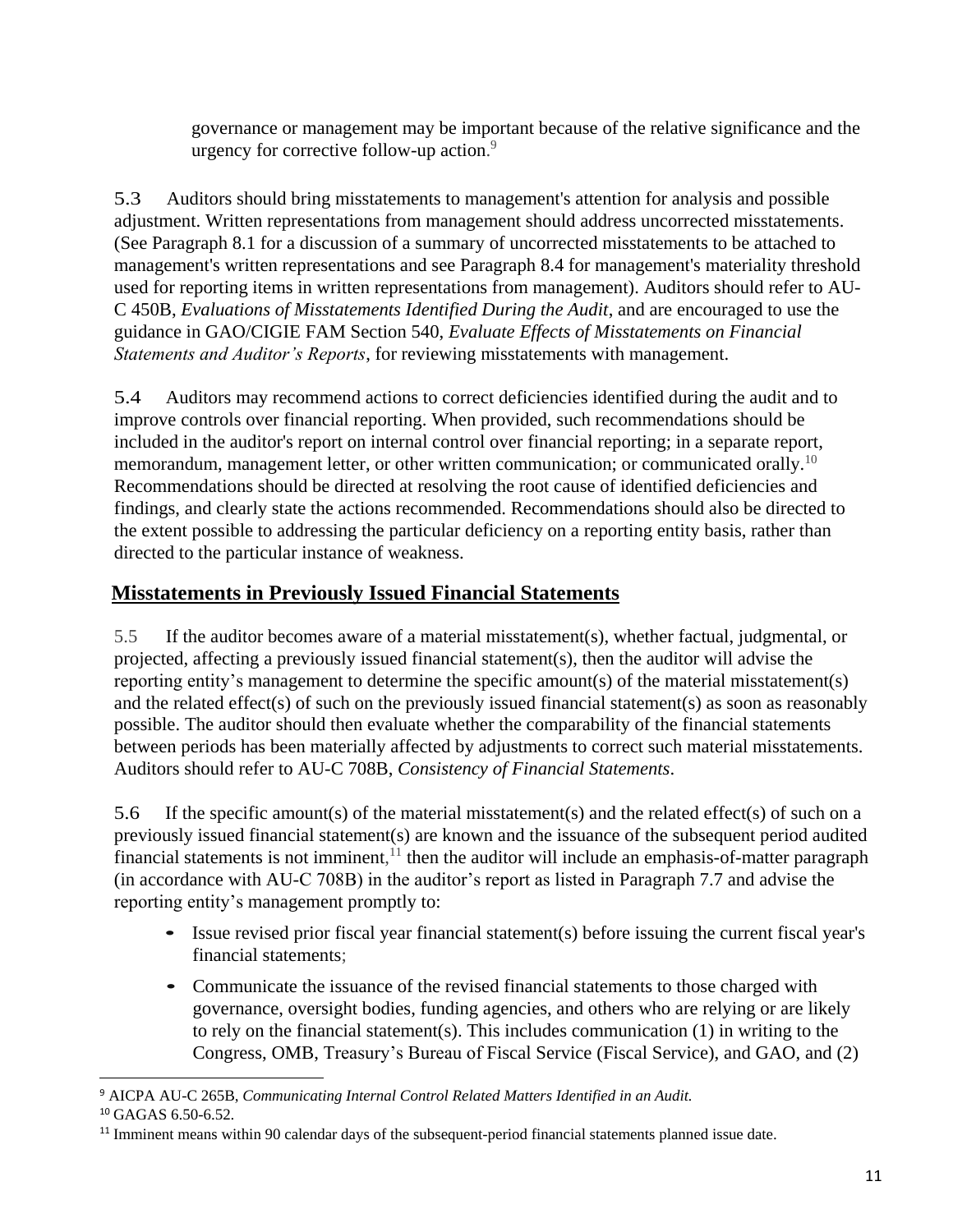to the public on the Internet pages where the reporting entity's previously issued financial statements that were affected by the material misstatement(s) are published; and

- Disclose the following in the agency's restatement note:
	- (1) the nature of the error in the previously issued financial statements (for example, whether the restatement relates to an omission or misstatement or whether the restatement was caused by misapplication of an accounting policy, fraud, mathematical error, etc.), and

(2) the effect of its correction on relevant balances (for example, the amount of the restatement, fiscal year and financial statement line item(s) impacted).

5.7 If the specific amount(s) of the material misstatement(s) and the related effect(s) of such on a previously issued financial statement(s) are known and the issuance of the subsequent period audited financial statements is imminent, then the auditor will include an emphasis-of-matter paragraph (in accordance with AU-C 708B) in the auditor's report as listed in Paragraph 7.7 and advise the reporting entity's management to:

- • Issue restated financial statement(s) as part of the current year's comparative financial statements;
- Communicate the restatement to those charged with governance, oversight bodies, funding agencies, and others who are relying or are likely to rely on the financial statement(s). This includes communication (1) in writing to the Congress, OMB, Fiscal Service, and GAO, and (2) to the public on the Internet pages where the reporting entity's previously-issued financial statements that were affected by the material misstatement(s) are published; and
- Disclose the following in the agency's restatement note:

(1) the nature of the error in the previously issued financial statements (for example, whether the restatement relates to an omission or misstatement or whether the restatement was caused by misapplication of an accounting policy, fraud, mathematical error, etc.), and

(2) the effect of its correction on relevant balances (for example, the amount of the restatement, fiscal year and financial statement line item(s) impacted).

5.8 If the specific amount(s) of the misstatement(s) and the related effect(s) of such on a previously issued financial statement(s) remain unknown when the current year's financial statements are issued, then the auditor will follow Paragraph 7.8 when issuing the auditor's report and advise the reporting entity's management as required in Paragraph 5.2.

5.9 The auditor will notify those charged with governance, oversight bodies, and funding agencies when management (1) does not take the necessary steps to promptly inform report users of the situation, or (2) does not restate with appropriate timeliness the financial statements in circumstances when the auditor believes they need to be restated. The auditor will inform these parties that the auditor will take steps to prevent future reliance on the auditor's report. The steps taken will depend on the facts and circumstances, including legal considerations. This includes communication in writing to the Congress, OMB, Fiscal Service, and GAO as well as any other users known to rely on the previously issued financial statement(s).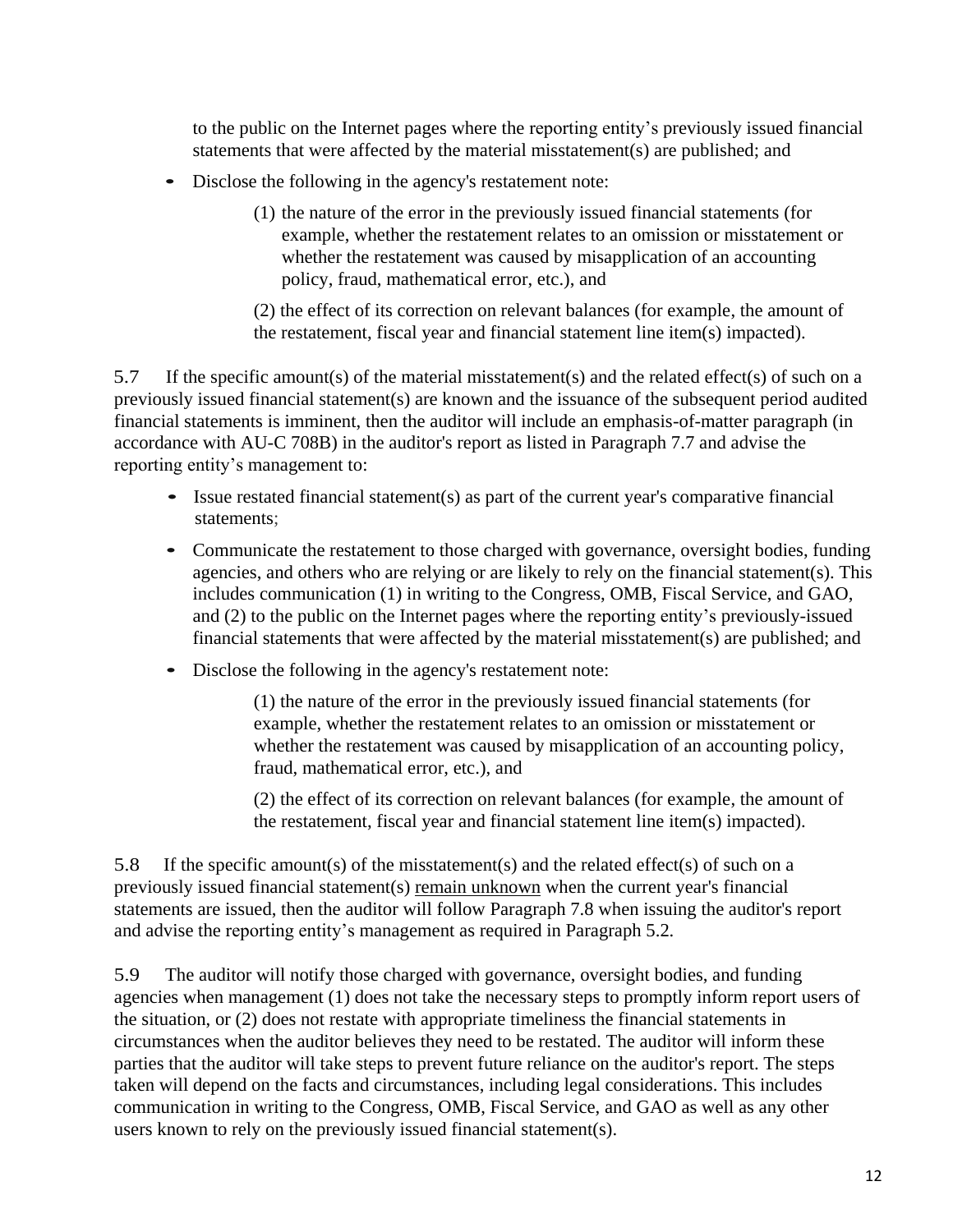# <span id="page-12-0"></span>**SECTION 6: SCOPE OF THE AUDIT**

6.1 Financial statements will be audited in accordance with GAGAS and the provisions of this Bulletin.

6.2 The auditor will determine whether the Basic Financial Statements present fairly, in all material respects, the net position; net costs; changes in net position; budgetary resources; and, if applicable, custodial activity, social insurance, and changes in social insurance amounts in accordance with U.S. GAAP.

6.3 If consolidating statements are presented and the auditor is engaged to opine on whether such consolidating statements are fairly stated, in all material respects, in relation to the financial statements taken as a whole, the consolidating statements are considered supplementary information and the auditor should apply the requirements of AU-C 725B, *Supplementary Information in Relation to the Financial Statements as a Whole*. Otherwise, such consolidating statements are considered other information and the auditor should apply the requirements of AU-C 720B, *Other Information in Documents Containing Audited Financial Statements.* 

6.4 If the auditor is unable to determine whether the Basic Financial Statements are fairly presented because of, for example, the auditor's inability to obtain sufficient appropriate evidence due to inadequate accounting records, the auditor will, to the extent practical, obtain sufficient evidence about closing balances to support the audit of the subsequent year's financial statements.

6.5 When auditing allocation transfers from a Federal entity (referred to as the parent) to another Federal entity (referred to as the child), the parent's auditor (whether the OIG or IPA) is responsible for ensuring that the child's information receives the audit coverage that, in the auditor's professional judgment, is required as part of the parent's financial statement audit (i.e., the amount should be subject to the same financial statement auditing procedures and materiality considerations as all other funding sources). As such, the two Federal entities may need to coordinate to ensure that the parent auditor's needs, as they relate to the allocation transfer, are met. Such coordination may take place during the early planning phase of the financial statement audit. In addition to parent-child transfers, there may be other situations where such coordination is necessary.

6.6 The auditor will perform the procedures described in AU-C 730B, *Required Supplementary Information*, for RSI (i.e., Management's Discussion and Analysis, Combining Statement of Budgetary Resources, Deferred Maintenance and Repairs, etc.) as defined by FASAB.

6.7 In accordance with the requirements of AU-C 720B, *Other Information in Documents Containing Audited Financial* Statements, the auditor should read other information in the reporting entity's AFR or PAR to identify material inconsistencies with the audited financial statements.

 *the Risks of Material Misstatement*, the auditor should obtain an understanding of internal control 6.8 In accordance with AU-C 315B, *Understanding the Entity and Its Environment and Assessing*  relevant to the audit. Although most controls relevant to the audit are likely related to financial reporting, not all controls that relate to financial reporting are relevant to the audit. It is a matter of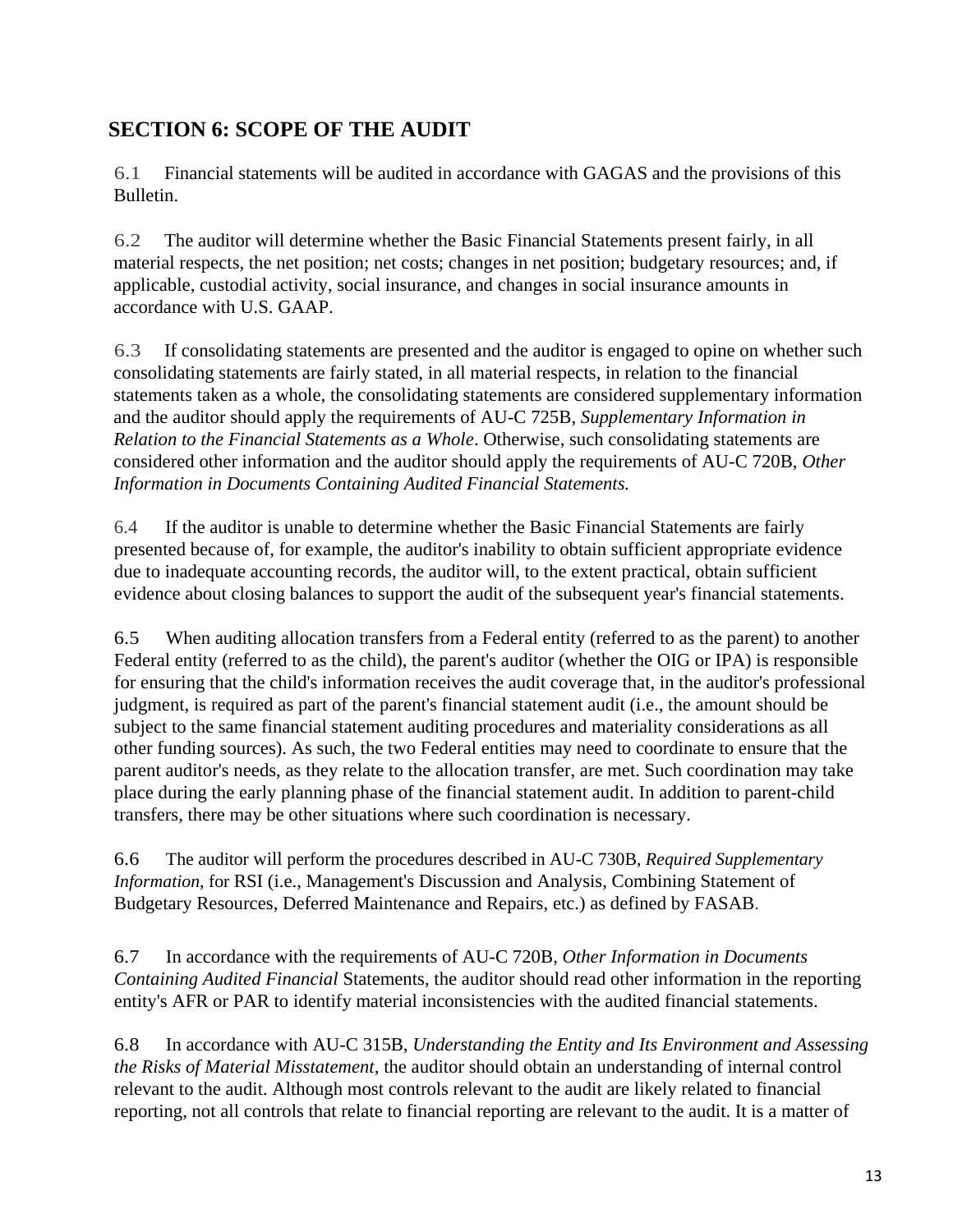the auditor's professional judgment whether a control, individually or in combination with others, is relevant to the audit. When obtaining an understanding of controls that are relevant to the audit, the auditor should evaluate the design of those controls and determine whether they have been implemented. Risk assessment procedures to obtain audit evidence about the design and implementation of relevant controls may include inquiring of entity personnel; observing the application of specific controls; inspecting documentation and reports; and tracing transactions through the information system relevant to financial reporting. However, inquiry alone is not sufficient for such purposes.

The auditor should obtain an understanding of the control activities relevant to the audit, which are those control activities that the auditor judges as necessary to understand to assess the risk of material misstatement at the assertion level and design further audit procedures responsive to assessed risks. An audit does not require an understanding of all control activities related to each significant class of transactions, account balance, and disclosure in the financial statements or to every assertion relevant to them. However, the auditor should obtain an understanding of the process of reconciling detailed records to the general ledger for material account balances.

The auditor should obtain an understanding of the information system, including the related business processes relevant to financial reporting, including the following areas:

- The classes of transactions in the entity's operations that are significant to the financial statements;
- The procedures within both IT and manual systems by which those transactions are initiated, authorized, recorded, processed, corrected as necessary, transferred to the general ledger, and reported in the financial statements;
- The related accounting records supporting information and specific accounts in the financial statements that are used to initiate, authorize, record, process, and report transactions. This includes the correction of incorrect information and how information is transferred to the general ledger. The records may be in either manual or electronic form;
- How the information system captures events and conditions, other than transactions, that are significant to the financial statements;
- The financial reporting process used to prepare the entity's financial statements, including significant accounting estimates and disclosures; and
- Controls surrounding journal entries, including nonstandard journal entries used to record nonrecurring, unusual transactions, or adjustments.

 controls to support a low level of assessed control risk). Thus, the auditor should not elect to forgo control tests because it is more efficient to extend substantive and compliance audit procedures. In addition to the requirements set forth in AU-C 330B, *Performing Audit Procedures in Response to Assessed Risks and Evaluating the Audit Evidence Obtained* (paragraph .08) and GAGAS, for those controls that have been suitably designed and implemented, the auditor will perform sufficient tests of such controls to conclude whether the controls are operating effectively (i.e., sufficient tests of Controls that are not suitably designed and implemented or that are not operating effectively will be communicated in accordance with Section 7 of this Bulletin.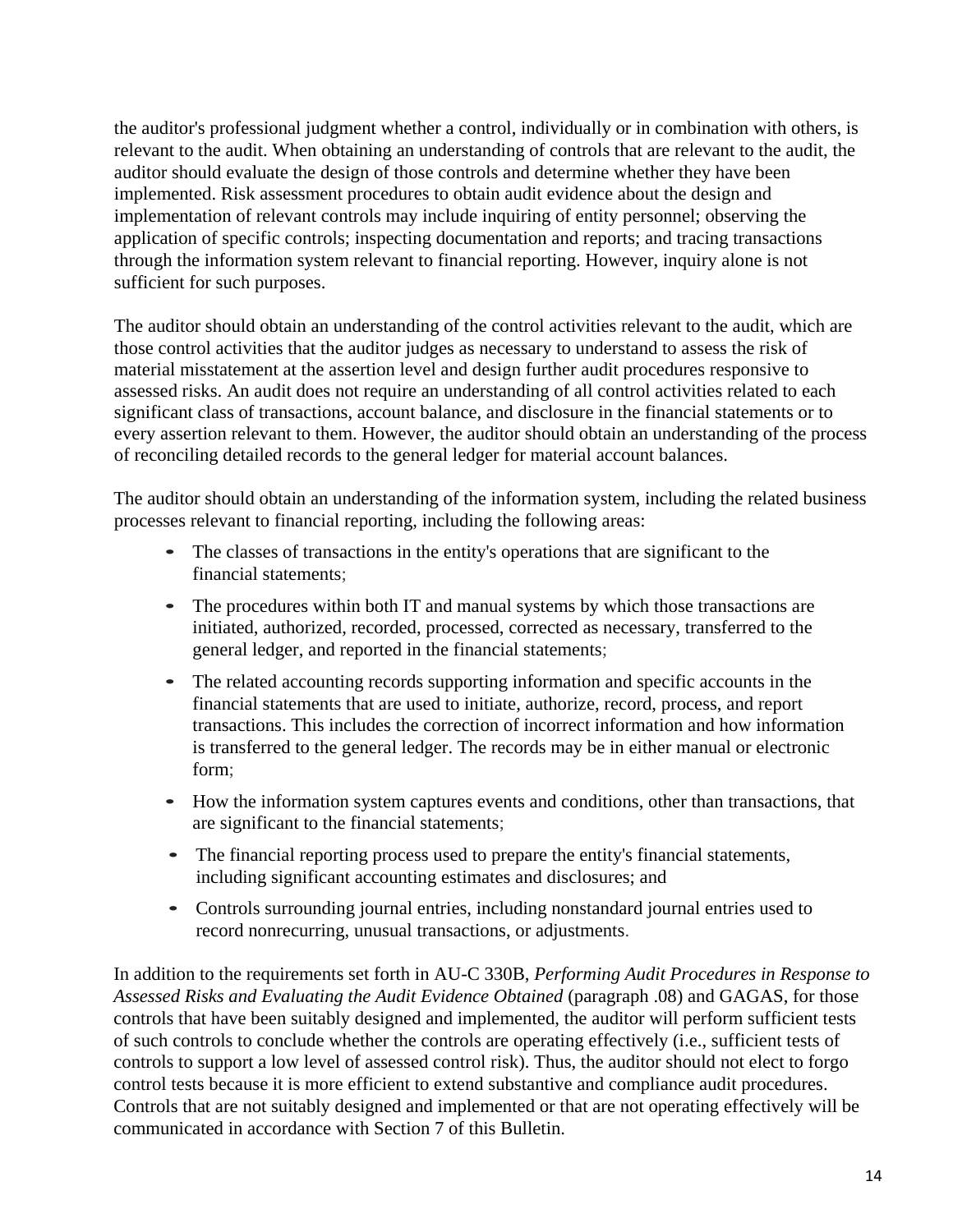6.9 In obtaining an understanding of the components of internal control, particularly the risk assessment component, and assessing control risk, the auditor will obtain an understanding of the process by which the reporting entity identifies and evaluates weaknesses required to be reported under FMFIA and the related reporting entity's implementing procedures.

 the reporting entity under audit. The auditor should consider whether the failure to detect and report 6.10 The auditor will compare material weaknesses disclosed during the audit with those material weaknesses reported in the reporting entity's FMFIA report that relate to the financial statements of material weaknesses constitutes a significant deficiency or material weakness in the reporting entity's internal control.

6.11 The auditor will perform tests of compliance with provisions of applicable laws, including those governing the use of budget authority; regulations; contracts; and grant agreements that have a direct effect on the determination of material amounts and disclosures in the financial statements, and perform certain other limited procedures as described in AU-C 250.14-.16, *Consideration of Laws and Regulations in an Audit of Financial Statements*. (See also GAGAS 6.15 for additional requirements pertaining to the consideration of compliance with provisions of contracts and grant agreements).

### <span id="page-14-0"></span>**Support for the U.S. Government Consolidated Financial Statements**

6.12 Intragovernmental activity and balances are a key component in the consolidation of the financial information submitted by Federal entities and in the overall compilation process of the CFS. Intragovernmental transactions include the sale of services or goods to another Federal entity, transfers of assets or budget authority between Federal entities, investments or borrowings with Treasury, and benefit-related transactions with the Department of Labor and the Office of Personnel Management. See the TFM 2-4700 for information related to: (1) management's responsibility for routinely recording, reconciling, resolving, and reporting intragovernmental transactions, (2) the quarterly and year-end requirements to reconcile and resolve the reported intragovernmental activity and balances, and (3) intragovernmental transactions metrics and scorecards. See also the GAO/CIGIE FAM, Volume 2, Section 902 for information related to auditing intragovernmental activity and balances.

activity. See, in particular, the GAO/CIGIE FAM, Volume 2, Sections 902.18-902.21. 6.13 The auditor should obtain an understanding of the control activities related to intragovernmental activity and balances, including identifying and recording intragovernmental transactions, reconciling intragovernmental transactions with Federal trading partners, resolving<sup>12</sup> intragovernmental differences with Federal trading partners, and reporting intragovernmental

6.14 The auditor will inquire of the reporting entity to gain an understanding of and obtain copies of any adjusting journal entries Treasury recorded during its prior year consolidation process that impacted the reporting entity, including the underlying reason or issue that warranted the entry. This

 $\overline{a}$ <sup>12</sup> See the GAO/CIGIE FAM Section 902.02.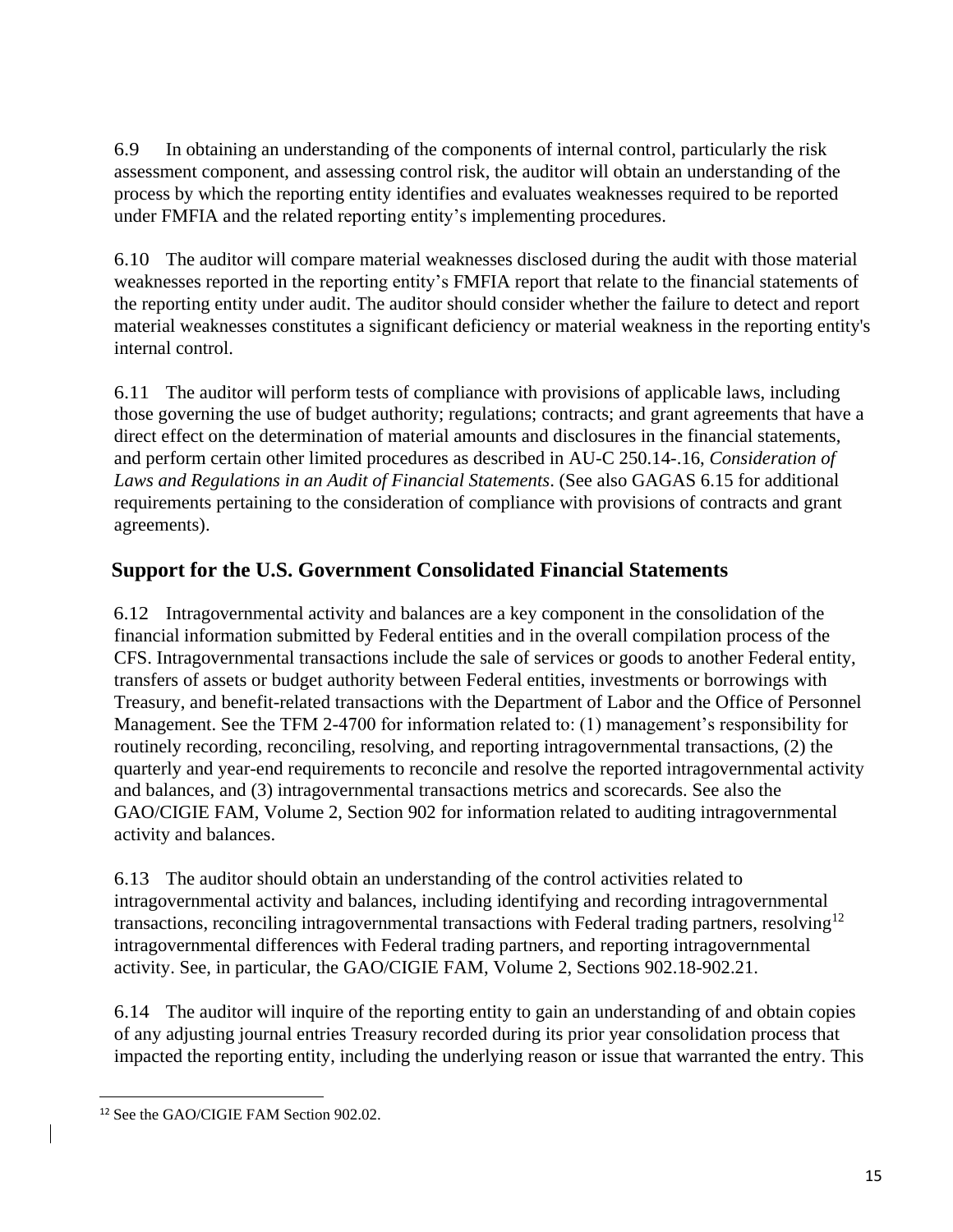inquiry should cover all journal entries, including those affecting intragovernmental and public line items. The auditor will consider the impact of the journal entries on current audit procedures.

6.15 Since fiscal year 2019, when the closing package was eliminated, CFS amounts and disclosures have been directly supported by information in significant entities' audited AFRs or PARs. For example, the audit procedures performed over the note pertaining to the reclassification of the significant entity's audited entity-level financial statements to the government-wide crosswalk are critical to the CFS preparation and audit process.

6.16 Significant entities' auditors should perform the procedures requested by GAO in the annual Communication Letter Related to the Audit of the Consolidated Financial Statements of the U.S. Government, such as for (1) the intragovernmental balances by trading partner reported by management to the Government-wide Treasury Account Symbol Adjusted Trial Balance (GTAS) system and (2) treaties and other international agreements.

financial management systems comply substantially with FFMIA, Section 803(a) requirements. 6.17 The auditor will perform tests to determine whether the reporting entity's financial management systems comply substantially with FFMIA Section 803(a) requirements. This provision only applies to audits of CFO Act agencies and components thereof, including components that are Government corporations. The CFO Act agency components, including the Government corporations, are not required to report separately on compliance with FFMIA; further, auditors of separately issued component reports are not required to separately report on whether the component's Government corporations and agencies subject to the ATDA are not subject to the requirements of FFMIA, with the exception of Government corporations that are also components of one of the CFO Act agencies.

### <span id="page-15-0"></span>**Audits of Group Financial Statements**

6.18 A Group Audit is the audit of group financial statements. It applies when the financial statements include financial information of more than one component as well as combined financial statements that aggregate the financial information prepared by components that are under common control. Auditors should refer to AU-C 600B, *Audits of Group Financial Statements (Including the Work of Component Auditors*) when conducting an audit of group financial statements. See also GAO/CIGIE FAM Section 630, *Audits of Group Financial Statements*. The following summarizes some of the requirements of a group audit.

6.19 The group engagement team should obtain sufficient appropriate audit evidence over the group financial statements through the group engagement team's work or the work of component auditors. Therefore, the group engagement team is required to be involved with component auditors and make decisions about the components including identifying significant components, determining whether to refer or take responsibility for the component work, and assessing risk.

6.20 The group engagement team is required to communicate specific items to the component auditor, and group management and/or those charged with governance of the group. Additionally, the group engagement team is required to request that the component auditor also communicate with the group engagement team about certain matters.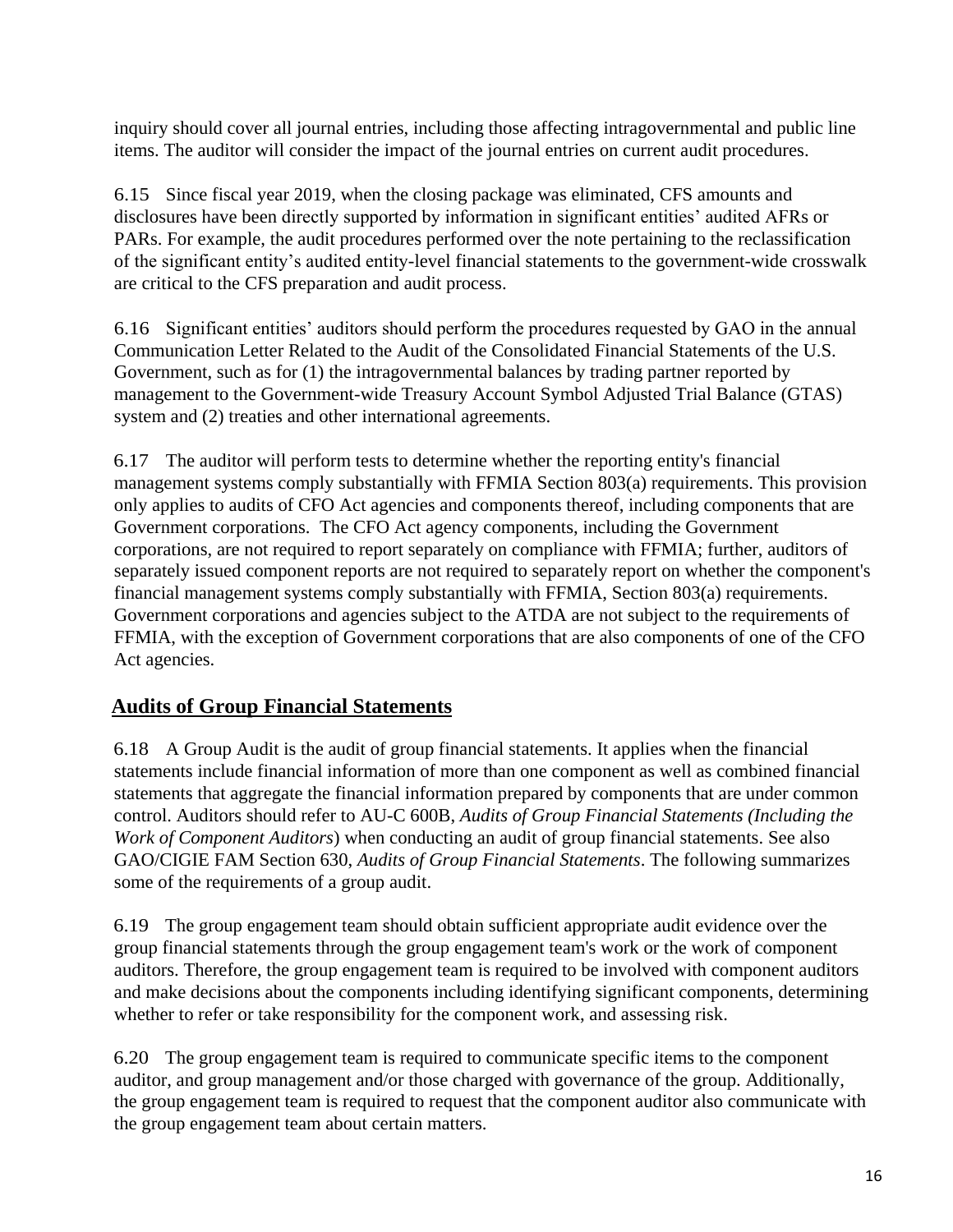6.21 There will be coordination and communication between the component auditors and group auditors to effectively and efficiently comply with the requirements of AU-C 600B. For example, this coordination and communication is required between GAO in its role as group auditor of the consolidated financial statements of the U.S. Government and the OIG/IPA in its role as component auditor.

# <span id="page-16-0"></span>**Using a Service Organization**<sup>13</sup>

 $\overline{a}$ 

6.22 A service organization is an organization or segment of an organization that provides services to user entities, which are likely to be relevant to those user entities' internal control over financial reporting. A user entity is an entity that uses a service organization for which controls at the service organization are likely to be relevant to that entity's internal control over financial reporting. A user auditor is an auditor who audits and reports on the financial statements of a user entity.

 by the service organization and their effect on the user entity's internal control relevant to the audit, 6.23 The objectives of the user auditor, when the user entity uses the services of a service organization, are to obtain an understanding of the nature and significance of the services provided sufficient to identify and assess the risks of material misstatement; and design and perform audit procedures responsive to those risks. If the user auditor is unable to obtain a sufficient understanding from the user entity, the user auditor should obtain that understanding from one or more of the following procedures:

- Obtaining and reading a System and Organization Controls report, if available;<sup>14</sup>
- Contacting the service organization, through the user entity, to obtain specific information;
- Visiting the service organization and performing procedures that will provide the necessary information about the relevant controls at the service organization; and/or
- Using another auditor to perform procedures that will provide the necessary information about the relevant controls at the service organization.

 description of the service organization's system fairly presents the service organization's system that In addition to the requirements set forth in AU-C 402, *Audit Considerations Relating to an Entity Using a Service Organization*, for those service organization controls that are relevant to the audit and have been suitably designed and implemented, service organizations must provide its user organizations with an audit report (referred to as a type 2 report) on whether: (1) management's was designed and implemented throughout the specified period, (2) the controls related to the control objectives stated in the description were suitably designed to provide reasonable assurance that the control objectives would be achieved if the controls operated effectively throughout the specified period and subservice organizations and user entities applied the complementary controls assumed in

<sup>13</sup>See detailed guidance in AU-C 402, *Audit Considerations Relating to an Entity Using* a S*ervice Organization.* See definitions of terms in AT-C 320, *Reporting on an Examination of Controls at a Service Organization Relevant to User Entities' Internal Control Over Financial Reporting*.

<sup>&</sup>lt;sup>14</sup> These reports are referred to as System and Organization Controls (SOC) type 1 or type 2 service auditor's reports, which are prepared in accordance with the guidance in AT-C 320.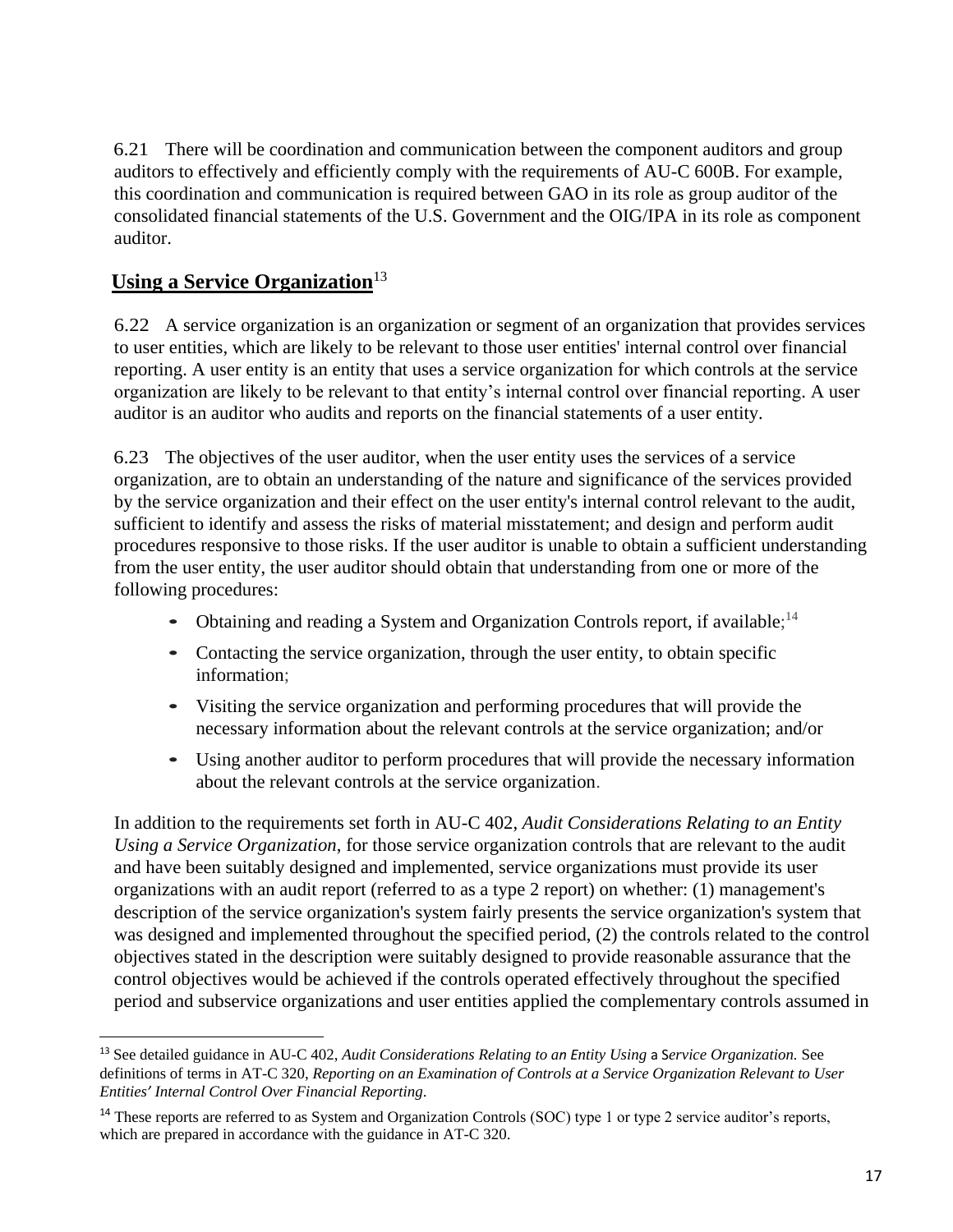the design of the service organization's controls throughout the specified period, and (3) the controls operated effectively to provide reasonable assurance that the control objectives stated in the description were achieved throughout the specified period if complementary subservice organization and user entity controls assumed in the design of the service organization's controls operated effectively throughout the specified period.

 provide some of the services provided to a user entity that are relevant to that user entity's internal assess the risks of material misstatement, and design and perform audit procedures responsive to 6.24 A user entity may use a service organization that in turn uses a subservice organization to control over financial reporting. In such cases, the objectives of the user auditor are to obtain an understanding of the nature and significance of the services provided by the subservice organization and their effect on the user entity's internal control relevant to the audit, sufficient to identify and those risks.

 service organization which describes updates or changes, if any, in its controls since the previous 6.25 User entity management should obtain the service auditor's report within a reasonable time to allow the auditor of the user entity to consider the results of the service auditor's report during the audit of the user entity's financial statements. If such audit reports are not available in an appropriate time period as determined by the user auditor or there is a gap between the period covered by the service auditor's report and the user entity's year end, the user auditor should consider performing the procedures outlined in Paragraph 6.23 above, which may include obtaining a "bridge letter" from the audit report.

6.26 The user auditor should inquire of management of the user entity about whether the service organization has reported to the user entity, or whether the user entity is otherwise aware of, any fraud, noncompliance with provisions of laws, regulations, contracts, and grant agreements, or uncorrected misstatements at the service organization affecting the financial statements of the user entity. The user auditor should evaluate how such matters, if any, affect the user auditor's audit procedures, conclusions, and report.

## <span id="page-17-0"></span>**SECTION 7: REPORTING**

7.1 An audit report, or separate audit reports, on the Basic Financial Statements, internal control over financial reporting, and compliance with laws, regulations, contracts, and grant agreements, will be prepared at the completion of the audit. The audit report(s) will be submitted to the reporting entity head in sufficient time to enable the reporting entity head to meet the due date for submitting the audited financial statement, which is defined in A-136. The audit results will be discussed with management as soon as practical but, in any case, prior to issuance of the audit report.

7.2 The audit report(s) will state that the audit was performed in accordance with GAGAS and the provisions of this Bulletin. Auditors should refer to AU-C 700B, *Forming an Opinion and Reporting on Financial Statements*; AU-C 705B, *Modifications to the Opinion in the Independent Auditor's Report*; AU-C 706B, *Emphasis-of-Matter Paragraphs and Other-Matter Paragraphs in the Independent Auditor's Report*; AU-C 720B, *Other Information in Documents Containing Audited Financial Statements*; AU-C 730B, *Required Supplementary Information*; chapter 6 of GAGAS*;* and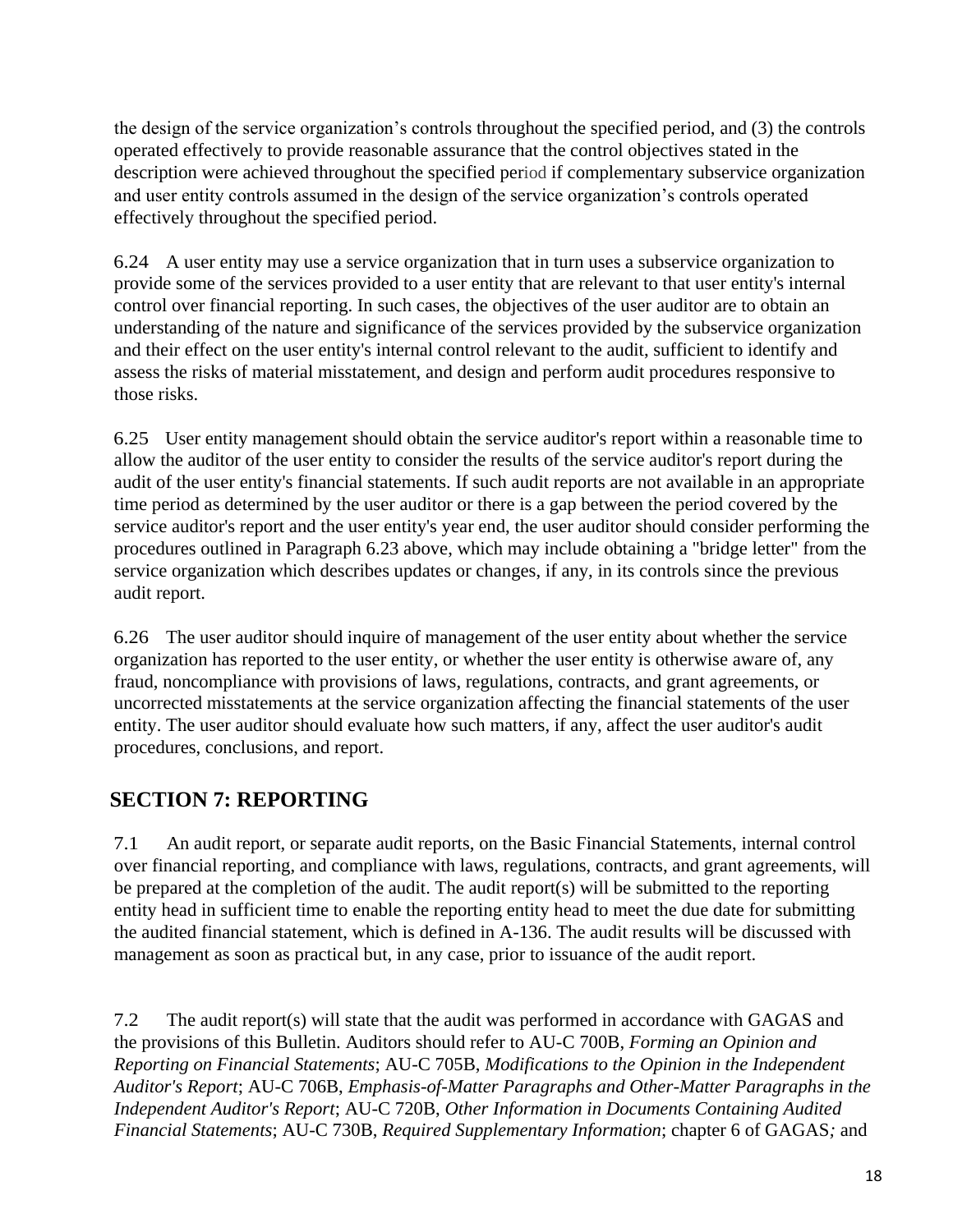the AICPA Audit Guide - *Government Auditing Standards and Single Audits* 4.48 and 4.89. (The GAO/CIGIE FAM contains illustrative reports at 595A.)

### <span id="page-18-0"></span>**Audit Report**

7.3 The audit report(s) will include either an opinion as to whether the reporting entity's Basic Financial Statements are fairly presented in all material respects in accordance with U.S. GAAP, or certain modifications as discussed in Paragraph 7.4.

7.4 The auditor should modify the opinion in the auditor's report when the auditor concludes that, based on the audit evidence obtained, the financial statements as a whole are materially misstated or the auditor is unable to obtain sufficient appropriate audit evidence to conclude that the financial statements as a whole are free from material misstatement.

- The auditor should express a qualified opinion when the auditor, having obtained sufficient appropriate audit evidence, concludes that misstatements, individually or in the aggregate, are material but not pervasive to the financial statements or the auditor is unable to obtain sufficient appropriate audit evidence on which to base the opinion, but the auditor concludes that the possible effects on the financial statements of undetected misstatements, if any, could be material but not pervasive.
- The auditor should express an adverse opinion when the auditor, having obtained sufficient appropriate audit evidence, concludes that misstatements, individually or in the aggregate, are both material and pervasive to the financial statements.
- The auditor should disclaim an opinion when the auditor is unable to obtain sufficient appropriate audit evidence on which to base the opinion, and the auditor concludes that the possible effects on the financial statements of undetected misstatements, if any, could be both material and pervasive.

7.5 If the auditor considers it necessary to draw users' attention to a matter appropriately presented or disclosed in the financial statements that, in the auditor's professional judgment, is of such importance that it is fundamental to users' understanding of the financial statements, the auditor should include an emphasis-of-matter paragraph in the auditor's report, provided that the auditor has obtained sufficient appropriate audit evidence that the matter is not materially misstated in the financial statements. For example, the auditor may choose to include an emphasis-of-matter paragraph to discuss a change in accounting principles, identify the nature of the change and refer the reader to the note to the Basic Financial Statements that discusses the change in detail.

 the auditor may choose to include an other-matter paragraph to discuss certain situations related to 7.6 If the auditor considers it necessary to draw users' attention to any matter other than those appropriately presented or disclosed in the financial statements that, in the auditor's professional judgment, is of such importance that it is fundamental to users' understanding of the financial statements, the auditor should include an other-matter paragraph in the auditor's report. For example, prior period financial statements that have been audited by a predecessor auditor or have not been audited.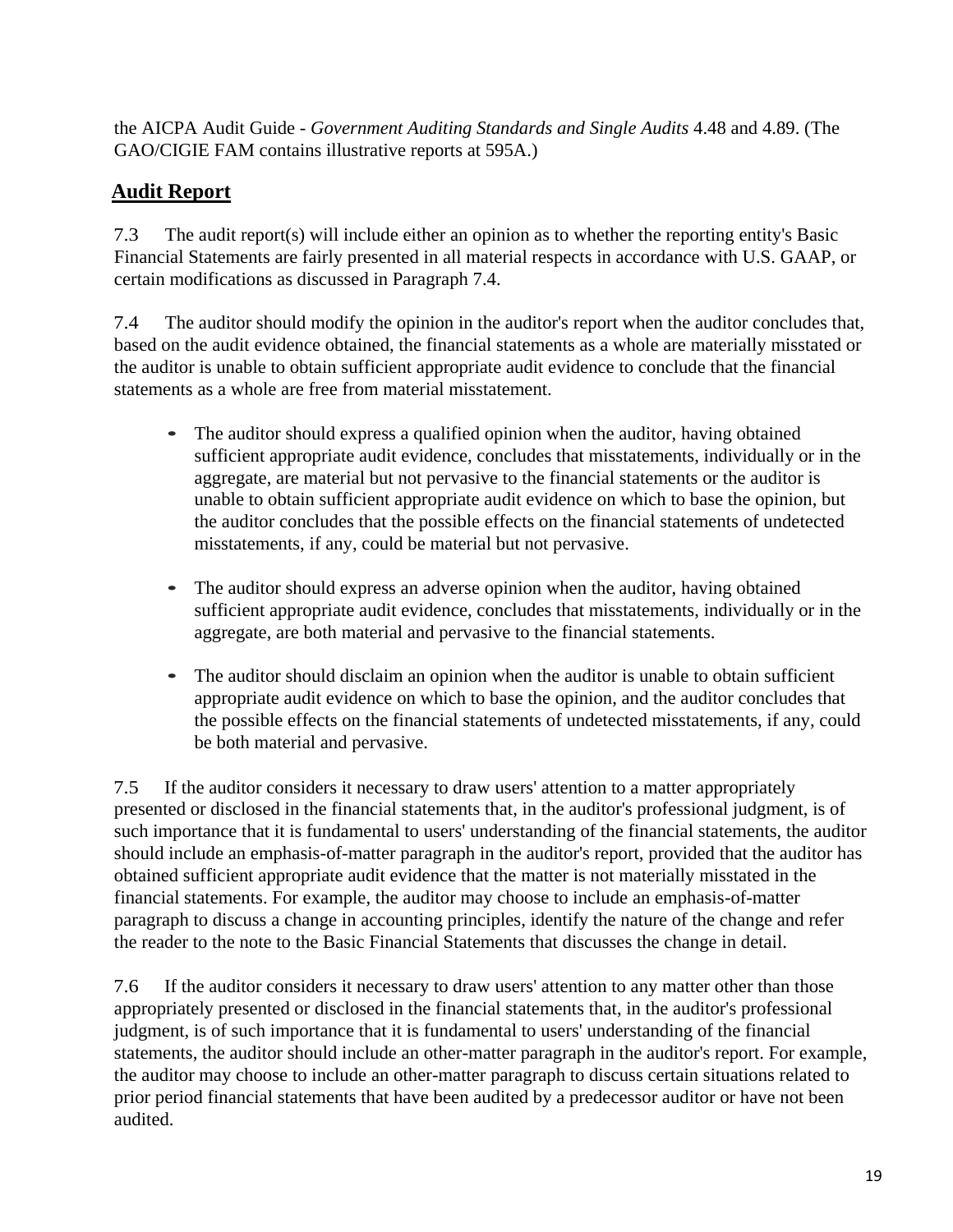### <span id="page-19-0"></span>**Reporting on Restatement of Previously Issued Financial Statements**

7.7 When management restates a previously issued financial statement(s) to correct a material misstatement, the auditor will perform audit procedures sufficient to reissue or update the auditor's report on the restated financial statement(s) (the auditor should refer to AU-C 560B, 705B, 706B, and 708B). The auditor will fulfill these responsibilities whether the restated financial statement(s) are separately issued or presented on a comparative basis with those of a subsequent period. The auditor will include the following information in an emphasis-of-matter paragraph in the reissued or updated auditor's report on the restated financial statement(s):

- A statement disclosing that a previously issued financial statement(s) has been restated for the correction of a material misstatement in the respective period;
- A statement that the previously-issued financial statement(s) was materially misstated and that the previously issued auditor's report (including report date) is withdrawn and replaced by the auditor's report on the restated financial statement(s), and change in the audit opinion.
- A reference to the note(s) to the financial statements that discusses the restatement (see Paragraphs 5.6 and 5.7); and
- If applicable, a reference to the report on internal control over financial reporting containing a discussion of any significant internal control deficiency identified by the auditor as having failed to prevent or detect the misstatement and what action management has taken to address the deficiency.

7.8 If at the time of issuance of the auditor's report a material misstatement(s) has been identified in any of the previously issued financial statements and the specific amount(s) of the misstatement(s) and the related effect(s) of such are unknown, then the auditor will update the auditor's report on the previously issued financial statement(s) as appropriate (the auditor should refer to AU-C 560B, 705B, 706B, and 708B). Furthermore, the auditor's report will disclose, at a minimum, the following:

- A statement disclosing that a material misstatement(s) or potential material misstatement(s) affects a previously issued financial statement(s) but the specific amount(s) of the misstatement(s) and the related effect(s) of such are unknown;
- A reference to the note(s) to the financial statements that discusses the restatement or potential restatement; and
- A statement disclosing that a restatement(s) to a previously -issued financial statement(s) will or may occur.

### <span id="page-19-1"></span>**Reporting on Supplementary Information, RSI, Other Information, and Highlights**

7.9 When providing an opinion on supplementary information (such as consolidating information) in relation to the financial statements taken as a whole, the auditor will follow AU-C 725B.

7.10 When reporting on RSI, the auditor will follow AU-C 730B.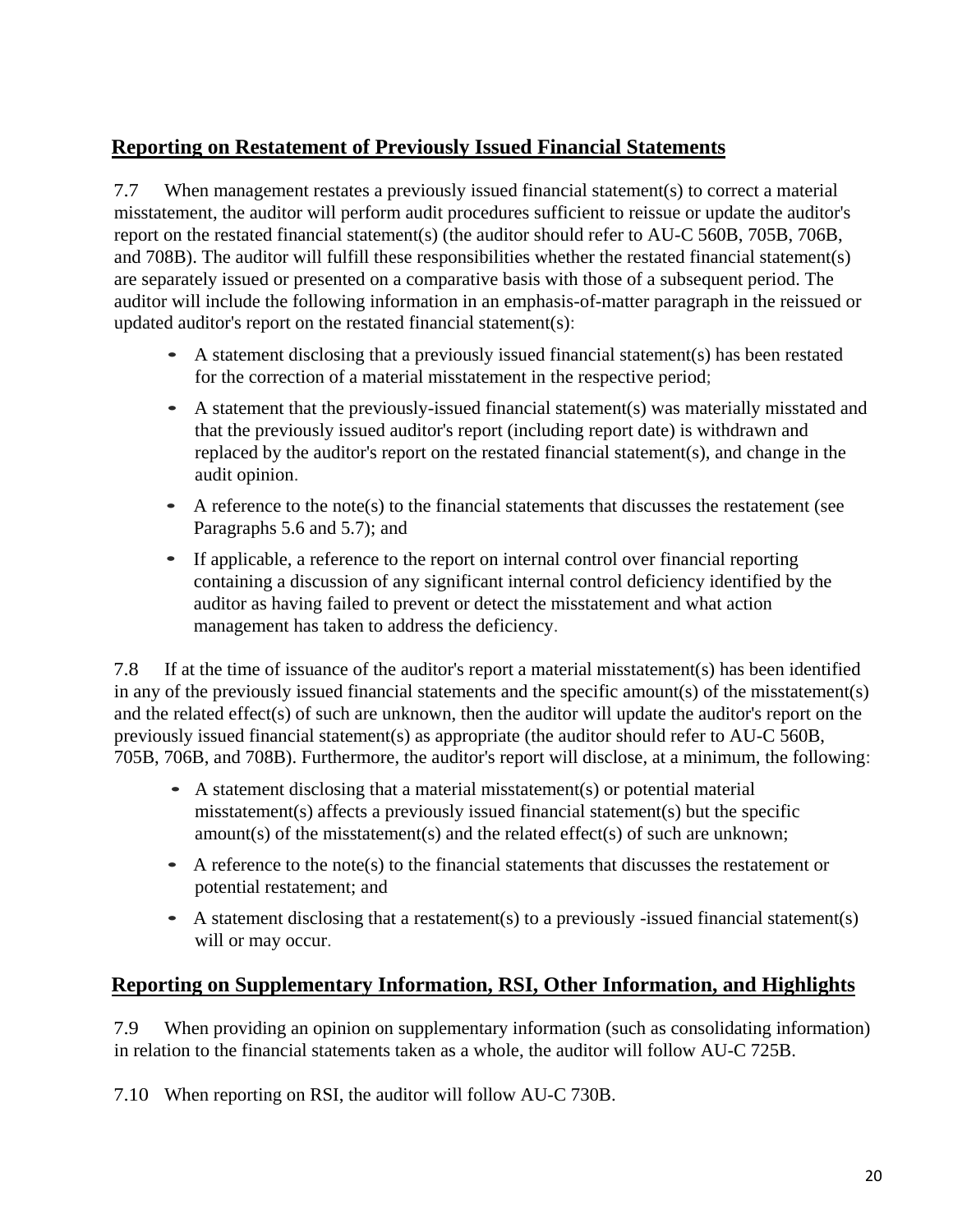7.11 When reporting on other information in the AFR or PAR, the auditor will follow AU-C 720B.

7.12 When providing an opinion on a "Highlights" or similar summary financial statements, the auditor will follow AU-C 810B, *Engagements to Report on Summary Financial Statements*.

### <span id="page-20-0"></span>**Report on Internal Control Over Financial Reporting**

7.13 If not providing an opinion on internal control, the auditor should state that the auditor considered the reporting entity's internal control over financial reporting to design audit procedures that are appropriate in the circumstances for the purpose of expressing an opinion on the financial statements, but not for the purpose of expressing an opinion on the effectiveness of internal control. (See AU-C 265B, *Communicating Internal Control Related Matters Identified in an Audit*.)

7.14 Auditors should include in the auditor's report on the financial statements or in a separate report (1) significant deficiencies and material weaknesses in internal control over financial reporting, (2) a description of the significant deficiencies and material weaknesses and an explanation of their potential effects, and (3) a description of the scope of the auditor's testing of internal control over financial reporting and whether the tests they performed provided sufficient, appropriate evidence to support an opinion on the effectiveness of internal control over financial reporting. 15 In the event that no material weaknesses were identified during the audit, the report will state that no deficiencies in internal control were identified that were considered to be material weaknesses during the audit of the financial statements. (See AU-C 265B.)

7.15 The report will state that the objective either (1) was not to provide an opinion on internal control and, therefore, the auditor does not express such an opinion or (2) was to provide an opinion on internal control. If the auditor issues a separate report on internal control over financial reporting, they should follow GAGAS 6.40-6.43.

7.16 An opinion on internal control over financial reporting can be rendered if desired or mandated by statute. Such an opinion should be issued in accordance with AU-C 940B, *An Audit of Internal Control Over Financial Reporting That Is Integrated with an Audit of Financial Statements.* 

7.17 The report will identify any material weaknesses identified in the audit that were not reported as material weaknesses in the reporting entity's FMFIA Statement of Assurance.

## <span id="page-20-1"></span>**Report on Compliance with Laws, Regulations, Contracts, and Grant Agreements**

7.18 A report on the reporting entity's compliance with laws, regulations, contracts, and grant agreements should include noncompliance with provisions of applicable laws, regulations, contracts, and grant agreements identified in the audit, except for those instances of noncompliance that, in the auditor's judgment, are clearly inconsequential. Auditors should include in the auditor's report on the financial statements or in a separate report a description of the scope of the auditor's testing of compliance with provisions of laws, regulations, contracts, and grant agreements and whether the tests they performed provided sufficient, appropriate evidence to support an opinion on compliance

 $\overline{a}$ 

<sup>15</sup>GAGAS 6.39-6.42.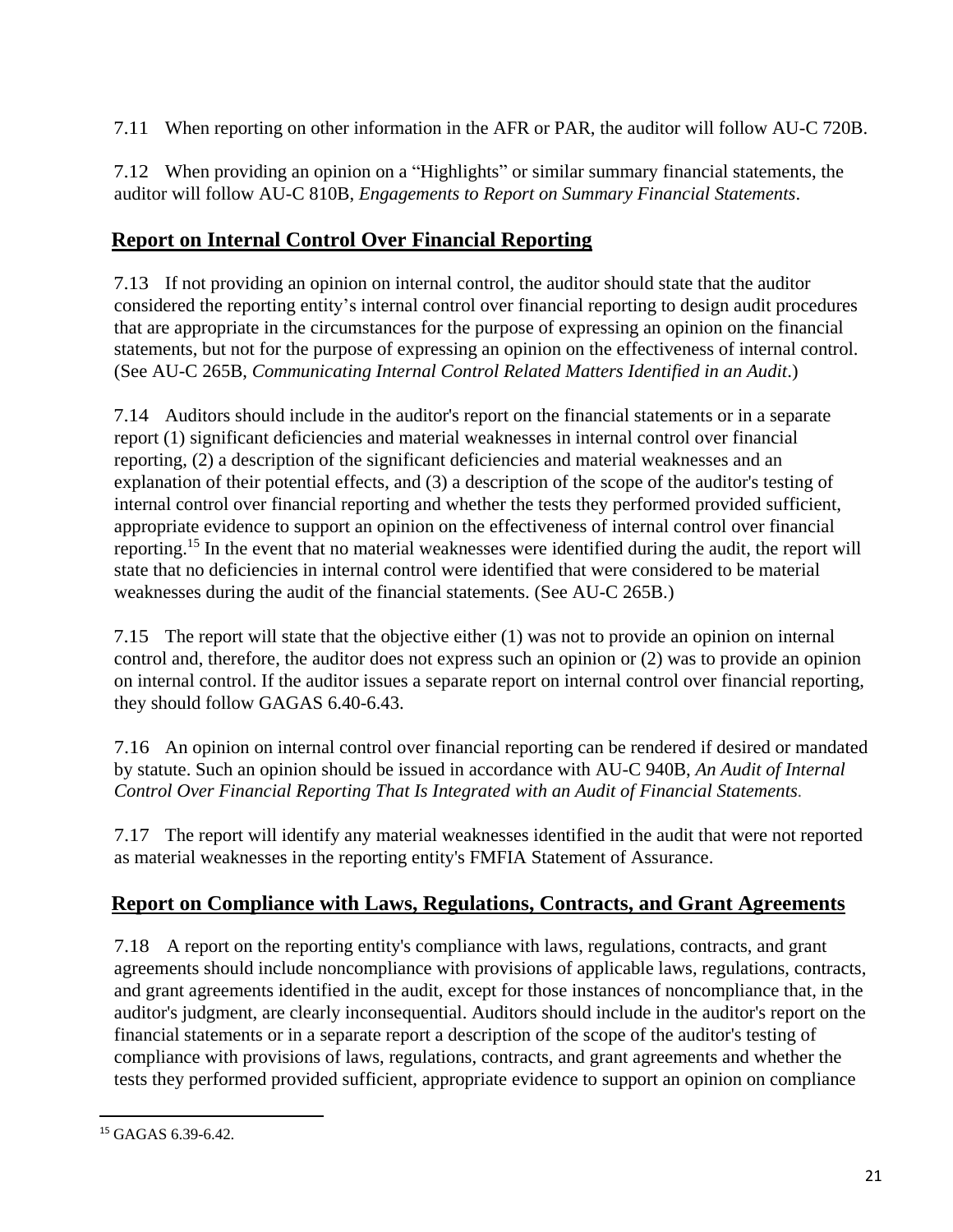the auditor will list those provisions of laws, regulations, contracts, and grant agreements that tests pertaining to the consideration of compliance with provisions of contracts and grant agreements). with provisions of laws, regulations, contracts, and grant agreements. In meeting this requirement, identified reportable instances of noncompliance. (See AU-C 250, *Consideration of Laws and Regulations in an Audit of Financial Statements*. See also GAGAS 6.15 for additional requirements

 they should include in their report on internal control or compliance the relevant information about: 7.19 When auditors identify or suspect, based on sufficient, appropriate evidence, the following, (1) fraud that is material, either quantitatively or qualitatively, to the financial statements or other financial data significant to the audit objectives; or (2) noncompliance with provisions of law, regulation, contracts, or grant agreements that has a material effect on the financial statements or other financial data significant to the audit objectives.

7.20 The report will state either the objective (1) was not to provide an opinion on compliance with provisions of applicable laws, regulations, contracts, and grant agreements and, therefore, does not express such an opinion, or (2) was to provide an opinion on compliance with provisions of applicable laws, regulations, contracts, and grant agreements. If the auditor issues a separate report on compliance with provisions of laws, regulations, contracts, and grant agreements, they should follow GAGAS 6.43.

### <span id="page-21-0"></span>**Compliance with the Federal Financial Management Improvement Act of 1996 (FFMIA)**

7.21 When testing a reporting entity's compliance with FFMIA, the auditor should refer to Circular A-123, Appendix D, *Compliance with the Federal Financial Management Improvement Act of 1996*. (See [Circulars | The White House\)](https://www.whitehouse.gov/omb/information-for-agencies/circulars/).

Section 803(b) of FFMIA requires the auditor to report whether the reporting entity's financial management systems comply substantially with Section 803(a), which has three requirements. If the auditor's tests disclosed no instances in which the reporting entity's systems did not comply substantially with all three Section 803(a) requirements, a single statement to this effect is sufficient. Where tests disclose that the reporting entity's systems did not comply substantially with one or more of the three Section 803(a) requirements, the auditor's mandatory report on compliance, (or an accompanying schedule that is referenced in the compliance report) should disclose which of the three Section 803(a) requirements for which the reporting entity's systems did not substantially comply and group findings together based on the requirement they relate to (i.e., Federal financial management systems requirements, applicable Federal accounting standards, or application of the USSGL at the transaction level) and, as required by FFMIA:

- Identify the entity or organization responsible for the financial management systems that were found not to comply substantially with any one or more of the three Section 803(a) requirements;
- Include all facts pertaining to the noncompliance, including the nature and extent of the noncompliance, the primary reason or cause of the noncompliance, and any relevant comments from reporting entity management or employees responsible for the noncompliance; and,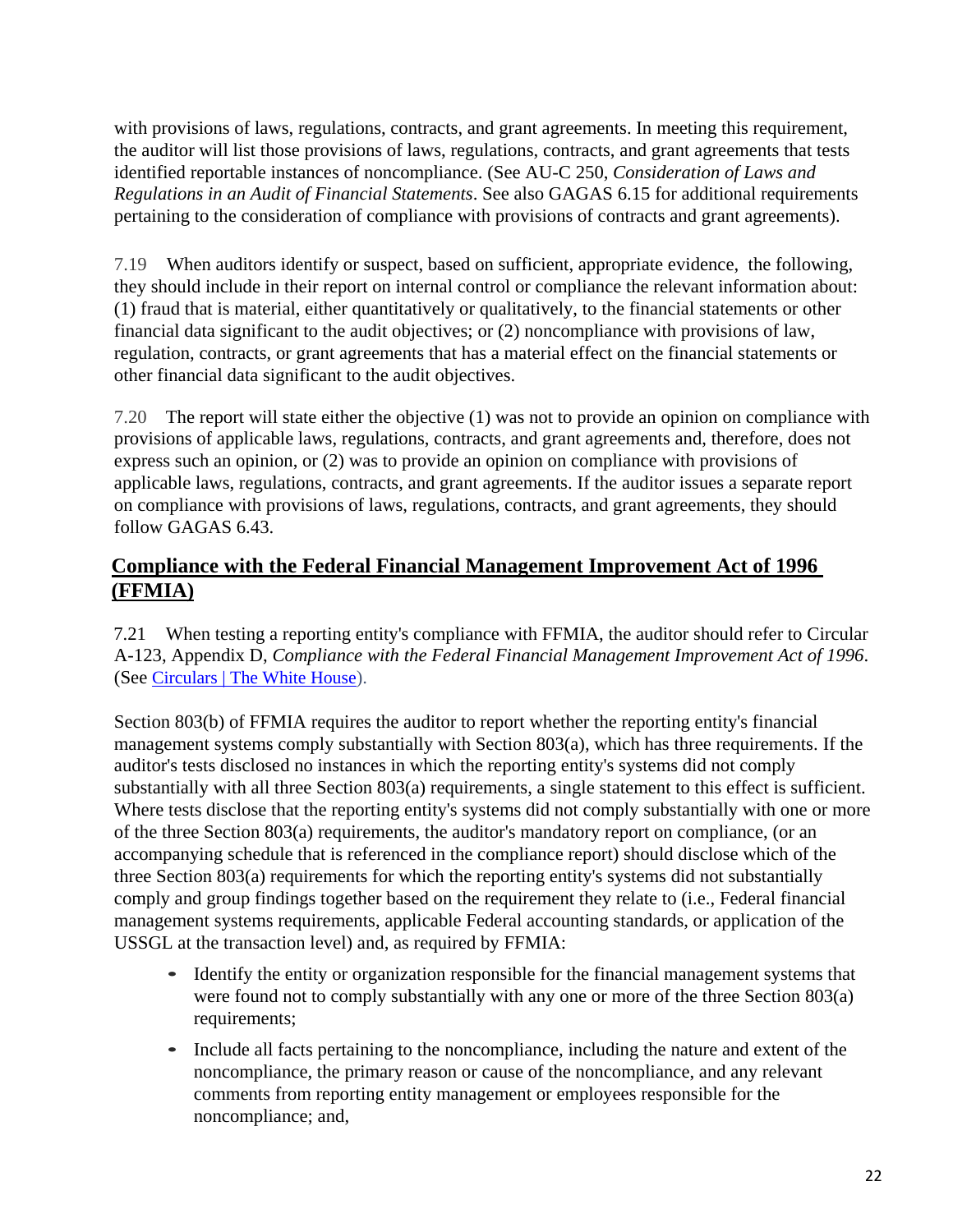• Provide recommended remedial actions and the time frames to implement such actions.

### <span id="page-22-0"></span>**Status/Comments/Distribution**

7.22 Auditors should obtain and report the views of responsible officials of the audited entity concerning the findings, conclusions, and recommendations, as well as any planned corrective actions. (See Paragraphs 6.57-6.60, Obtaining and Reporting the Views of Responsible Officials, of GAGAS for further guidance on how to report the views of responsible officials.)

7.23 Copies of the audit report(s) will be distributed to the head of the executive department or agency and subsequently included in the reporting entity's PAR, AFR (if applicable), or the corporation's Management Report.

### <span id="page-22-1"></span>**Subsequent Discovery of Facts**

7.24 With respect to the subsequent discovery of facts existing at the date of the auditor's report, the auditor will follow the steps in See AU-C 560B, *Subsequent Events and Subsequently Discovered Facts*. If the auditor concludes that the previously issued audit report is not reliable and action should be taken to prevent future reliance on the report, the auditor will communicate such facts to the audited entity. The audited entity will make the appropriate disclosure of the facts to persons who may be relying on the auditor's reports such as legislative or regulatory oversight bodies, Federal inspector(s) general, funding entities, and other oversight bodies. If the audited entity fails to do so in a timely manner, the auditor will make the disclosure.

7.25 Revised financial statements and the auditor's report(s) should be issued as soon as practical after the effect on the previously issued financial statement and auditor's report can be determined. If the audited entity's subsequent-period financial statements and the related auditor's report will be issued imminently, the appropriate disclosures can be made in the subsequent-period statements instead of reissuing the earlier statements. For this purpose, "imminent" is defined as within 90 calendar days of the subsequent-period financial statements planned issue date. (See AU-C 560B, *Subsequent Events and Subsequently Discovered Facts*, paragraphs 16.b and 17.b.)

7.26 A-136 provides guidance on how entity management should report corrections of misstatements in the financial statements and the specific information to be included in the notes when restatement is required.

### <span id="page-22-2"></span>**SECTION 8: WRITTEN REPRESENTATIONS FROM MANAGEMENT**

8.1 In accordance with AU-C 580B, *Written Representations*, the auditor will obtain written representations from management for the periods covered by the auditors' report(s). In addition to the representations included in AU-C 580B, additional representations may be required that are unique to the Federal Government. A list of any uncorrected misstatements should be included in or attached to the written representations from management. If there are no such uncorrected misstatements, a representation to this effect should be included in the written representations from management. In accordance with A-136, Section V.5, the written representations from agencies' management and accompanying summary of uncorrected misstatements are required for the audits of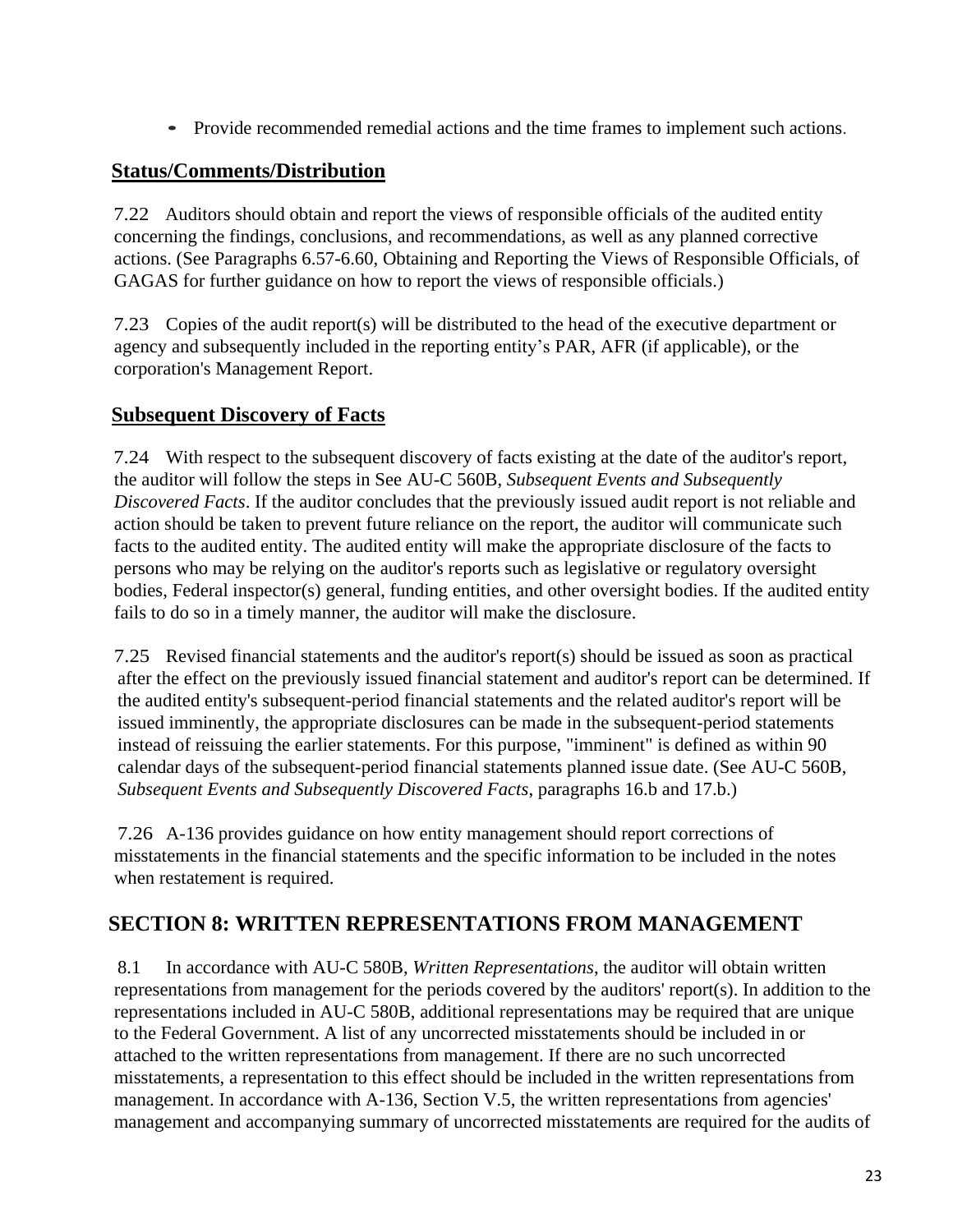entity financial statements used to compile the *Financial Report of the United States Government*  (FR). The summary of uncorrected misstatements and adjusting entries should be prepared in the standardized spreadsheet format shown in the GAO/CIGIE FAM Section 595C, *Uncorrected Misstatements and Adjusting Entries,* updated in April 2020, and following the guidance in the TFM.

8.2 The written representations from management will be on the audited entity's letterhead. The representations should be dated in accordance with AU-C 580B. To ensure the written representations from management are prepared timely, a draft letter should be provided to and discussed with management as early as possible in the audit and updated for circumstances found throughout the audit.

8.3 The written representations from management will be obtained from the highest levels of the audited entity. In accordance with AU-C 580B, "[the] auditor should request written representations from management with appropriate responsibilities for the financial statements and knowledge of the matters concerned." These officials generally should be the head of the reporting entity, the CFO, and any others deemed responsible for matters presented in the written representations from management.

8.4 The written representations from management will specify management's materiality threshold, or thresholds, if applicable, used for reporting items in the written representations from management. Items below this threshold would not be considered exceptions or reported as such in the written representations from management.<sup>16</sup> Representations pertaining to potential violations of the Antideficiency Act are limited to those that, if true, would have a material effect on the financial statements.

8.5 The representations to be included in the written representations from management are part of the evidential matter to be considered by the auditor in its audit of the reporting entity's financial statements. AU-C 580B discusses specific representations that should be obtained from management. The representations obtained will depend on the circumstances of the engagement and the nature and basis of presentation of the financial statements. In addition to the representations given in AU-C 580B, the auditor generally should consider the need to obtain representations on other matters based on the circumstances of the audited entity. See also AU-C 725B and AU-C 730B for additional specific representations that should be obtained from management regarding supplementary information and required supplementary information. Furthermore, auditors may also request representations from management regarding other information in documents containing audited financial statements and the auditor's report thereon. The auditor should refer to the guidance detailed in the GAO/CIGIE FAM Section 1001, *Management Representations*. The written representations from management presented in Appendix E and in the GAO/CIGIE FAM Section 1001A, *Example Management Representation Letter,* should be used as guidance and representations should be customized to the situation of the entity being audited or deleted if inapplicable. For significant entities, all representations from Appendix E will be included unless the representation contains a conditional "if" clause and the condition is not applicable. For significant entities with a calendar year-end, include representations 1, 5-21, 27-37, 41-44, 56, and 57 shown in Appendix E,

 $\overline{a}$ 

<sup>&</sup>lt;sup>16</sup> Management and the auditor should reach an understanding on a materiality level. For guidelines on establishing the materiality level for the written representations from management, see the GAO/CIGIE FAM Section 1001, *Management Representations*.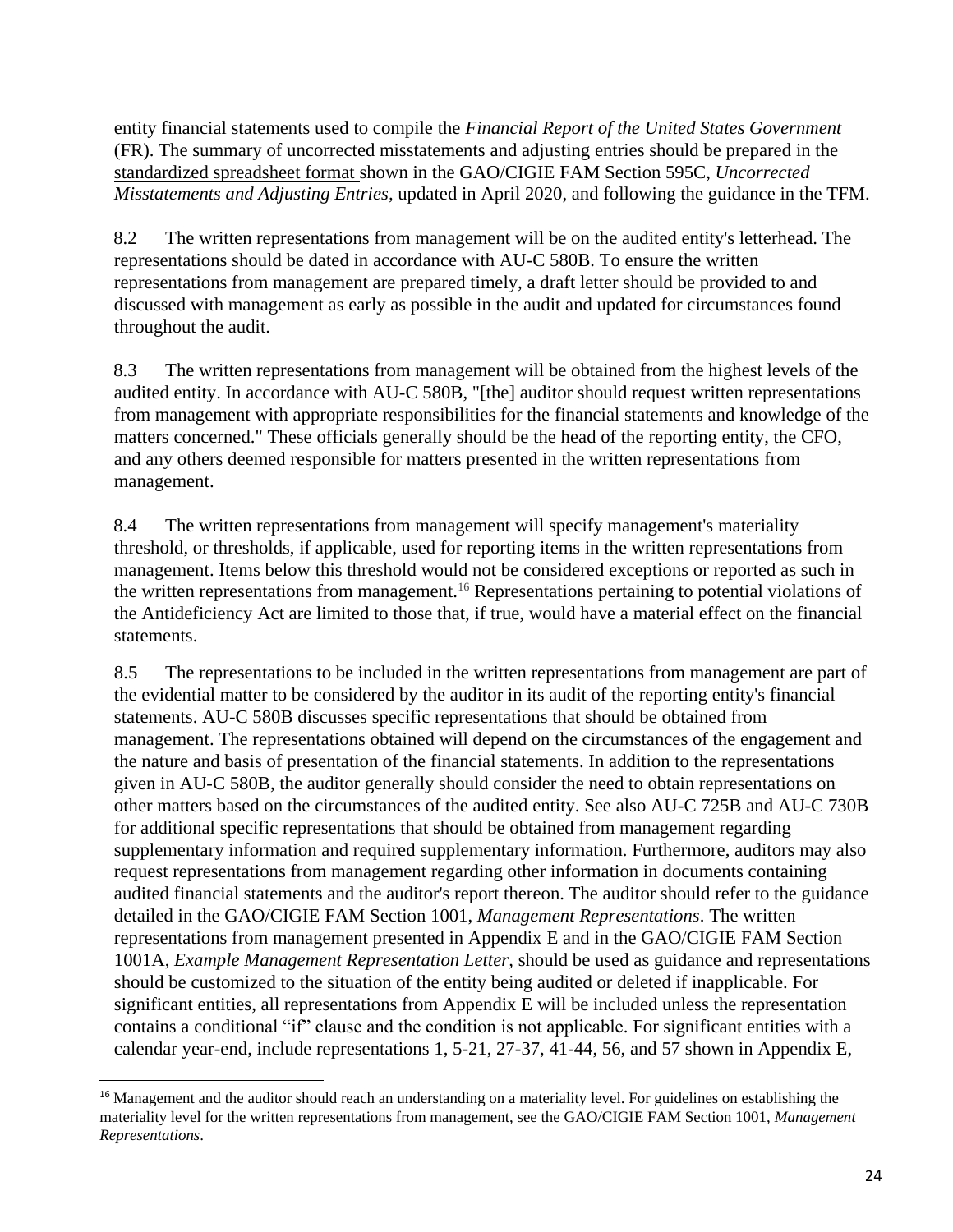modified as necessary.

 auditor will then consider whether it is appropriate to rely on other management representations. See 8.6 The written representations from management will be consistent with the auditor's report(s). If a representation is contradicted by other audit evidence, the auditor will investigate the circumstances and consider the reliability of the representation. Based on the circumstances, the AU-C 580B paragraphs .22 to .24.

8.7 For significant entities, notification must be sent by management to OMB, Fiscal Service, Main Treasury, and GAO whether there are "no changes" or "changes" due to subsequent changes to the written representations from management or subsequent events affecting the agency financial statements that have arisen after the written representations from management and financial statements have been submitted but before the date of the CFS audit report on the FR. See A-136, Section V.5, Written Representation from Management.

## <span id="page-24-0"></span>**SECTION 9: LEGAL REPRESENTATION LETTERS AND MANAGEMENT SCHEDULES**

9.1 In accordance with AU-C 501B, *Audit Evidence - Specific Considerations for Selected Items*, the auditor will seek direct communication with the entity's internal or external (e.g., Department of Justice) counsel<sup>17</sup> via a letter of inquiry prepared by management to those lawyers with whom management consulted concerning litigation, claims, and assessments.<sup>18</sup> Responses to the inquiry will require management, working with internal counsel, to consult external counsel where lead representation was provided by external counsel. (See the GAO/CIGIE FAM Section 1002B, *Example Legal Letter Request*, to include requirements related to AU-C 501B, for an illustrative letter of inquiry from entity management to legal counsel.) Management should document in a schedule how the information contained in the legal counsel's response(s) was considered in preparing the financial statements. (See Paragraph 9.3.)

9.2 Legal counsel will consider the guidance contained in the American Bar Association's *Statement of Policy Regarding Lawyers' Responses to Auditors' Request for Information* (December 1975) in preparing their responses. (Refer to the Department of Justice website for guidance preparing a legal letter, **Documents and Forms (justice.gov)** and see the GAO/CIGIE FAM Section 1002C, *Example Legal Representation Letter*, for an illustrative response letter from legal counsel to the auditor.)

9.3 To satisfy management's responsibilities under SFFAS No. 5, *Accounting for Liabilities of the Federal Government*, as amended, related to contingent liabilities arising from litigation, and to facilitate the audit thereof, the CFO will prepare a schedule to document how the information contained in the legal counsel's response was considered in preparing the financial statements. (See the GAO/CIGIE FAM Section 1002D, *Example Management Summary Schedule*, and the management schedule referenced in the TFM 2-4700, Section 4707.10, for the format to be used for

 $\overline{a}$ 

<sup>&</sup>lt;sup>17</sup> See GAO/CIGIE FAM Section 1002.21-23, *Legal Counsels from Whom Information Should be Requested*.<br><sup>18</sup> Management and the auditor should agree on a materiality level to use in the letter of inquiry. For guidelines on materiality level for the legal letter see the GAO/CIGIE FAM Section 1002, *Inquiries of Legal Counsel*.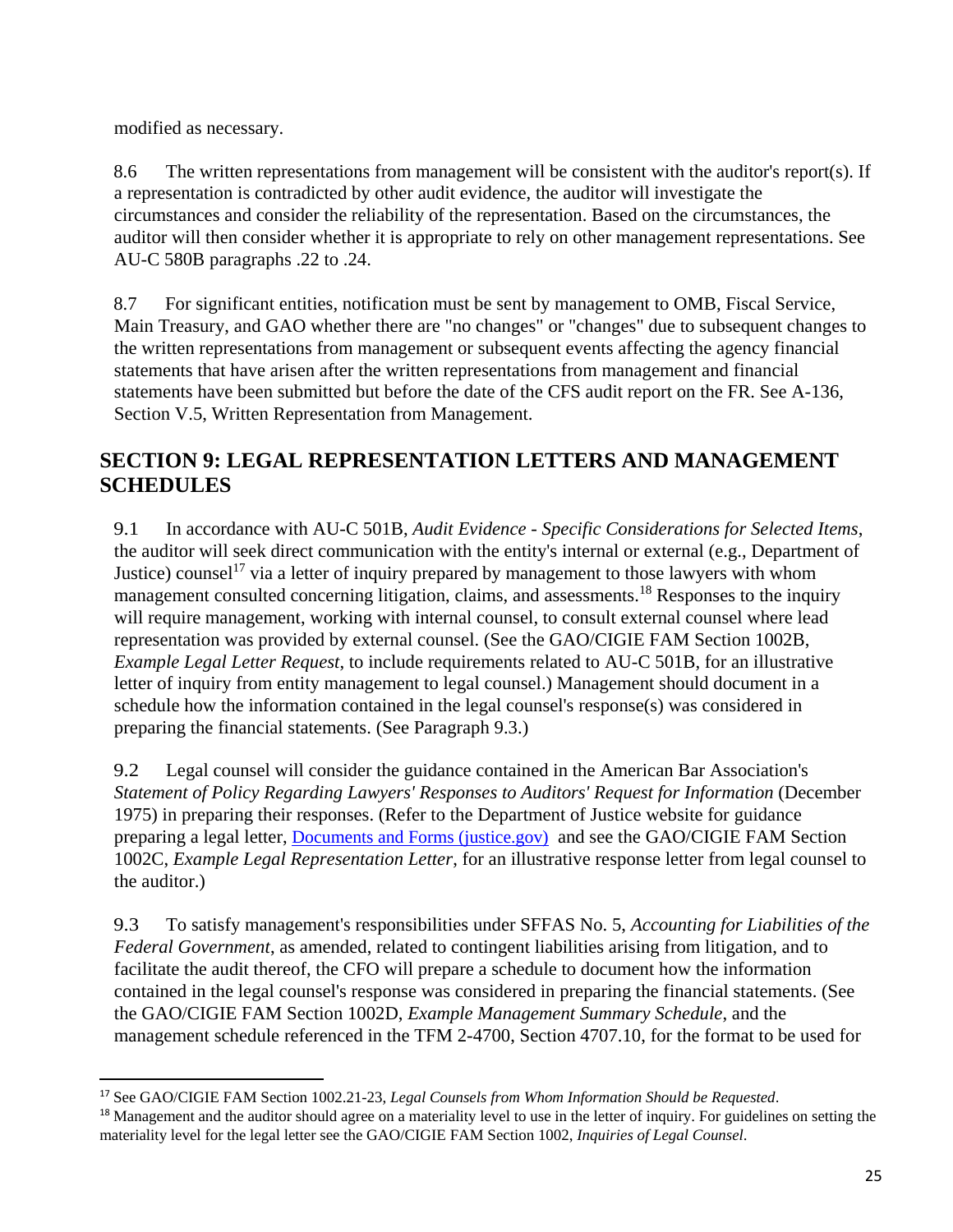the management schedule.)

9.4 The timing of legal letter requests, responses, and related management's schedules will be coordinated between entity legal counsel, entity management, and the auditor. Legal counsel should specify the effective date of the legal representation response. The management schedule should be provided as soon as practical after the legal letter response is provided to the auditor.

9.5 Updated legal responses will only include changes from the interim responses or a statement that there are no changes. Updated management schedules will be comprehensive (reflecting the interim schedule plus any changes), and the auditor may use the work performed on the interim schedule when verifying the updated schedule.

9.6 For significant entities, after applying applicable audit procedures, interim and updated (final) legal letters and management schedules will be submitted by the OIG to Fiscal Service, DOJ and GAO no later than the dates established in the TFM 2-4700, Reporting and Submission Dates. The OIG will inform GAO, DOJ, and Fiscal Service whether there were "no changes" or "changes" due to subsequent events that resulted in changes in the likelihood of loss or amount of loss for cases, or both, after the effective date of the final legal representation letter but before the CFS audit report date (per AU-C 230B, *Audit Documentation*). Contact information for these agencies can be found in A-136, Appendix B.

# <span id="page-25-0"></span>**SECTION 10: COMMUNICATING OTHER DEFICIENCIES**

10.1 As codified in AU-C 265B, the auditor may identify other deficiencies in internal control that are not significant deficiencies or material weaknesses, but that may be of sufficient importance to merit management's attention based on the auditor's professional judgment. The auditor should communicate, in writing or orally, these other deficiencies to management at an appropriate level of responsibility, on a timely basis. If other deficiencies in internal control are communicated orally, the auditor should document the communication. See 7.14 in regard to reporting material weaknesses and significant deficiencies.

## <span id="page-25-1"></span> **TO THE OFFICE OF PERSONNEL MANAGEMENT (OPM) SECTION 11: AGREED-UPON PROCEDURES: RETIREMENT, HEALTH BENEFITS, AND LIFE INSURANCE WITHHOLDINGS/CONTRIBUTIONS AND SUPPLEMENTAL SEMIANNUAL HEADCOUNT REPORT SUBMITTED**

11.1 The Agreed-Upon Procedures (AUPs) will be performed annually in accordance with AT-C 215, *Agreed-Upon Procedures Engagements*, as amended by SSAE 19, *Agreed-Upon Procedures Engagements*, and GAGAS Chapter 7. The AUPs are designed for the intended purpose of assisting OPM in assessing the reasonableness of the Retirement, Health Benefits, and Life Insurance withholdings/contributions as well as semiannual headcount information submitted by agencies. The appropriateness of the procedures is solely the responsibility of the CFO of OPM and will be applied to the 12 months ended August 31 of each year.

11.2 Refer to [Payroll Office Agreed Upon Procedures \(opm.gov\)](https://www.opm.gov/our-inspector-general/payroll-office-agreed-upon-procedures/) for the current AUPs required by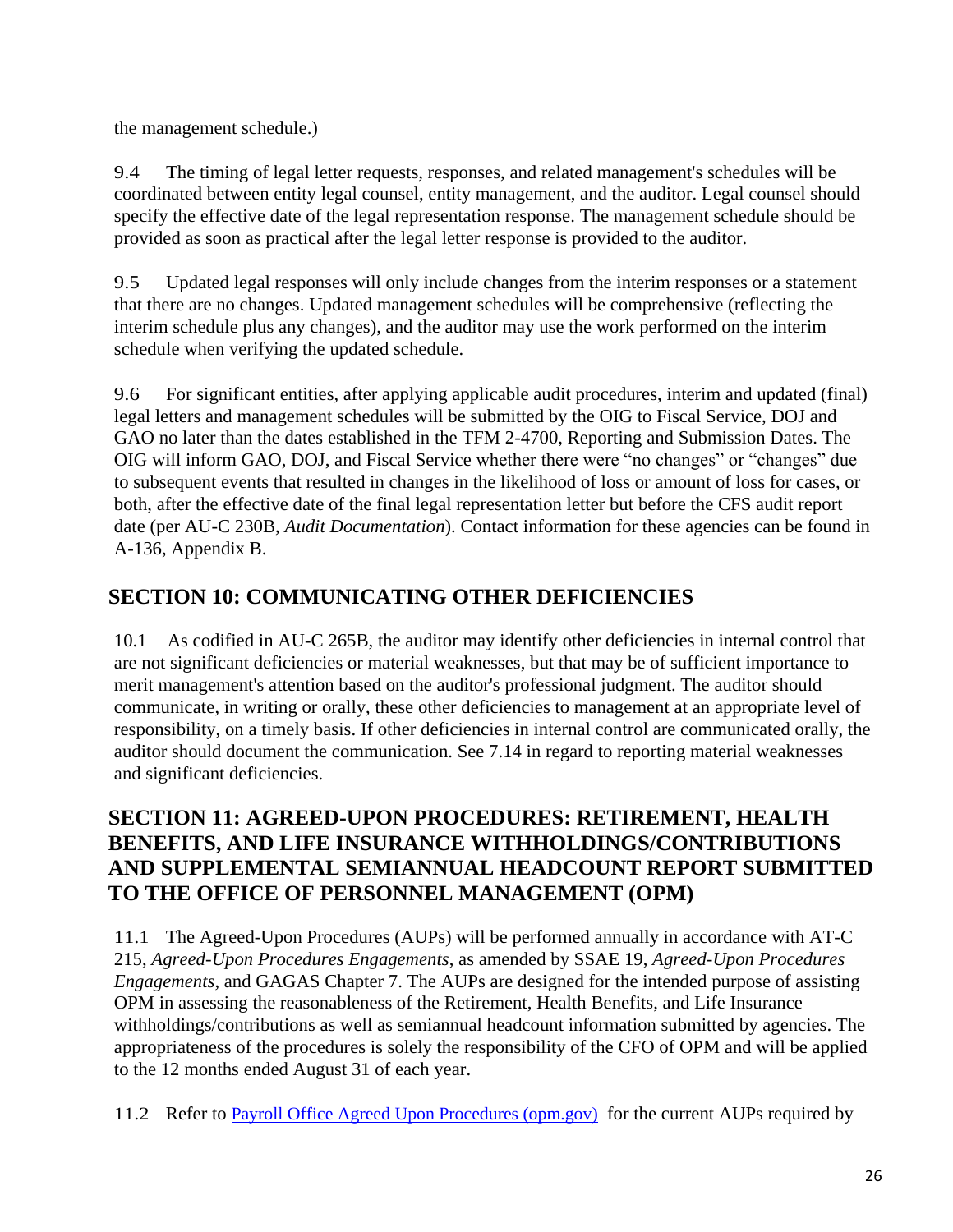OPM.

11.3 The auditor of each payroll provider will apply the AUPs separately (1) for each entity designated as subject to the CFO Act in Appendix A, and (2) each entity not designated as subject to the CFO Act that has 30,000 or more employees.

11.4 Although the auditor must perform the AUPs separately for each applicable entity, the auditor will combine the results into a single report.

11.5 The auditor of the payroll provider is the auditor responsible for the purpose of performing the AUPs. The auditors of customer agencies will participate to the extent necessary to ensure that the AUPs are performed effectively and within the established time frames.

11.6 In light of the migration of payroll servicing responsibilities under the e-Payroll initiative, the payroll provider as of March 31 will be responsible for assuring that the AUPs are performed and reported upon.

11.7 The report on the performance of the AUPs will be submitted no later than October 1. To the extent practical, management's comments on the auditor's findings will be included in the report.

11.8 If a specific AUP cannot be performed, the auditor must propose to OPM's CFO, in writing no later than July 15 at the email address referenced in 11.10 below, an alternative procedure that would accomplish the AUP's intended purpose. The OPM IG and OPM CFO will acknowledge whether the alternative procedure is appropriate for OPM's intended purpose. In addition, auditors will notify OPM's CFO by September 3 of any other anticipated difficulties in completing the procedures and submitting the required report by October 1.

11.9 The auditor of the payroll provider is required to report all findings to OPM by adhering to AT-C 215, as amended by SSAE 19, and GAGAS Chapter 7. This will assist and enhance OPM's ability to track each finding for all agencies.

11.10 Agencies will submit the report on the application of these procedures by email as a PDF to [FinancialBALS@opm.gov.](mailto:FinancialBALS@opm.gov)

# <span id="page-26-0"></span>**SECTION 12: INSPECTOR GENERAL OVERSIGHT**

12.1 Section 4(b) of the IG Act of 1978, as amended, requires OIGs to establish guidelines to determine when it is appropriate to use non-Federal auditors such as IPAs. The IG Act also requires OIGs take appropriate steps to assure that any work performed by the non-Federal auditors comply with GAGAS. When the OIG uses non-Federal auditors to perform the reporting entity's financial statement audit, the OIG will:

- Provide oversight, technical advice, and liaison to non-Federal auditors;
- Ensure that audits and audit reports are completed timely and in accordance with the requirements of GAGAS, this Bulletin, and other applicable professional auditing standards;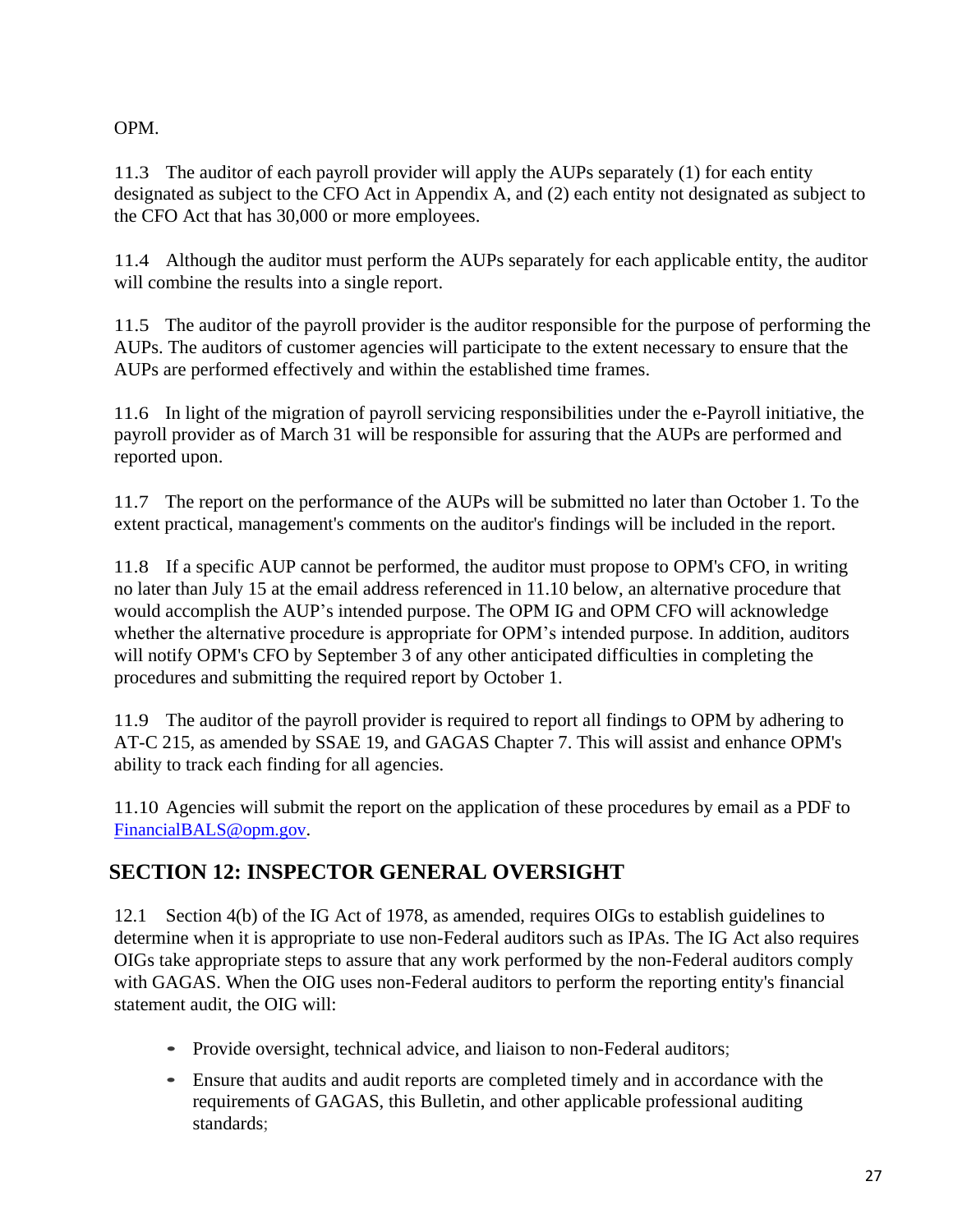- Document oversight activities and monitor audit status; and
- Review responses to audit reports and report significant disagreements to the audit follow up official per OMB Circular A-50, *Audit Follow-up*.

12.2 The OIG is encouraged to use applicable provisions of GAO/CIGIE FAM Section 670, *IG Oversight of Audits Performed by Contracted Independent Public Accounting (IPA) Firms*, which provides guidance on designing procedures for the oversight of IPA firms contracted to perform financial statement audits and to assure that the IPA firms comply with the audit standards established by the Comptroller General of the United States.

### <span id="page-27-0"></span>**SECTION 13: SIGNIFICANT DUE DATES AND CONTACT INFORMATION FOR FINANCIAL STATEMENTS AND RELATED REPORTS**

13.1 For a complete list of year-end financial reports and their respective due dates, please refer to A-136, Part I.5, Submission Deadlines and the TFM, Volume 1, Part 2, Section 4700. In addition, contact information is provided in A-136, Appendix B.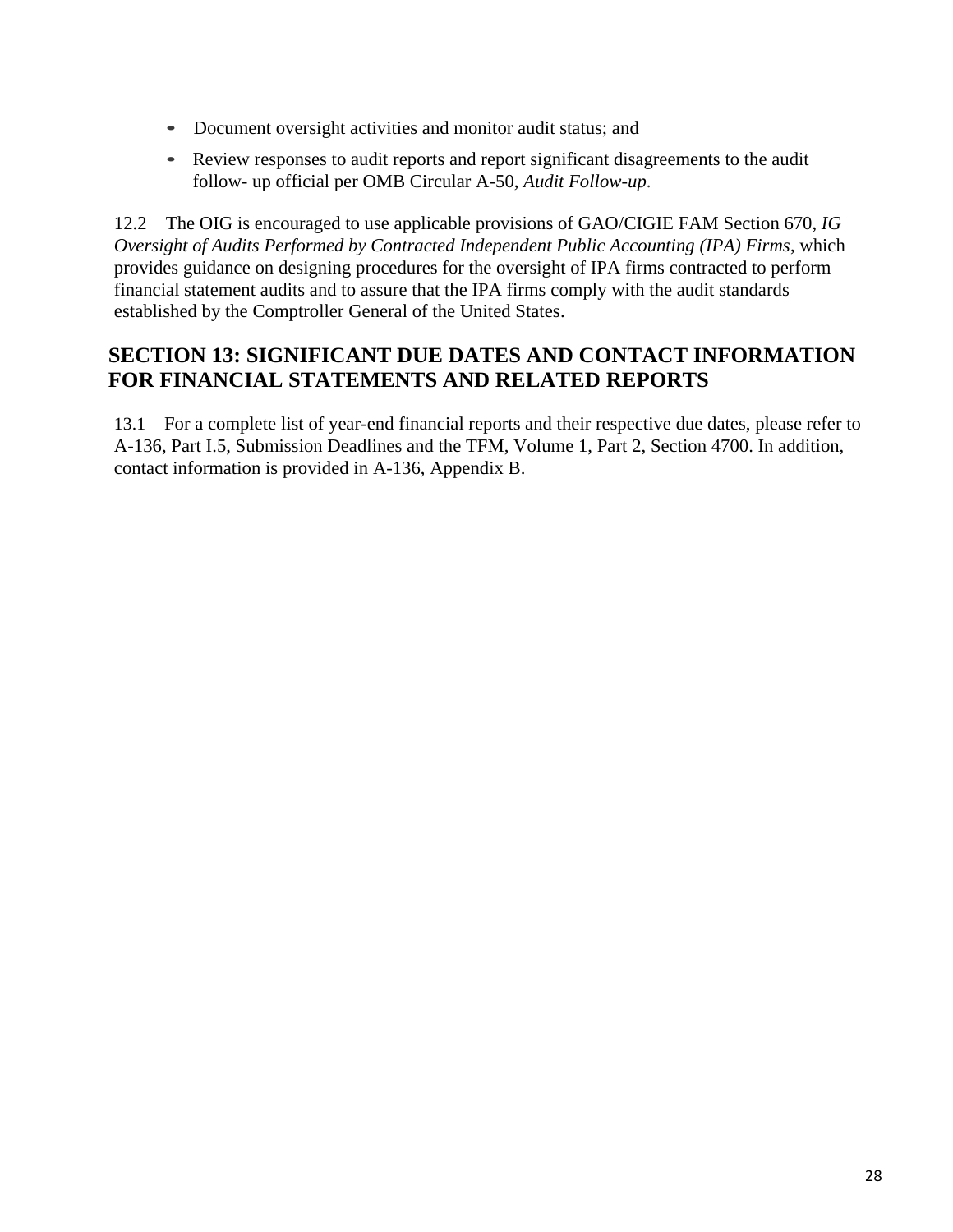# <span id="page-28-0"></span>**TABLE OF APPENDICES**

Appendix A: Executive Departments and Agencies Subject to the Chief Financial Officers (CFO) Act Required to Prepare Financial Statements

Appendix B: Components of Executive Departments and Agencies Required to Prepare Financial **Statements** 

Appendix C: Executive Agencies Subject to the Accountability of Tax Dollars Act Required to Prepare Financial Statements

Appendix D: Government Corporations Required to Prepare Financial Statements

Appendix E: Illustrative Written Representations From Management for the Financial **Statements**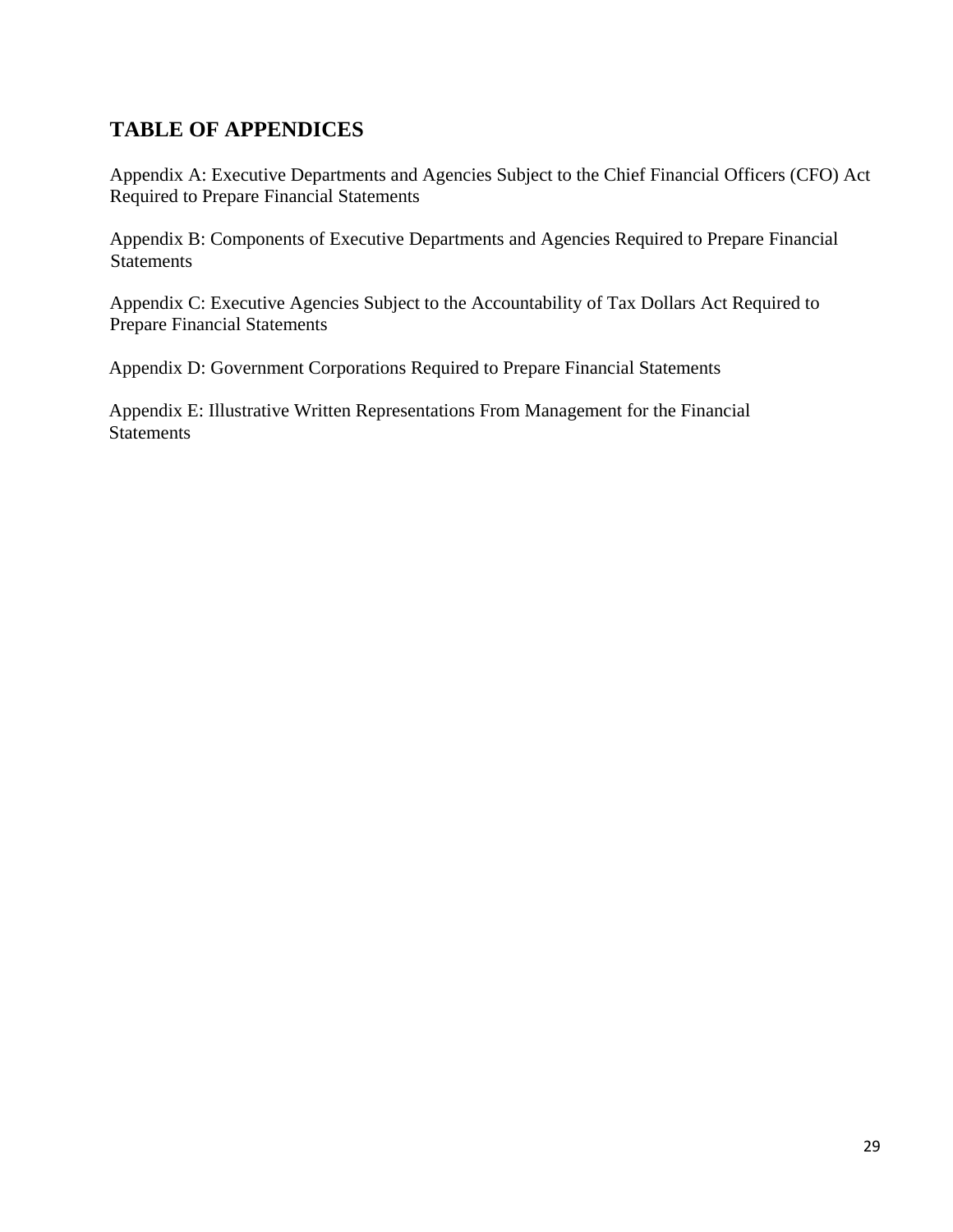### APPENDIX A: CFO ACT AGENCIES

### <span id="page-29-0"></span>**EXECUTIVE DEPARTMENTS AND AGENCIES SUBJECT TO THE CHIEF FINANCIAL OFFICERS (CFO) ACT REQUIRED TO PREPARE FINANCIAL STATEMENTS**

Department of Agriculture Department of Commerce Department of Defense Department of Education Department of Energy Department of Health and Human Services Department of Homeland Security Department of Housing and Urban Development Department of the Interior Department of Justice Department of Labor Department of State Department of Transportation Department of the Treasury Department of Veterans Affairs Environmental Protection Agency General Services Administration National Aeronautics and Space Administration National Science Foundation Office of Personnel Management Small Business Administration Social Security Administration United States Agency for International Development United States Nuclear Regulatory Commission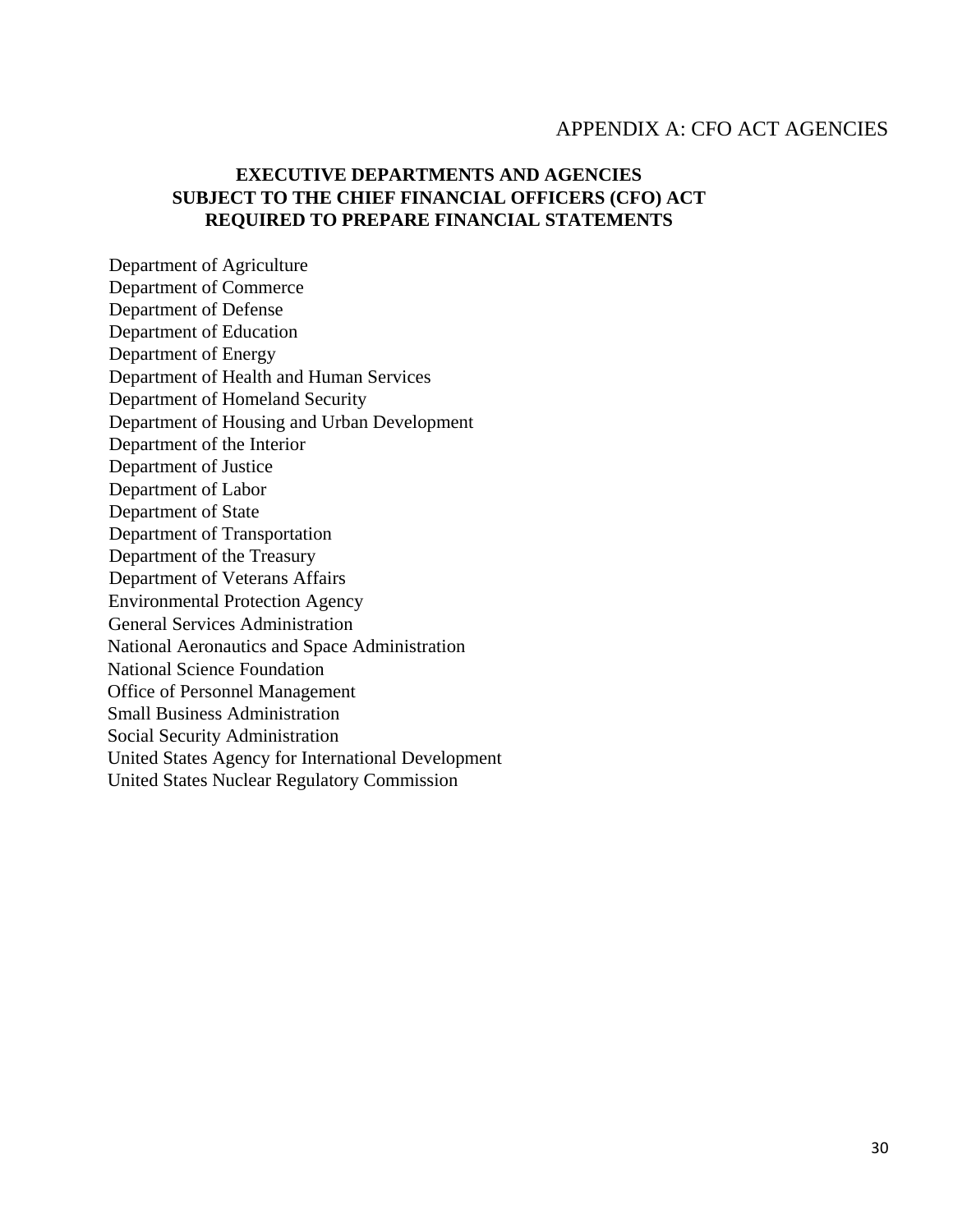#### APPENDIX B: COMPONENT ENTITIES

#### **COMPONENTS OF EXECUTIVE DEPARTMENTS AND AGENCIES REQUIRED TO PREPARE FINANCIAL STATEMENTS19**

#### <span id="page-30-0"></span>Department of Agriculture Rural Development Mission Area

#### Department of Defense

Department of the Army General Funds Department of the Air Force General Funds U.S. Marine Corps General Funds U.S. Navy General Funds Military Retirement Fund U.S. Army Corps of Engineers Civil Works Program Department of the Army Working Capital Fund Department of the Navy Working Capital Fund Department of the Air Force Working Capital Fund

#### Department of Health and Human Services Centers for Medicare & Medicaid Services

#### Department of Transportation Federal Aviation Administration

Department of the Treasury Internal Revenue Service

#### Office of Personnel Management

 $\overline{\phantom{a}}$ 

Civil Service Retirement and Disability Fund Federal Employees Health Benefits Program Federal Employees Life Insurance Program

<sup>&</sup>lt;sup>19</sup> The requirement for components to prepare financial statements may be satisfied by presenting the components separately in consolidated agency-wide financial statements and conducting an audit, in accordance with this Bulletin, at the consolidated agency-wide financial statement level.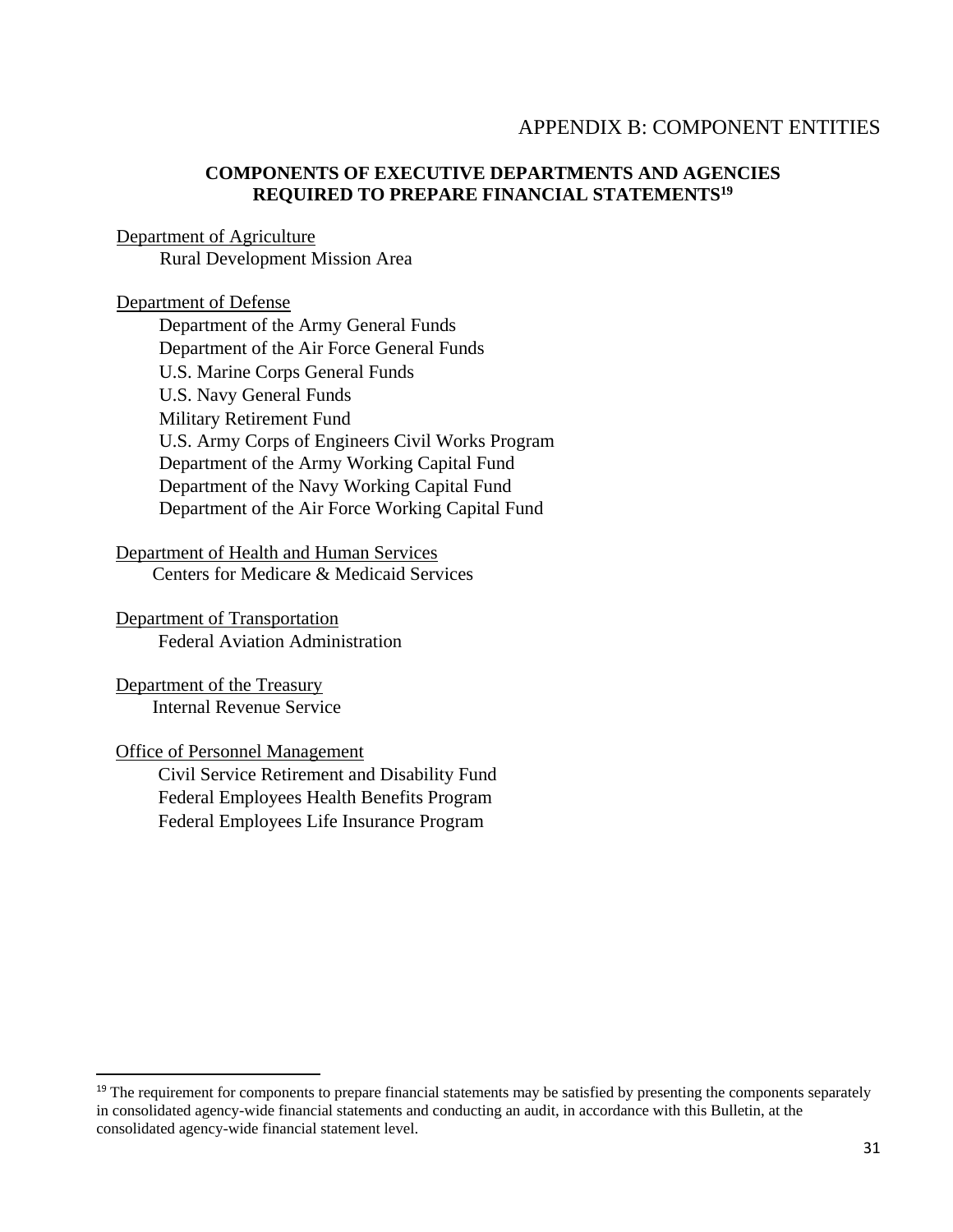### APPENDIX C: ATDA AGENCIES

### <span id="page-31-0"></span>**EXECUTIVE AGENCIES SUBJECT TO THE ACCOUNTABILITY OF TAX DOLLARS ACT (ATDA) REQUIRED TO PREPARE FINANCIAL STATEMENTS**

 Farm Credit System Insurance Corporation Access Board (f/k/a Architectural and Transportation Barriers Compliance Board) Administrative Conference of the United States Advisory Council on Historic Preservation American Battle Monuments Commission Appalachian Regional Commission Armed Forces Retirement Home Barry Goldwater Scholarship and Excellence in Education Foundation Central Intelligence Agency Chemical Safety and Hazard Investigation Board Commission for the Preservation of America's Heritage Abroad Commission of Fine Arts Committee for Purchase from People Who Are Blind or Severely Disabled (U.S. Ability One Commission) Commodity Futures Trading Commission Consumer Financial Protection Bureau Consumer Product Safety Commission Council of the Inspectors General on Integrity and Efficiency Court Services and Offender Supervision Agency for DC Defense Nuclear Facilities Safety Board Delta Regional Authority Denali Commission Election Assistance Commission Equal Employment Opportunity Commission Farm Credit Administration Federal Communications Commission Federal Election Commission Federal Financial Institutions Examination Council Appraisal Subcommittee Federal Housing Finance Agency Federal Labor Relations Authority Federal Maritime Commission Federal Mediation and Conciliation Service Federal Mine Safety and Health Review Commission Federal Retirement Thrift Investment Board Federal Trade Commission Gulf Coast Ecosystem Restoration Council Harry S. Truman Scholarship Foundation Institute of American Indian and Alaska Native Culture and Arts Development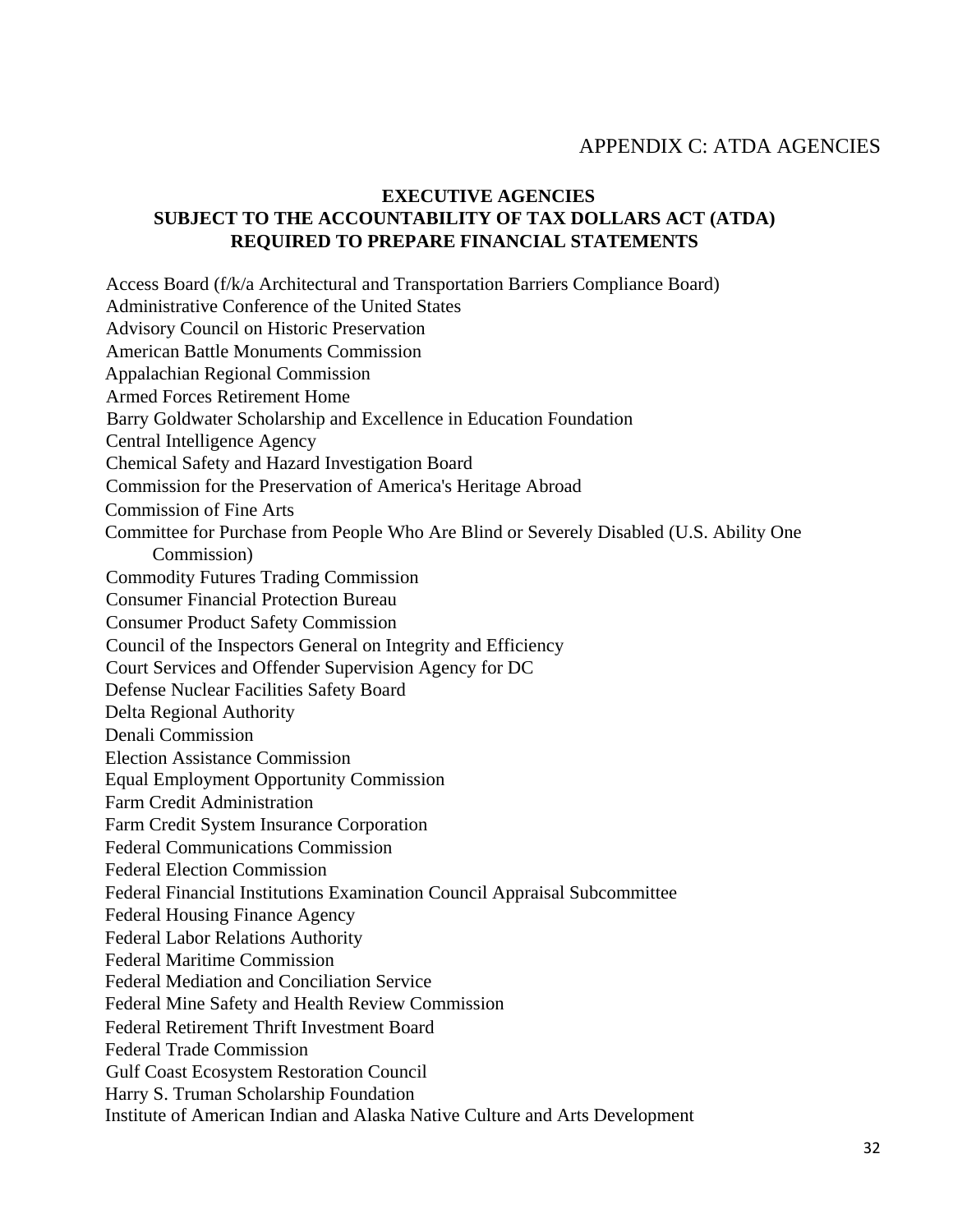Institute of Museum and Library Services Intelligence Community Management Account International Trade Commission James Madison Memorial Fellowship Foundation Japan-United States Friendship Commission Marine Mammal Commission Merit Systems Protection Board Morris K. Udall and Stewart L. Udall Foundation National Archives and Records Administration National Capital Planning Commission National Council on Disability National Credit Union Administration National Endowment for the Arts National Endowment for the Humanities National Labor Relations Board National Mediation Board National Transportation Safety Board Northern Border Regional Commission Nuclear Waste Technical Review Board Occupational Safety and Health Review Commission Office of Government Ethics Office of Navajo and Hopi Indian Relocation Office of Special Counsel Peace Corps Postal Regulatory Commission Privacy and Civil Liberties Oversight Board Railroad Retirement Board Securities and Exchange Commission Selective Service System Smithsonian Institution (SI) SI/John F. Kennedy Center for the Performing Arts SI/National Gallery of Art SI/Woodrow Wilson International Center for Scholars Surface Transportation Board U.S. Agency for Global Media (f/k/a Broadcasting Board of Governors) United States Commission on Civil Rights United States Court of Appeals for Veterans Claims United States Holocaust Memorial Museum United States Interagency Council on Homelessness United States Trade and Development Agency Vietnam Education Foundation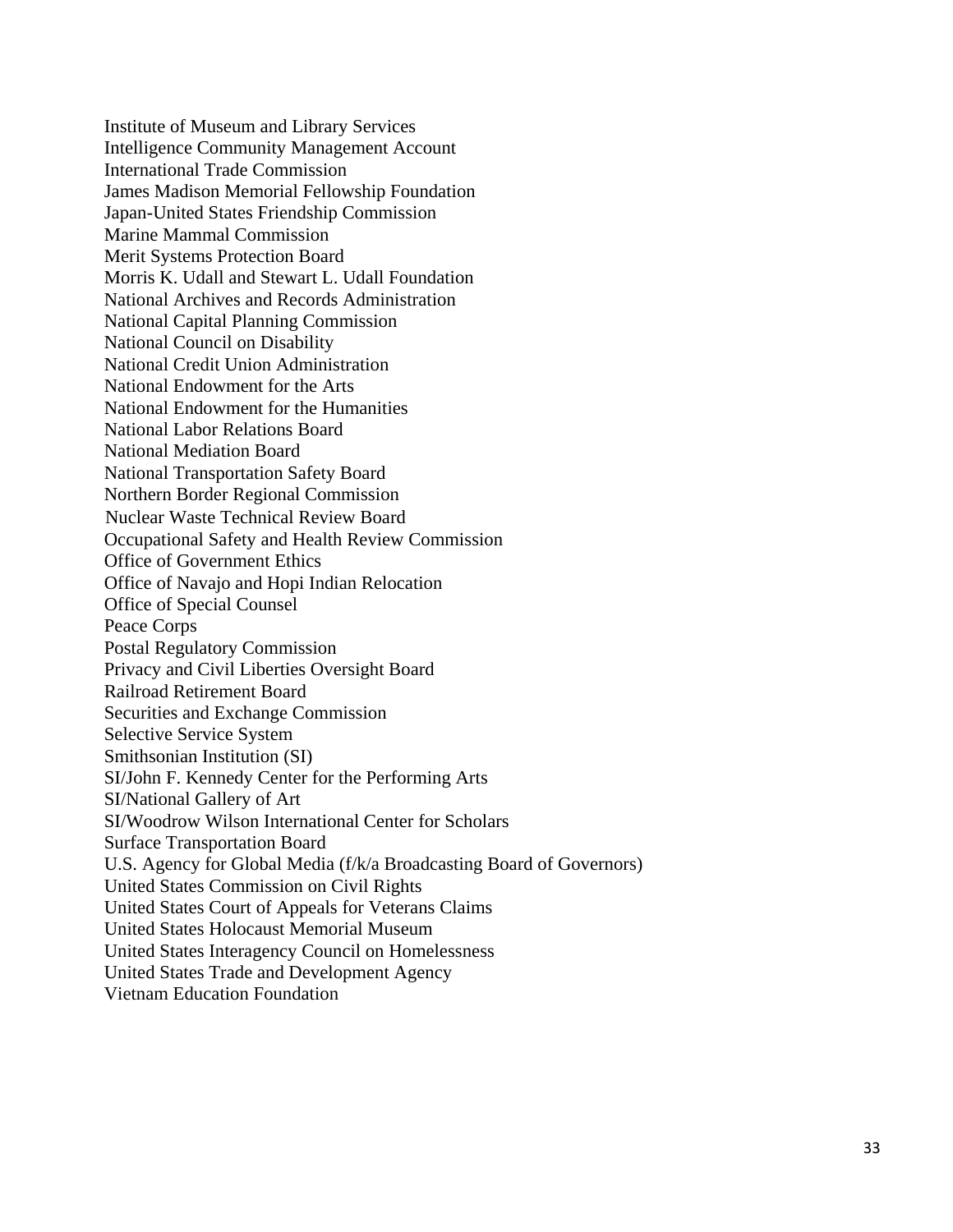### APPENDIX D: GOVERNMENT CORPORATIONS

### **GOVERNMENT CORPORATIONS REQUIRED TO PREPARE FINANCIAL STATEMENTS**

<span id="page-33-0"></span>Commodity Credit Corporation Community Development Financial Institutions Fund Corporation for National and Community Service (a/k/a AmeriCorps) Export-Import Bank of the United States Federal Crop Insurance Corporation Federal Deposit Insurance Corporation Federal Financing Bank Federal Home Loan Banks Federal Housing Administration Federal Prison Industries, Incorporated Financing Corporation Government National Mortgage Association Inter-American Foundation Millennium Challenge Corporation National Credit Union Administration Central Liquidity Facility Pension Benefit Guaranty Corporation Presidio Trust Resolution Funding Corporation Saint Lawrence Seaway Development Corporation Tennessee Valley Authority United States African Development Foundation United States International Development Finance Corporation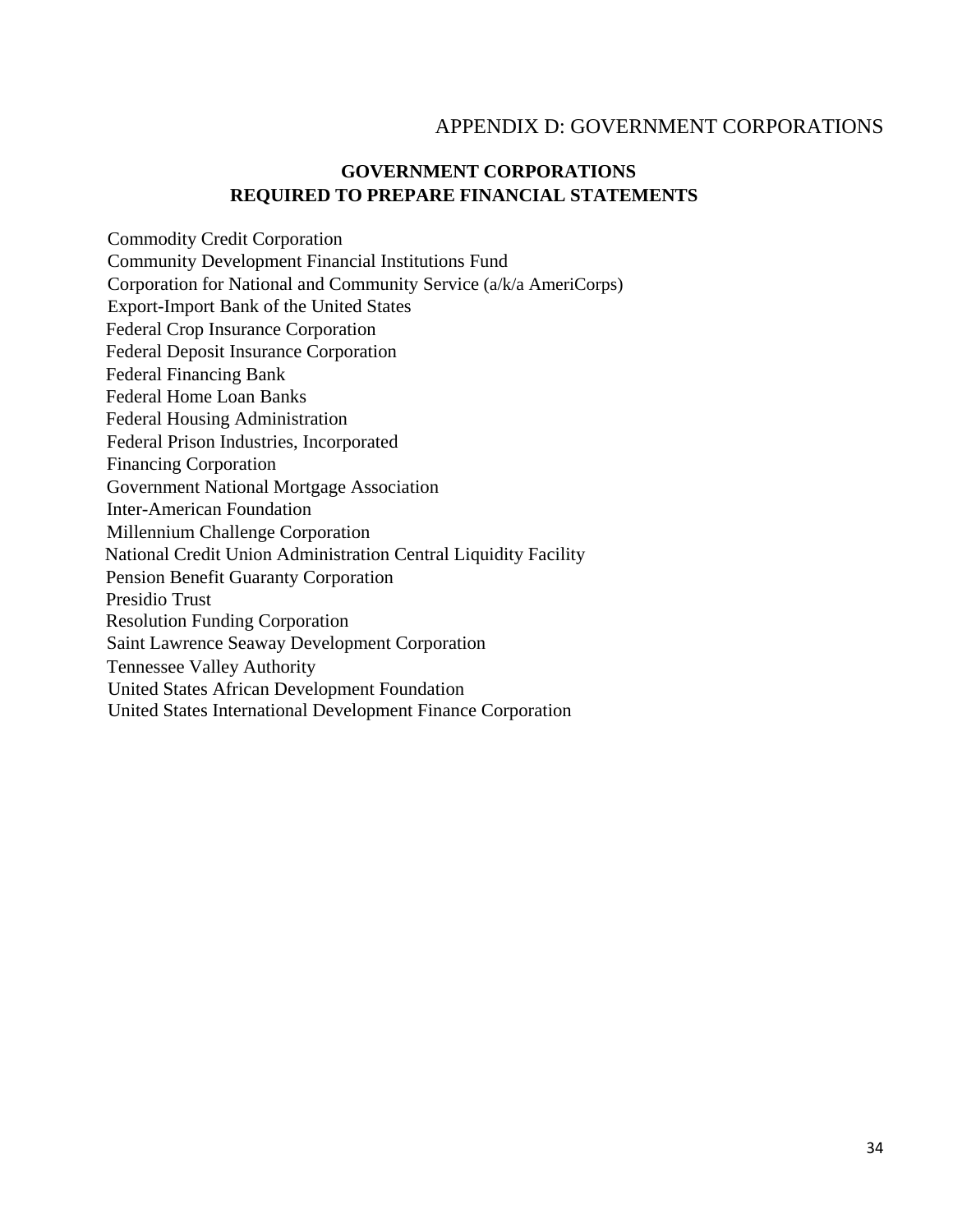### APPENDIX E: ILLUSTRATIVE REPRESENTATIONS

### <span id="page-34-0"></span>**ILLUSTRATIVE WRITTEN REPRESENTATIONS FROM MANAGEMENT FOR THE FINANCIAL STATEMENTS**

[Entity Letterhead]

[Date of Auditor's Report and Completion of the Audit]

[Name and Title of Audit Organization Head] [Address of Audit Organization]

Dear [Name of Audit Organization Head]:

We are providing this letter in connection with your integrated [if expressing an opinion on the effectiveness of internal control over financial reporting] audits of the balance sheets of [name of entity] as of September 30, 20X2 and 20X1, [or the dates of the audited financial statements] and the related statements of net costs, changes in net position, budgetary resources, and custodial activity [if custodial activity is reported] for the years then ended, and [if social insurance is reported] the [years presented] statements of social insurance (SOSI) and the statements of changes in social insurance amounts (SCSIA) for the years ended [dates presented], and the related notes to the financial statements, hereinafter referred to as the "financial statements."

 Certain representations in this letter are described as being limited to matters that are material. Items are considered material, regardless of size, if they involve an omission or misstatement of accounting information that, in the light of surrounding circumstances, makes it probable that the judgment of a reasonable person relying on the information would be changed or influenced by the omission or misstatement.

 to representations that are not directly related to amounts included in the financial statements, Except where otherwise stated below, immaterial matters less than \$[Insert amount] collectively are not considered to be exceptions that require disclosure for the purpose of the following representations. This amount is not necessarily indicative of amounts that would require adjustment to or disclosure in the financial statements. Such quantitative materiality considerations do not apply required supplementary information  $(RSI)^{20}$  [if RSI is presented] and other information<sup>21</sup> [if Other Information is presented].

We confirm, as of [date of auditor's report], the following representations made to you during your audits. These representations pertain to both years' financial statements and update the representations we provided in the prior year.

#### **Financial Statements, RSI and Other Information**

 $\overline{\phantom{a}}$ 

<sup>20</sup> RSI consists of [insert description].

<sup>&</sup>lt;sup>21</sup> Other information consists of [insert description].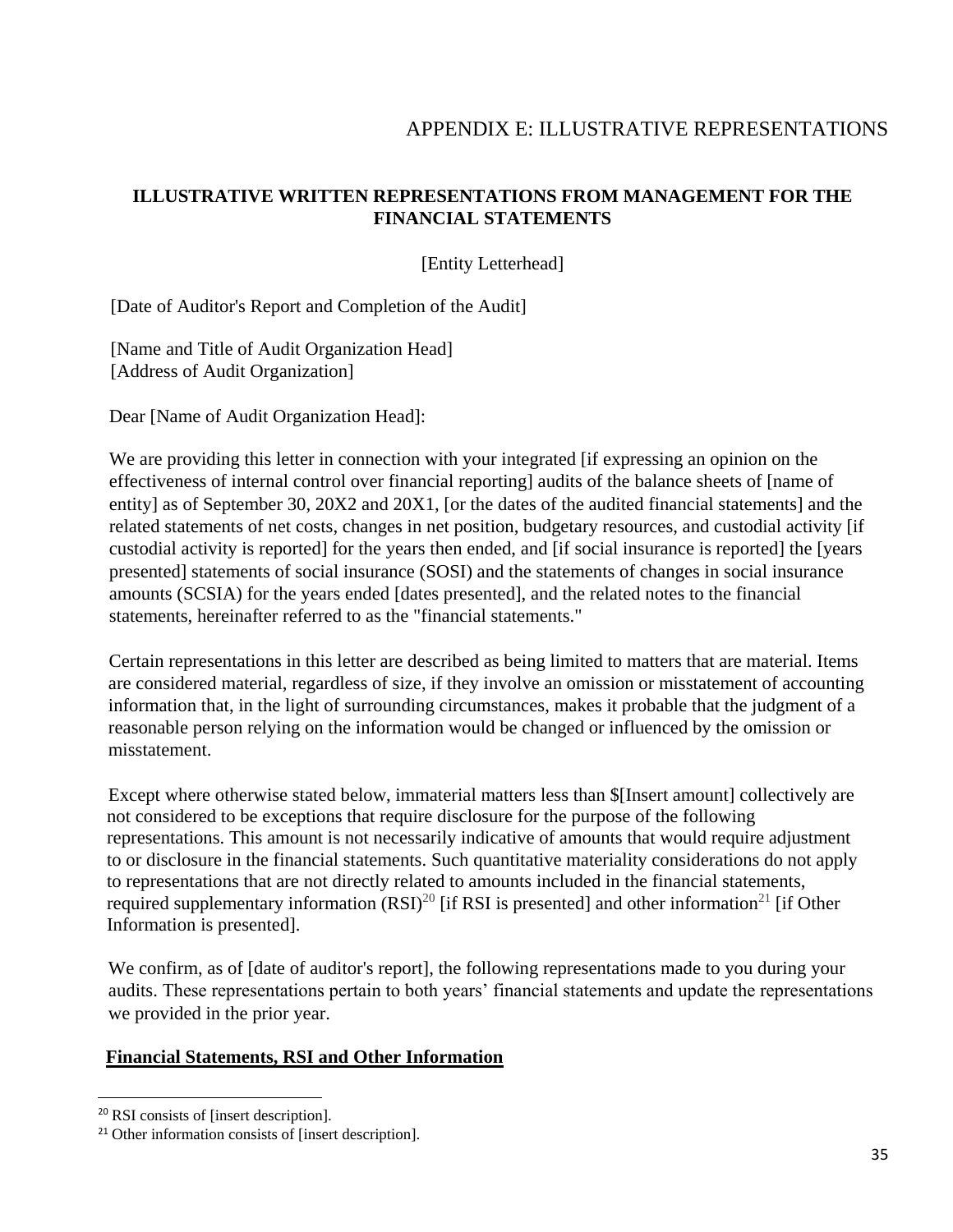- 1. We have fulfilled our responsibilities, as set out in the terms of the audit engagement letter dated [insert date of engagement letter], for the preparation and fair presentation of the financial statements, including accompanying notes, in accordance with U.S. generally accepted accounting principles (GAAP), issued by [name of standard setter, such as Federal Accounting Standards Advisory Board (FASAB) or Financial Accounting Standards Board (FASB)]. The financial statements are fairly presented in accordance with U.S. GAAP. [If there are departures from generally accepted accounting principles, this statement should be modified to disclose all known instances of departure.]
- 2. We have fulfilled our responsibility for the presentation of supplementary information in accordance with the applicable criteria and prescribed guidelines and the following: [Delete this item if the auditor is not engaged to report on whether supplementary information is fairly stated, in all material respects, in relation to the financial statements as a whole.]
	- a. The supplementary information is fairly presented in accordance with the applicable criteria and prescribed guidelines.
	- b. There are no changes in the methods of measurement or presentation of the supplementary information from the prior year that have not been disclosed to you, including the reasons for such changes. [If there were no such changes, the underlined text should be omitted.]
	- c. There are no significant assumptions or interpretations underlying the measurement or presentation of the supplementary information that have not been disclosed to you. [If there are no assumptions or interpretations, the underlined text should be omitted.]
- 3. If RSI is presented] We have fulfilled our responsibilities for the measurement, preparation, and presentation of the RSI in accordance with prescribed guidelines established in U.S. GAAP.
	- a. The RSI is measured and presented in accordance with prescribed guidelines in U.S. GAAP and is consistent with the financial statements and contain no material misstatement of fact.
	- b. There are no changes in the methods of measurement or presentation of the RSI from the prior year that have not been disclosed to you including the reasons for such changes. [If there were no such changes, the underlined text should be omitted.]
	- c. There are no significant assumptions or interpretations underlying the measurement or presentation of the RSI that have not been disclosed to you. [If there are no assumptions or interpretations, the underlined text should be omitted.]
- 4. [If Other Information is presented] We have fulfilled our responsibilities for the preparation and presentation of the Other Information (OI) included in documents containing the audited financial statements and auditor's report, and for ensuring the consistency of that information with the audited financial statements and RSI.
	- a. The OI included in the document containing the audited financial statements and auditor's report is consistent with the financial statements and RSI and contains no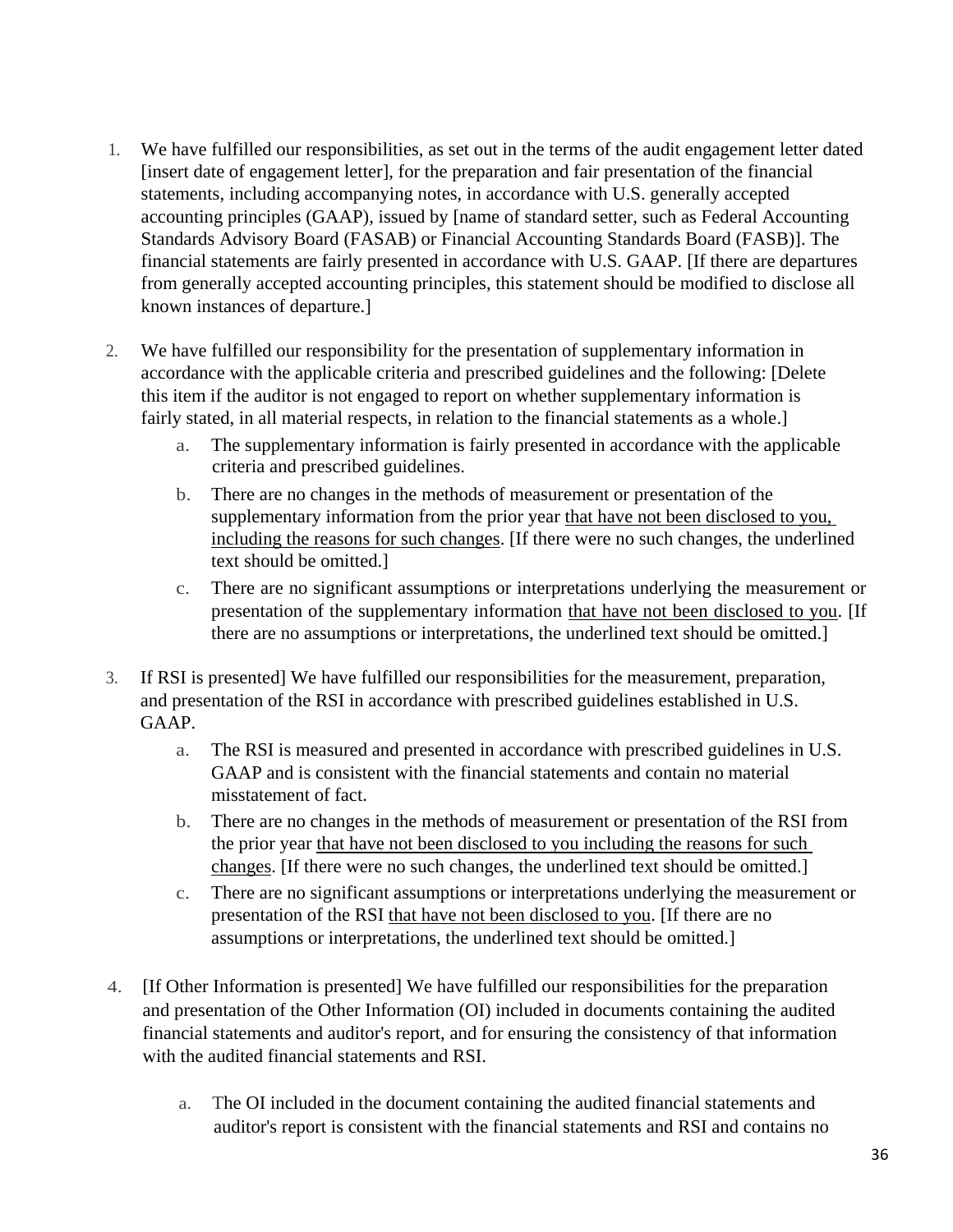material misstatement of fact.

- b. There are no changes in the methods of measurement or presentation of the OI from the prior year that have not been disclosed to you, including the reasons for such changes. [If there were no such changes, the underlined text should be omitted.]
- c. There are no significant assumptions or interpretations underlying the measurement or presentation of the OI that have not been disclosed to you. [If there are no assumptions or interpretations, the underlined text should be omitted.]
- 5. Significant assumptions that we used in making accounting estimates, including those measured at fair value, are reasonable.
- 6. We have provided you with all relevant information and access, as agreed upon in the terms of the audit engagement letter, including the following:
	- a. access to all information that is relevant to the preparation and fair presentation of the financial statements, such as records, documentation, and other matters;
	- b. additional information that you have requested from us for the purpose of the audit, including, but not limited to:
		- I. minutes of meetings, or summaries of actions of recent meetings for which minutes have not been prepared, of the [Board of Directors or other similar bodies of those charged with governance] and
		- noncompliance with, or deficiencies in, financial reporting practices; II. any communications from the Office of Management and Budget (OMB) or the Department of the Treasury's Bureau of the Fiscal Service concerning
	- c. unrestricted access to and full cooperation of personnel within the entity from whom you determined it necessary to obtain audit evidence; and
	- d. all reports obtained from the [Entity's] service organizations.
- 7. Except as disclosed to you in writing, there have been none of the following:
	- a. Circumstances that have resulted in communications from the [Entity's] legal counsel reporting evidence of a material violation of law or breach of fiduciary duty, or similar violations by the [Entity] of any agent thereof.
	- b. Communications from regulatory/oversight agencies (such as OMB and GAO), other government entities or agencies, governmental representatives, employees, or others concerning investigations or allegations of noncompliance with laws or regulations, deficiencies in financial reporting practices, or other matters that could have a material adverse effect on the financial statements, supplementary information, RSI and OI.
- 8. All transactions have been recorded in the accounting records and are reflected in the financial statements.
- 9. There are no uncorrected misstatements in the financial statements, as we have corrected the financial statements for any misstatements you have identified during the audit and communicated to us. **OR** The effects of uncorrected financial statement misstatements in the attached summary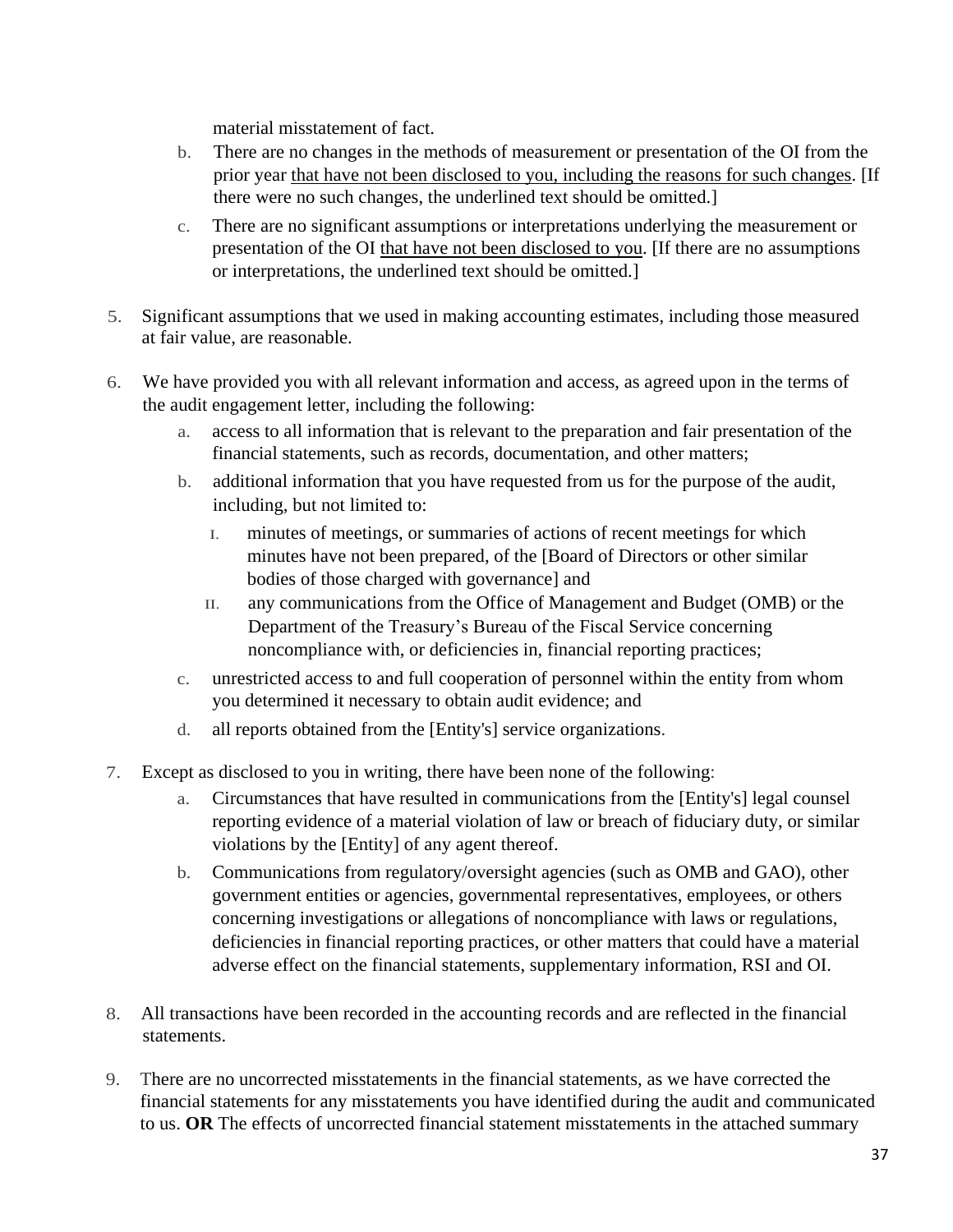are immaterial, both individually and in the aggregate, to the financial statements taken as a whole. (Note: As discussed in AU-C 580B.Al2, if management believes that certain of the identified items are not misstatements, management' s belief may be acknowledged by adding to the representation, for example, "We believe that items XX and XX do not constitute misstatements because (description of reason).")

- 10. [Entity] has satisfactory title to all owned assets, including stewardship land and heritage assets. There are no liens or encumbrances on these assets and no assets have been pledged. **OR** [Entity] has satisfactory title to all owned assets. There are no liens or encumbrances on these assets and no assets have been pledged. [Entity] has no stewardship land or heritage assets.
- 11. We have no plans or intentions that may materially affect the recognition, measurement, presentation, disclosure, or classification of assets and liabilities.
- 12. We have disclosed to you the identities of [Entity's] disclosure entities, related parties, and public-private partnerships, and all the relationships and transactions related to them.
- 13. Relationships and transactions with disclosure entities, related parties, and public-private partnerships have been appropriately accounted for and disclosed in the financial statements in accordance with U.S. GAAP and do not prevent the financial statements from achieving fair presentation.
- 14. Guarantees under which [Entity] is contingently liable have been properly reported or disclosed. **OR** There are no guarantees under which [Entity] is contingently liable that require reporting or disclosure in the financial statements.
- 15. We have disclosed to you all known actual or possible litigation, claims, and assessments, including those related to treaties and other international agreements, whose effects should be considered when preparing the financial statements. **OR** We are not aware of any pending or threatened litigation and claims whose effects should be considered when preparing the financial statements.
- 16. The effects of all known actual or possible litigation, claims, and assessments, including those related to treaties and other international agreements, have been accounted for and disclosed in the financial statements in accordance with U.S. GAAP [or other applicable financial reporting framework].
- 17. All events or transactions subsequent to September 30, 20X2 [or date of latest audited financial statements], and for which U.S. GAAP requires adjustment or disclosure have been adjusted or disclosed in the financial statements.
- 18. We have properly recorded or disclosed in the financial statements changes in accounting principle that affect the consistency of the financial statements between the periods presented. **OR** There are no changes in accounting principle that affect the consistency of the financial statements between the periods presented.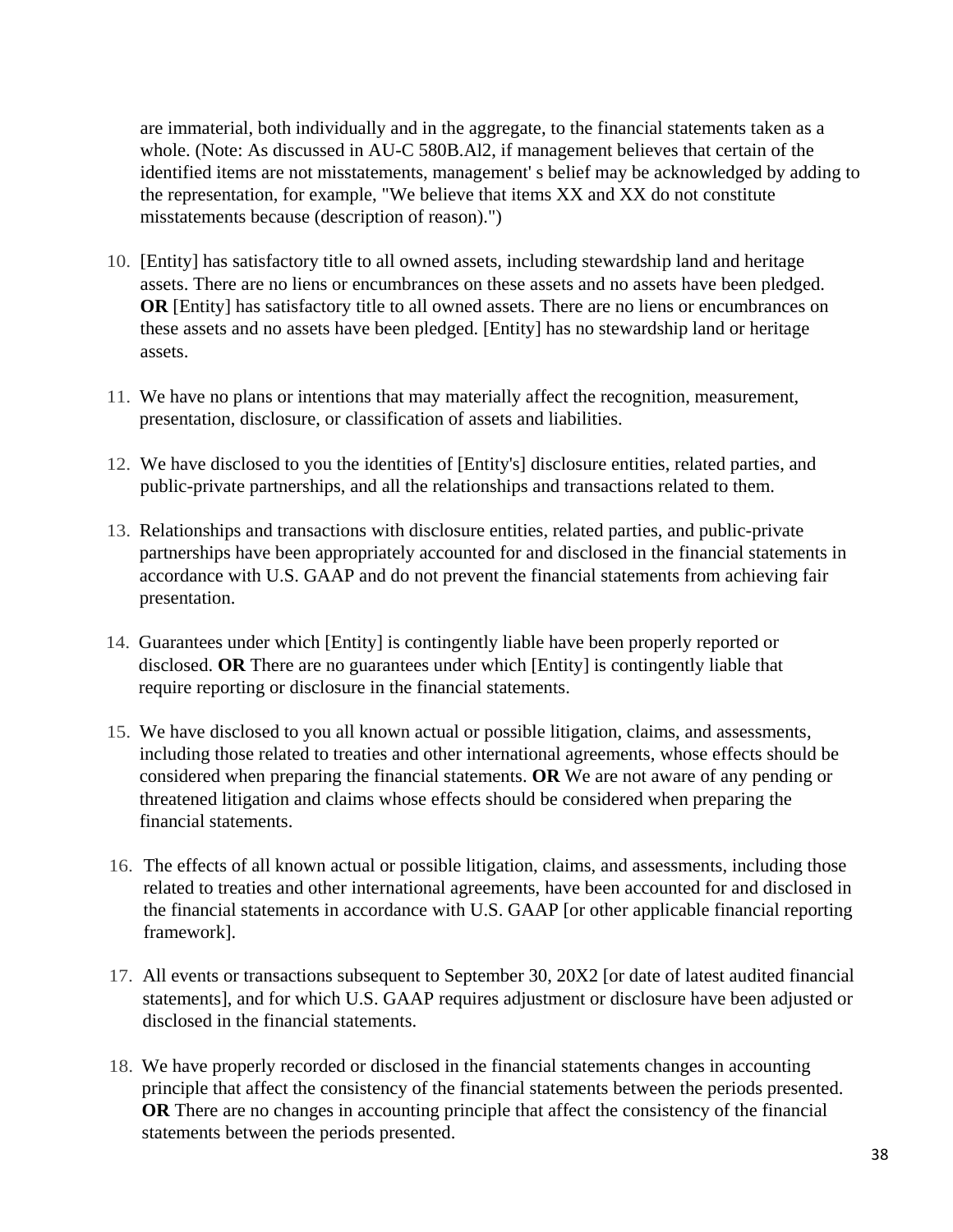### **Intragovernmental Activities**

 balances with Federal entity trading partners and appropriate adjustments have been made to 19. All intra-entity transactions and balances have been appropriately identified and eliminated for financial reporting purposes [If no intra-entity transactions or balances, replace with: "There are no intra-entity transactions or balances"]. All intragovernmental transactions and activities have been appropriately identified, recorded, and disclosed in the financial statements. There are no [**OR** "There are"] material unresolved differences in intragovernmental transactions and address reconciling items.

### **Internal Control**

 $\overline{\phantom{a}}$ 

- 20. We acknowledge our responsibility for maintaining effective internal control over financial reporting, including the design, implementation, and maintenance of internal control relevant to the preparation and fair presentation of financial statements that are free from material misstatement, whether due to fraud or error.
- 21. We have fulfilled our responsibility for maintaining effective internal control over financial reporting. We have fulfilled our responsibility for the design, implementation, and maintenance of internal control relevant to the preparation and fair presentation of financial statements that are free from material misstatement, whether due to fraud or error.
- 22. We are responsible for evaluating the effectiveness of internal control over financial reporting based on the criteria established under 31 U.S.C. § 3512 (c), (d) (commonly known as the Federal Managers' Financial Integrity Act) [or other appropriate criteria], and providing our assessment of the effectiveness of internal control over financial reporting as of [date of most recent financial statement presented<sup>22</sup>], based on our evaluation. (This item is optional if the auditor is not opining on internal control. Also, if the agency bases its internal control assessment on suitable criteria other than 31 U.S.C. § 3512(c), (d), cite the criteria used (for example, *Internal Control-Integrated Framework* issued by the Committee of Sponsoring Organizations of the Treadway Commission (COSO)).)
- 23. We evaluated the effectiveness of [Entity's] internal control over financial reporting as of September 30, 20X2 [or date of latest audited financial statements], based on the criteria established under 31 U.S.C. 3512 (c), (d) (commonly known as the Federal Managers' Financial Integrity Act). [Entity's] internal control over financial reporting is a process effected by those charged with governance, management, and other personnel, the objectives of which are to provide reasonable assurance that (1) transactions are properly recorded, processed, and summarized to permit the preparation of financial statements in accordance with U.S. GAAP, and assets are safeguarded against loss from unauthorized acquisition, use, or disposition, and (2) transactions are executed in accordance with provisions of applicable laws, including those governing the use of budget authority; regulations; contracts; and grant agreements

<sup>&</sup>lt;sup>22</sup> If the auditor is opining on internal control, the date will be the date of the opinion. However, management may choose to include this representation even if the auditor is not opining on internal control. If that occurs, the date will be the date of management's assurance statement in accordance with OMB Circular A-123.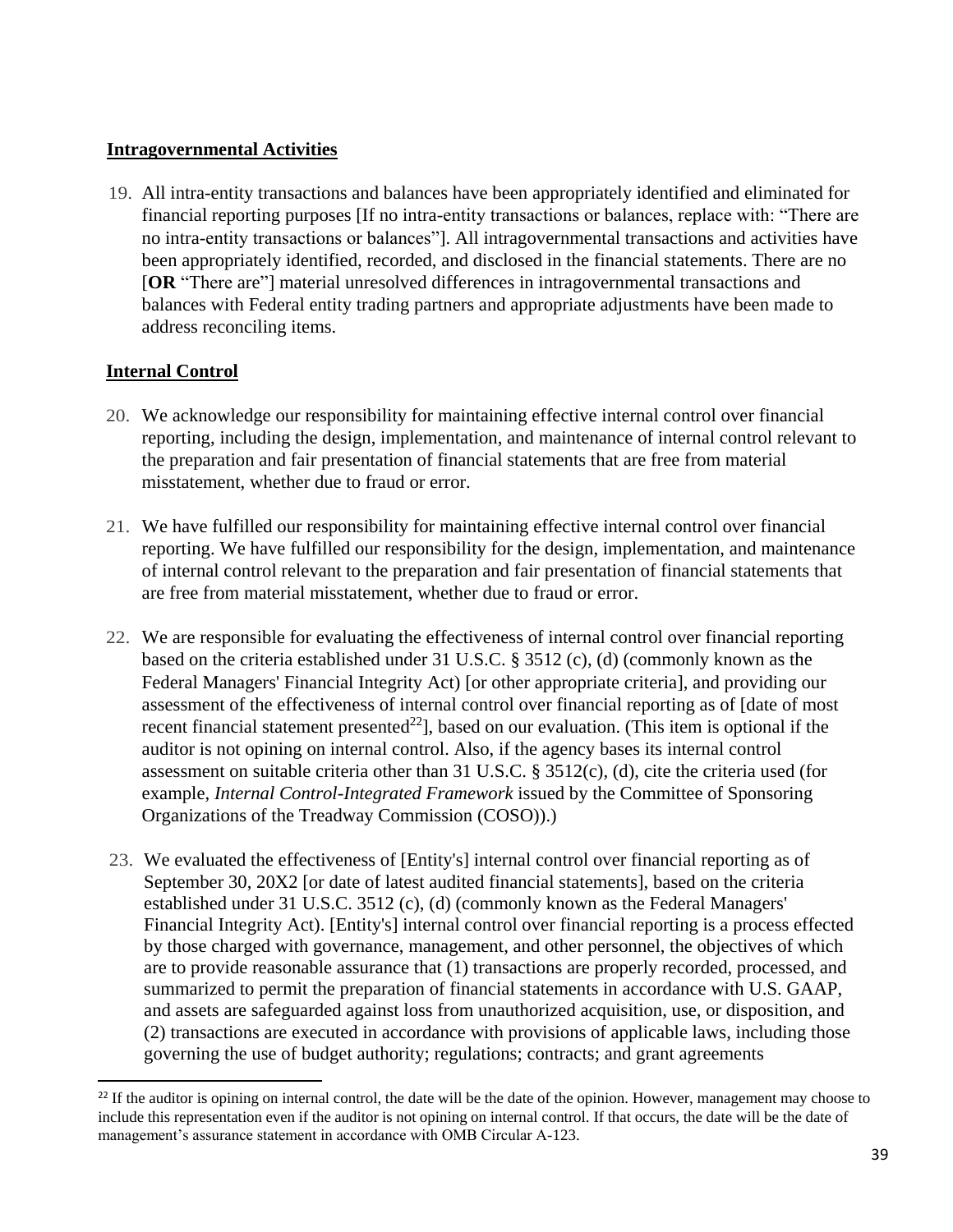noncompliance with which could have a material effect on the financial statements.

[This item is optional if the auditor is not opining on internal control. Also, if the agency bases its internal control assessment on suitable criteria other than 31 U.S.C. § 3512(c), (d), cite the criteria used (for example, COSO's *Internal Control – Integrated Framework*).]

- 24. We did not use [auditor's] audit procedures performed during the integrated audit of [Entity's] 20X2 and 20X1 financial statements as part of the basis for our assessment about [Entity's] internal control over financial reporting as of September 30, 20X2 [or date of latest audited financial statements]. [Delete this item if the auditor is not opining on internal control.]
- 25. Based on the evaluation in number 23, we conclude that as of September 30, 20X2 [or date of latest audited financial statements], [Entity's] internal control over financial reporting was effective. [Delete this item if the auditor is not opining on internal control.]

*If there are material weaknesses*: Based on the evaluation in number 23, we conclude that as of September 30, 20X2 [or date of latest audited financial statements], [Entity's] internal control over financial reporting was not effective because of the effects of the material weaknesses discussed below [or in an attachment].

- 26. We have disclosed to you all [or, There are no] deficiencies in the design or operation of internal control over financial reporting as of September 30, 20X2 [or date of latest audited financial statements], and we have separately disclosed all such deficiencies that we believe to be significant deficiencies or material weaknesses. [Delete this item if the auditor is not opining on internal control.]
- 27. We have disclosed to you all significant deficiencies and material weaknesses in the design or operation of internal control over financial reporting that existed at any time during the years ended [date of most recent financial statement presented], and [date of prior year financial statement presented], and indicated which deficiencies were corrected by [date of most recent financial statement presented].
- [auditor] in prior years' audits that remained unresolved as of September 30, 20X1 [or date of 28. All significant deficiencies and material weaknesses identified and communicated to us by prior year audited financial statements], have been resolved **OR** [indicate specifically any that have not been resolved] as of September 30, 20X2 [or date of latest audited financial statements].

*If there were no significant deficiencies or material weaknesses:* During the audit of the financial statements for the year ended September 30, 20X1 [or date of prior year audited financial statements], [auditor] did not communicate any significant deficiencies or material weaknesses to us.

29. We have identified to you all previous audits, attestation engagements, and other studies that relate to the objectives of this audit, including whether related recommendations have been implemented.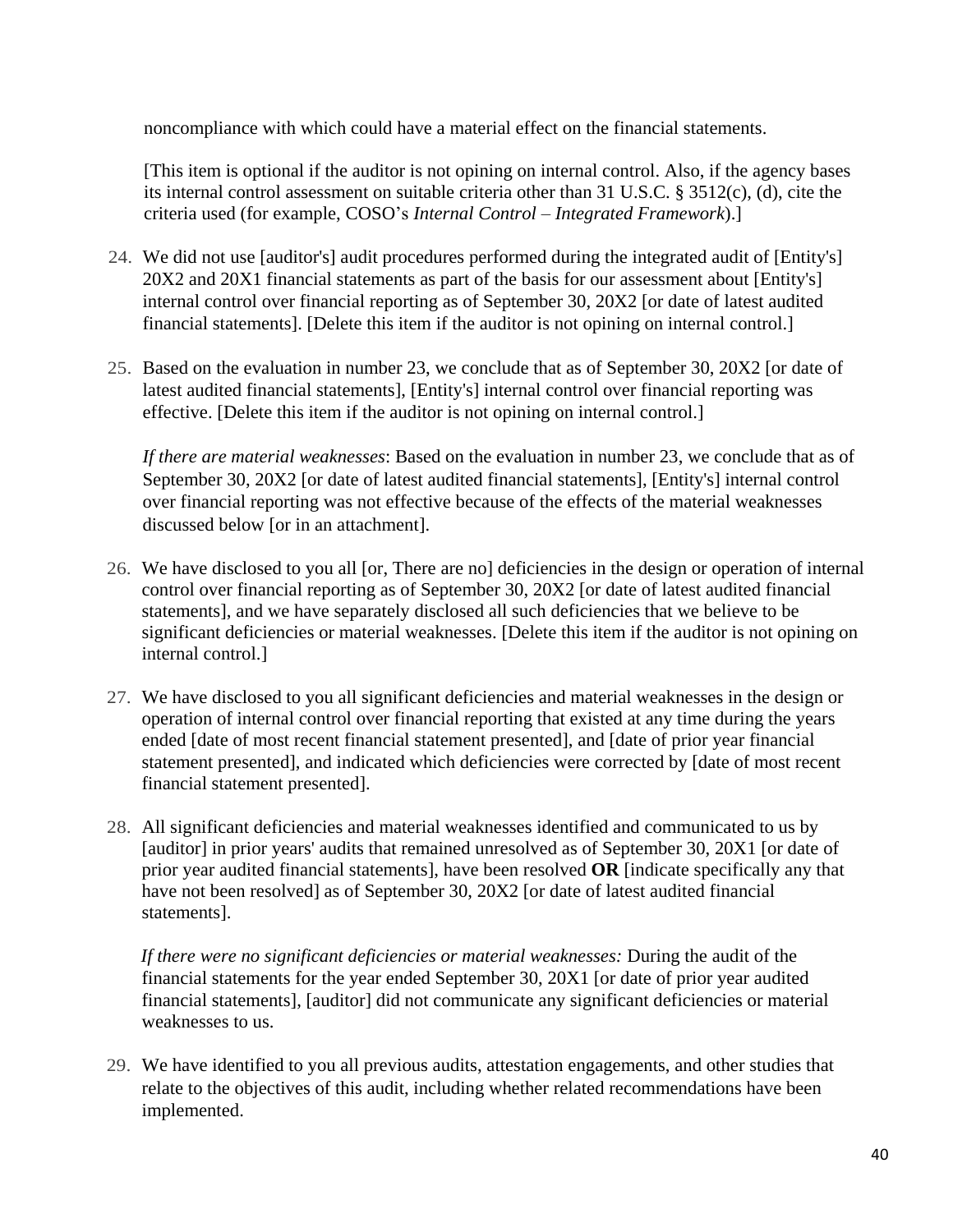30. There have been no changes to internal control over financial reporting subsequent to September 30, 20X2 [or date of latest audited financial statements], or other conditions that might significantly affect internal control over financial reporting. [If there were changes, describe them, including any corrective actions taken with regard to any significant deficiencies or material weaknesses.]

### **Fraud**

- 31. We acknowledge our responsibility for the design, implementation, and maintenance of effective internal control to prevent and detect fraud.
- 32. We have fulfilled our responsibility for the design, implementation, and maintenance of internal control to prevent or detect fraud.
- 33. We have [no knowledge of any] **OR** [disclosed to you all information that we are aware of regarding] fraud or suspected fraud that affects the entity and involves (1) management; (2) employees who have significant roles in internal control over financial reporting, or (3) others when the fraud could have a material effect on the financial statements. [If there is knowledge of any instances, including those that do not result in a material misstatement to the financial statements, describe them.]
- 34. We have [no knowledge of any] **OR** [disclosed to you all information that we are aware of regarding] fraud or suspected fraud that resulted in a material misstatement to [Entity's] financial statements or RSI.
- 35. We have [no knowledge of any] **OR** [disclosed to you all information that we are aware of regarding] allegations of fraud or suspected fraud affecting the financial statements communicated by employees, former employees, or others.
- 36. We have disclosed to you the results of our assessment of the risk that the financial statements may be materially misstated as a result of fraud.
- 37. We have no knowledge of any officer of [Entity], or any other person acting under the direction thereof, having taken any action to fraudulently influence, coerce, manipulate, or mislead you during your audit.

#### **Compliance of Systems with FFMIA**

[If a CFO Act agency, which is subject to the Federal Financial Management Improvement Act of 1996 (FFMIA)]

38. We are responsible for implementing and maintaining financial management systems that comply substantially with Federal financial management systems requirements, Federal accounting standards (U.S. GAAP), and application of the U.S. Government Standard General Ledger (USSGL) at the transaction level.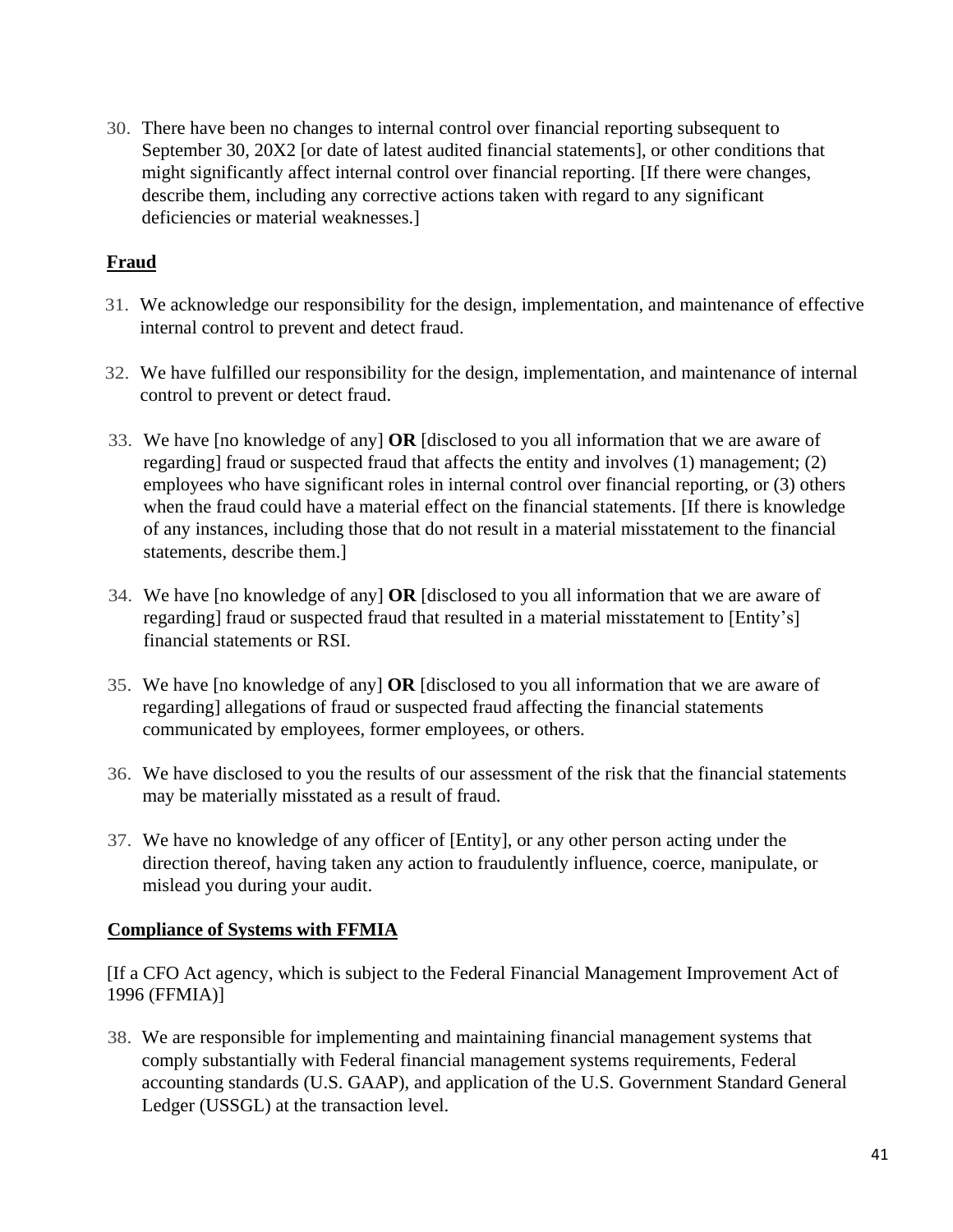- 39. We have assessed the financial management systems to determine whether they comply substantially with Federal financial management systems requirements, Federal accounting standards, and application of the USSGL at the transaction level. Our assessment was based on OMB guidance.
- 40. [Entity's] financial management systems complied substantially with Federal financial management systems requirements, Federal accounting standards, and application of the USSGL at the transaction level as of [date of the latest financial statements].

[*If the financial management systems comply substantially with only one or two of the above elements, modify as follows:*]

As of [date of financial statements], [Entity's] financial management systems comply substantially with [specify which of the three elements comply substantially (e.g., Federal accounting standards and application of the USSGL at the transaction level)], but did not comply substantially with [specify which of the three elements do not comply substantially (e.g., Federal financial management systems requirements)], as described below [or in an attachment].

[*If the financial management systems do not comply substantially with any of these three elements, use the following paragraph:*]

As of [date of financial statements], [Entity's] financial management systems do not comply substantially with the Federal financial management systems requirements, applicable Federal accounting standards, and application of the USSGL at the transaction level.

 extent of the noncompliance and the primary reason or cause of the noncompliance; and (3) [If the financial management systems do not comply substantially with one or more of the three elements, the representation should (1) identify the entity or organization responsible for the financial management systems that were found to not comply substantially with any of the three elements; (2) identify all the facts pertaining to the noncompliance, including the nature and indicate whether the remediation plan that includes the resources, remedies, and intermediate target dates necessary to bring the agency's financial management systems into substantial compliance has been provided to the auditor or has not been prepared.]

#### **Compliance with Applicable Laws, Regulations, Contracts, and Grant Agreements**

- 41. We are responsible for complying with laws, regulations, contracts, and grant agreements applicable to [Entity].
- 42. We have identified and disclosed to you all provisions of laws, regulations, contracts, and grant agreements applicable to [Entity], noncompliance with which could have a material effect on the financial statements.
- 43. There are no instances of noncompliance or suspected noncompliance with laws, regulations, contracts, and grant agreements applicable to [Entity] whose effects should be considered when preparing the financial statements. **OR** [We have disclosed to you all instances of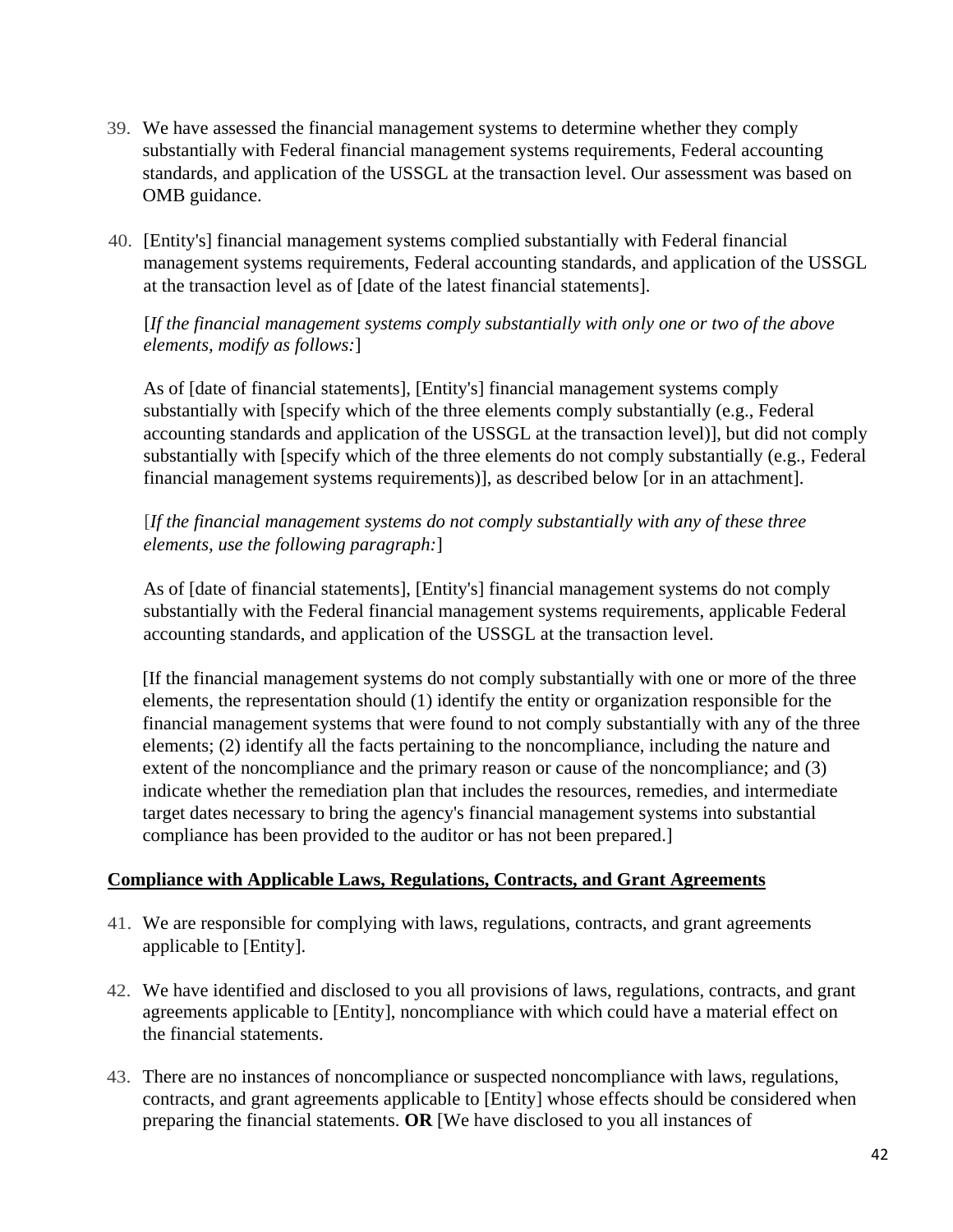noncompliance or suspected noncompliance with laws, regulations, contracts, and grant agreements applicable to [Entity] whose effects should be considered when preparing financial statements.]

44. We are not aware of any violations of the Antideficiency Act for the year ended September 30, 20X2 and 20X1, and through the date of this letter. **OR** We have communicated to you all violations and/or potential violations of the Antideficiency Act for the year ended September 30, 20X2 and 20X1, and through the date of this letter and [except for {add list of known ADA violations that do not have a material effect on the financial statements},] such violations have or could have a material effect on the financial statements for the year ended September 30, 20X2 and 20X1.

#### **Statement of Social Insurance and Statement of Changes in Social Insurance Amounts**

[If a Statement of Social Insurance (SOSI) and a Statement of Changes in Social Insurance Amounts (SCSIA) are presented, see AICPA publication SOP 04-1, *Auditing the Statement of Social Insurance*, (SOP 04-1 § 39) which suggests the following management representations.]

- 45. Management is responsible for the assumptions and methods used in the preparation of the SOSI and SCSIA. Management agrees with the actuarial methods and assumptions that [Entity's] actuary used and has no knowledge or belief that would make such methods or assumptions inappropriate in the circumstances. Management did not give any instructions, or cause any instructions to be given to [Entity's] actuary with respect to values or amounts derived, and is not aware of any matters that have affected the objectivity of [Entity's] actuary. Management believes that the actuarial assumptions and methods used to measure the amounts in the SOSI and SCSIA for financial accounting purposes are appropriate in the circumstances.
- 46. Actuarial assumptions and methods used to measure the amounts in the SOSI and SCSIA for financial accounting and disclosure purposes represent management's reasonable estimates regarding future events based on demographic and economic assumptions and future changes mandated by law.
- 47. There were no material omissions from the data provided to [Entity's] actuary for the purpose of determining the actuarial present value of the estimated future income to be received and estimated future expenditures to be paid during the projection period sufficient to illustrate the long-term sustainability of [name of the social insurance program] as of [dates of SOSI presented].
- 48. The SOSI covers a projection period sufficient to illustrate the long-term sustainability of the social insurance program.
- 49. Management provided the auditor with all the reports developed by external review groups appointed by [Entity's or the program's trustees] related to estimates in the SOSI.
- 50. The following matters relating to the SOSI have been disclosed properly in the notes to the financial statements: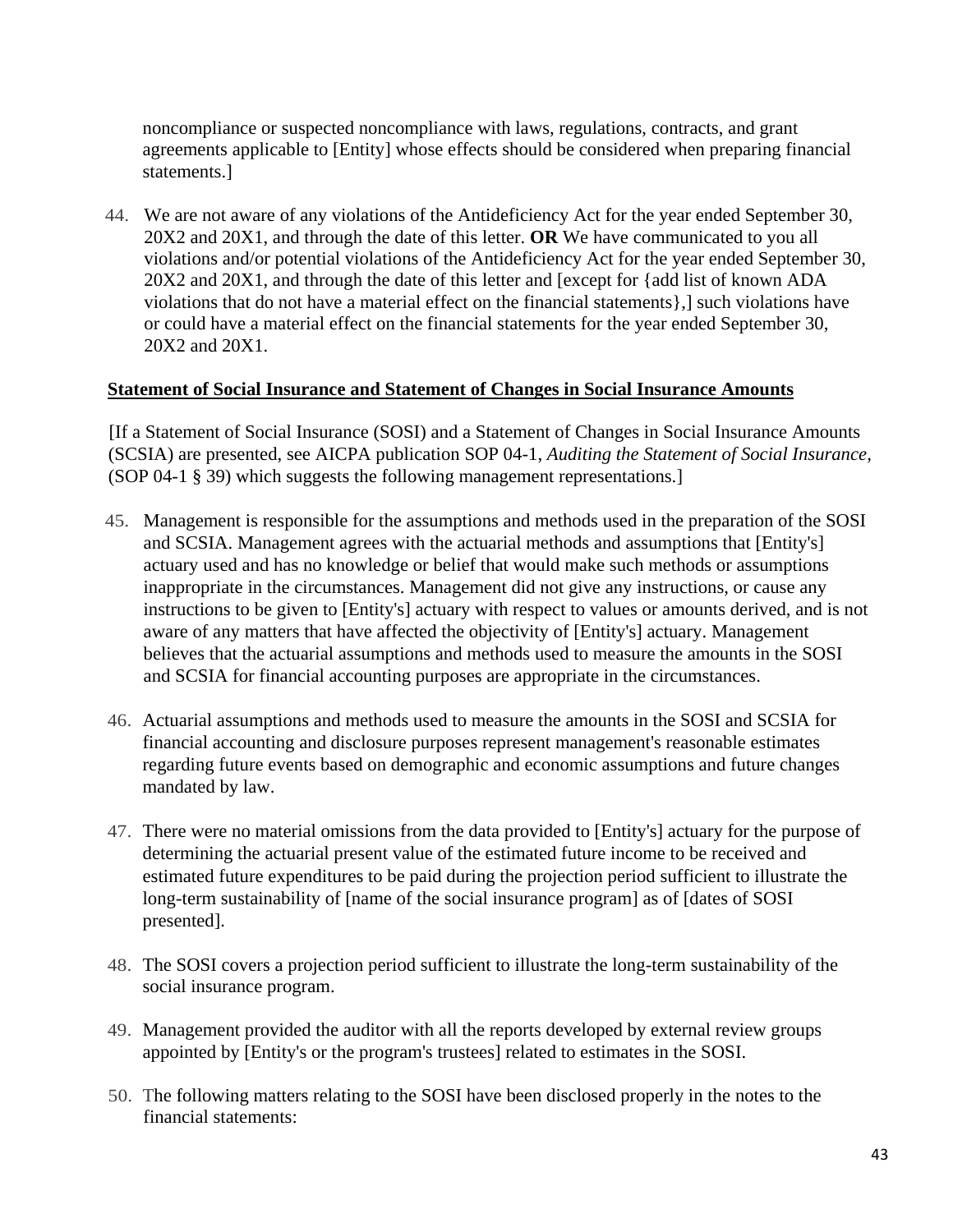- a. The accumulated excess of all past cash receipts, including interest on investments, over all past cash disbursements within the social insurance program represented by the fund balance at the valuation date.
- b. An explanation of how the net present value is calculated for the closed group.
- c. Comparative financial information for items in paragraphs 2a, 2b, 2c, and 2d (1) of SOP 04-1, for the current year and for each of the preceding 4 years. (Note any preceding years that are unaudited.)
- d. Significant assumptions used in preparing estimates.
- 51. There have been no changes in [**OR** Changes in the following have been properly reported or disclosed in] the actuarial methods or assumptions used to calculate amounts recorded or disclosed in the financial statements between the
	- a. valuation dates of (for example: January 1, 20X2, and January 1, 20X1, and other valuation dates presented) or changes in the method of collecting data and
	- b. valuation date of (for example: January 1, 20X2) and the financial reporting date of (September 30, 20X2) or changes in the method of collecting data.
- 52. There have been no changes in [**OR**, Changes in the following have been properly reported or disclosed in] laws and regulations affecting social insurance program income and benefits between the
	- a. valuation dates of (for example: January 1, 20X2, and January 1, 20X1, and other valuation dates presented) and
	- b. valuation date of (for example: January 1, 20X2) and the financial reporting date of (September 30, 20X2).
- 53. Accounting estimates applicable to the financial information of [Entity] included in the SOSI and SCSIA are based on management's reasonable estimate, after considering past and current events and assumptions about future events.

#### **Budgetary and Restricted Funds**

- 54. [If a Statement of Budgetary Resources is presented] The information presented in the [Entity's] Statement of Budgetary Resources is reconcilable to the information submitted in its year-end Reports on Budget Execution and Budgetary Resources (SF-133s). This information will be used as input for the fiscal year 20X2 actual-year column of the Program and Financing Schedules reported in the fiscal year 20X4 *Budget of the U.S. Government*. Such information is supported by the related financial records and data.
- 55. We have disclosed in the financial statements all material dedicated collections as defined by Statement of Federal Financial Accounting Standard 43 and all other material restricted funds **OR** [There are no material dedicated collections or other material restricted funds that require disclosure in the financial statements].

#### **Service Organizations**